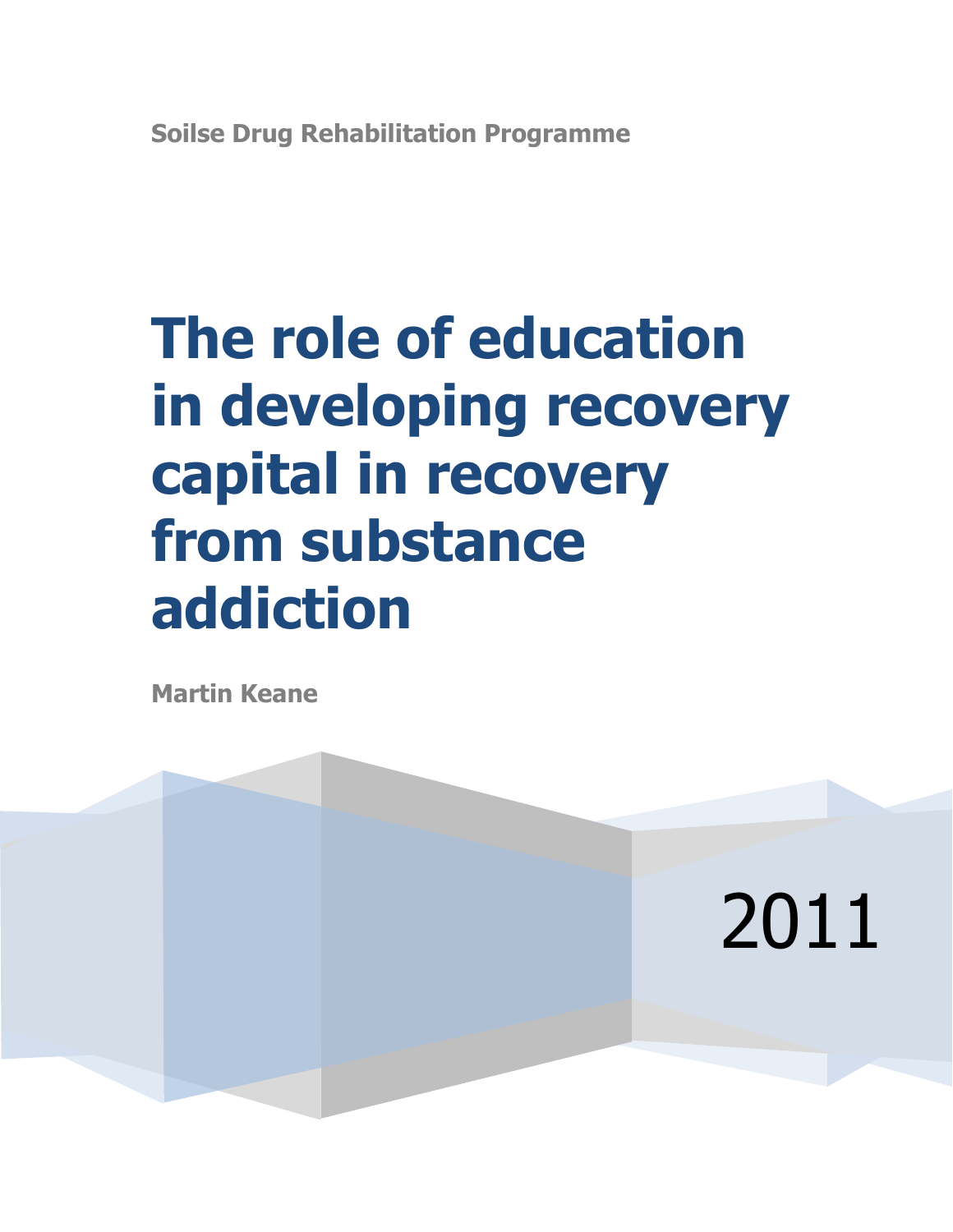# **Table of Contents**

| 1. Introduction and policy context                           | P <sub>3</sub> |
|--------------------------------------------------------------|----------------|
| 2. Methods used to undertake the study                       | <b>P4</b>      |
| 2.1 Ethical approval                                         | <b>P4</b>      |
| 3. Profile of people interviewed for this study              | <b>P5</b>      |
| 4. Achievements of Soilse as a model of best practice        | <b>P6</b>      |
| 5. The literature context                                    | <b>P7</b>      |
| 5.1 Searching for relevant studies                           | P7             |
| 5.2 Reviewing the literature                                 | P7             |
| 5.3 Reappraising the relationship with alcohol and drugs     | P <sub>9</sub> |
| 5.4 Overcoming substance dependence and maintaining recovery | <b>P11</b>     |
| 5.5 Implications for formal treatment                        | <b>P13</b>     |
| 5.6 Recent empirical studies                                 | <b>P15</b>     |
| <b>6. Study findings</b>                                     | <b>P16</b>     |
| <b>6.1 Social Capital</b>                                    | <b>P16</b>     |
| <b>6.2 Physical Capital</b>                                  | <b>P22</b>     |
| <b>6.3 Human Capital</b>                                     | <b>P31</b>     |
| <b>6.4 Cultural Capital</b>                                  | <b>P36</b>     |
| <b>7. Discussion</b>                                         | <b>P41</b>     |
| <b>8. Conclusion</b>                                         | <b>P44</b>     |
| 9. Recent expert group work                                  | <b>P46</b>     |
| 10. References                                               | <b>P48</b>     |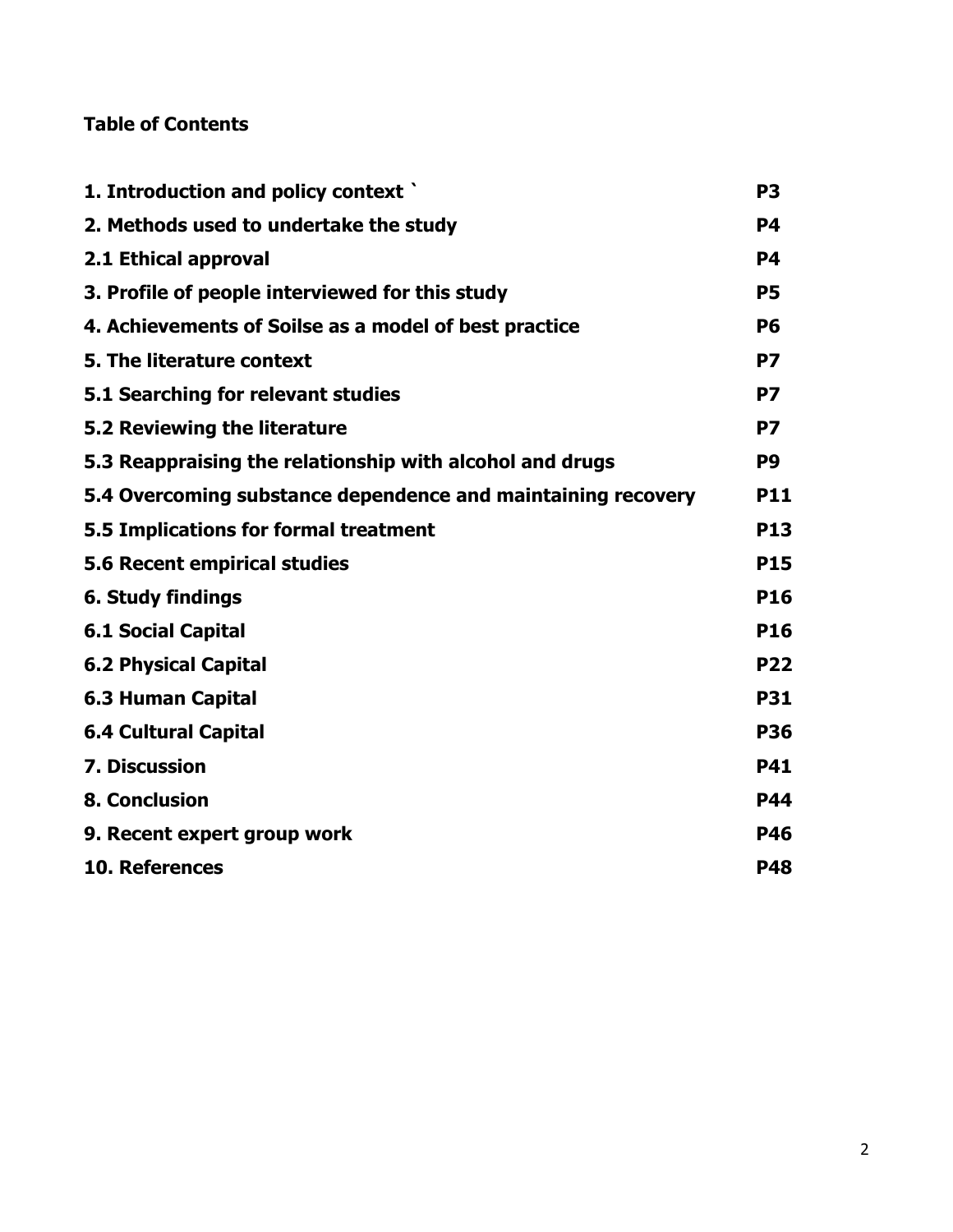#### **1. Introduction and policy context**

This report is derived from an analysis of data from 20 in-depth interviews with individuals in recovery from substance addiction; the data was collected as part of a wider study that explored how people recover from drug addiction and how they manage the process of social reintegration. This report focuses on the role of adult education in the process of addiction recovery; specifically looking at academic education rather than vocational education.

Recent policy developments at national level have focused on promoting the use of education in addiction recovery and this report represents a first-step investigation into the role of education in addiction recovery as no other study can be located that has explored this topic. The Working Group on Drugs Rehabilitation (2007) recognises that accessing education is an essential step in the continuum of care for recovering drug users. In line with the recommendations outlined in the report of the Working Group, a National Drugs Rehabilitation Framework has been published by Doyle and Ivanovic (2010). This Framework has been constructed to enhance the provision of rehabilitation services to current and former drug users and includes a role for those responsible in meeting the education needs of participants. According to the authors of the Framework, **'**The provision of rehabilitation pathways is a shared responsibility of the education, training and employment sectors alongside the health, welfare and housing sector, non-governmental organizations, communities, families and the individual themselves'. The EU Drugs Strategy 2005-2012 and the EU Drugs Action Plan 2009- 2012 encourages member states to support recovering drug users to access education so as to improve their chances of achieving social reintegration. According to the Alcohol and Drug Research Unit of the Health Research Board (2009) at least a fifth of all cases reporting for treatment for problematic substance misuse in 2008 were early school-leavers. Haase and Pratschke (2010) reported that substance use is more common (with the exception of alcohol) among early school leavers than among school attendees.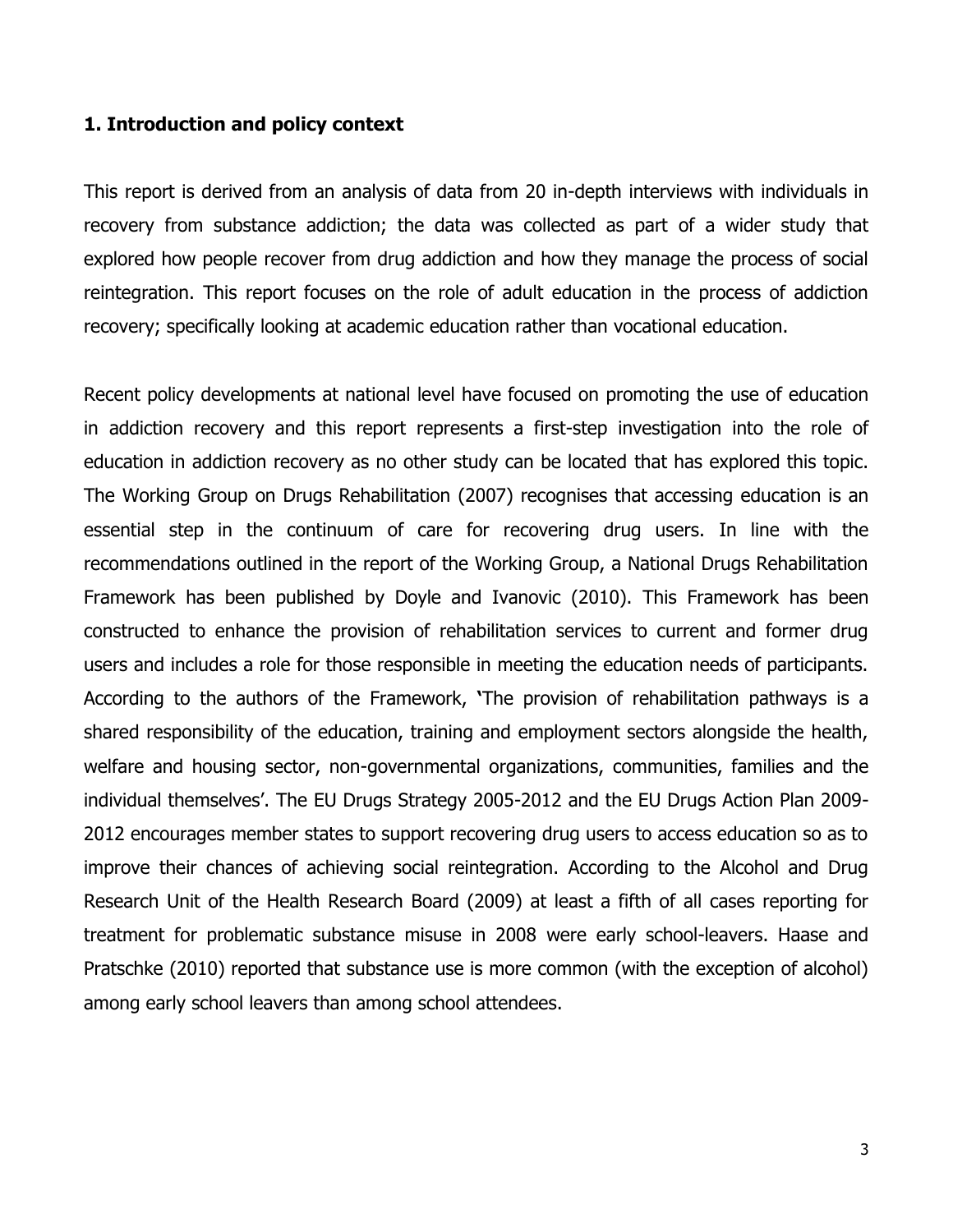## **2. Methods used to undertake the study**

This report is based on data that was collected as part of a wider study that explored how people recover from substance addiction and how they manage the process of social reintegration. Social reintegration has been defined by the European Monitoring Centre for Drugs and Drug Addiction (EMCDDA) as the provision of and access to housing, training, employment and education (Verster and Solberg; 2003).

Data was collected using in-depth interviews with 20 individuals who reported to be in recovery from drug addiction. The interviews lasted between 90 and 120 minutes and each was audio-recorded. Individuals were accessed through the Soilse drug rehabilitation programme. Interviewees were asked to talk about their early school experience, the family home, their community, their substance use and their addiction, their engagement with treatment and recovery and their experience with education, employment and sustaining accommodation during their recovery.

The overall study was undertaken using the principles and methods of Grounded Theory. During the initial coding of the data, it became apparent that education was emerging as a valuable experience among interviewees while in recovery. To explore this experience in-depth and establish the meaning and value attached to education by interviews, it was decided to analyse the data related to their education experience using the framework of recovery capital as developed by Granfield and Cloud (1999).

## **2.1 Ethical approval**

Ethical approval for the overall study was granted by the Ethics Committee in the Drug Treatment Centre Board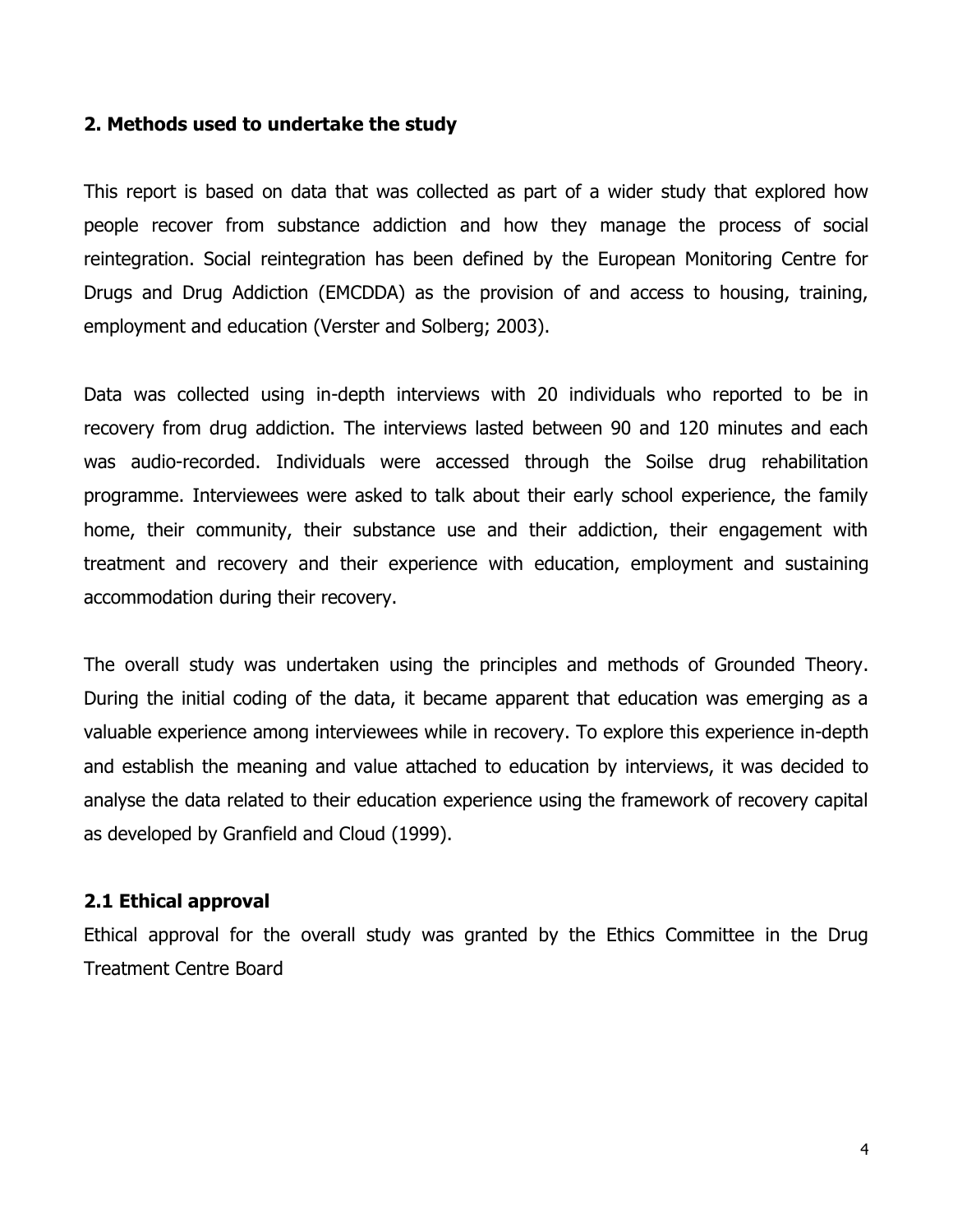# **3. Profile of people interviewed for this study**

All of the 20 people interviewed self-reported to be in recovery for substance dependence and all claimed to be abstinent and not using any mind-altering substances. For most interviewees in this study, their family upbringing and early school experience was set within a social context of poverty and disadvantage; most were early school-leavers and some had poor literacy and numeracy skills and modest formal educational achievements. Nearly all the people interviewed had experienced repeated episodes of family conflict in the home, often against a background of alcohol abuse among their parents. Their narratives suggest that they drifted into addiction from various experimental episodes with drugs. Official treatment programmes such as methadone, detoxification and residential rehabilitation played a modest part in their recovery. They were caught in the dilemma of 'multiple recoveries'; they were not just recovering from addiction but also from a lifetime of exclusion, emotional turmoil and a 'fractured identity'. All of the people interviewed had progressed through the Soilse rehabilitation programme.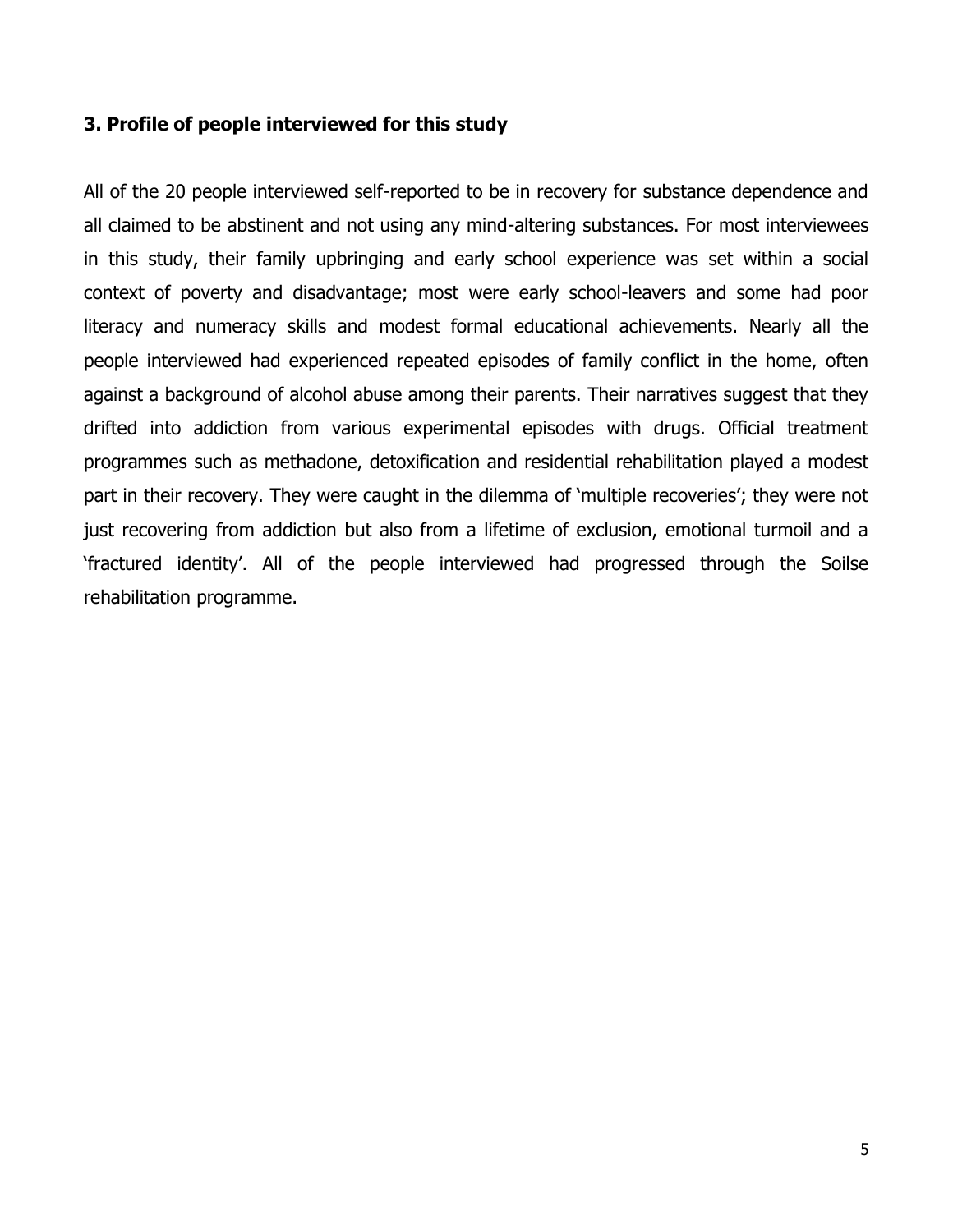## **4. Achievements of Soilse as a model of best practice in drug rehabilitation**

Soilse was piloted in 1992 and following evaluation was mainstreamed in 1994. The overarching vision of Soilse is;

# To break the spiral of addiction, dependency and social isolation and motivate recovering drug users to realise their potential

Since its inception Soilse has established itself as a model of best practice and was recognised as such in the 1996 First Report of the Ministerial Task Force to Reduce Demand for Drugs. In 1994, Soilse represented Ireland as a Model of Excellence in the European Social Fund (ESF) Horizon conference in Barcelona. In 1999, the HYPER magazine which was pioneered and published by participants won an international award for innovation and design (1999).

Soilse has always been dedicated to working with participants to improve their educational capital and assist them to enjoy the benefits of a full education. As part of this work, Soilse joined forces with the City of Dublin Vocational Educational Committee (CDVEC) in 2001 to establish a dedicated career guidance service. In recognition of their efforts to improve the educational opportunities for participants, in 2008 Soilse received the Dublin and region STAR award from Aontas, the Irish National Adult Learning Organisation, for both innovation in practice and teamwork in adult education. (2008). Further recognition was bestowed on Soilse in 2009 when the Soilse's Return to Learning project was selected as a finalist in the EBS/NALA Adult Continuing Education (ACE) Awards. The project supports recovering drug users in their progression to further education and many of the 20 people interviewed in the study covered in this report benefitted from attending the RTL programme in Soilse. In 2010, Soilse's Career Guidance Service won the Dublin Regional STAR Award from Aontas and in 2011; Aontas again awarded Soilse the Dublin Regional STAR award for its Service User Involvement initiative.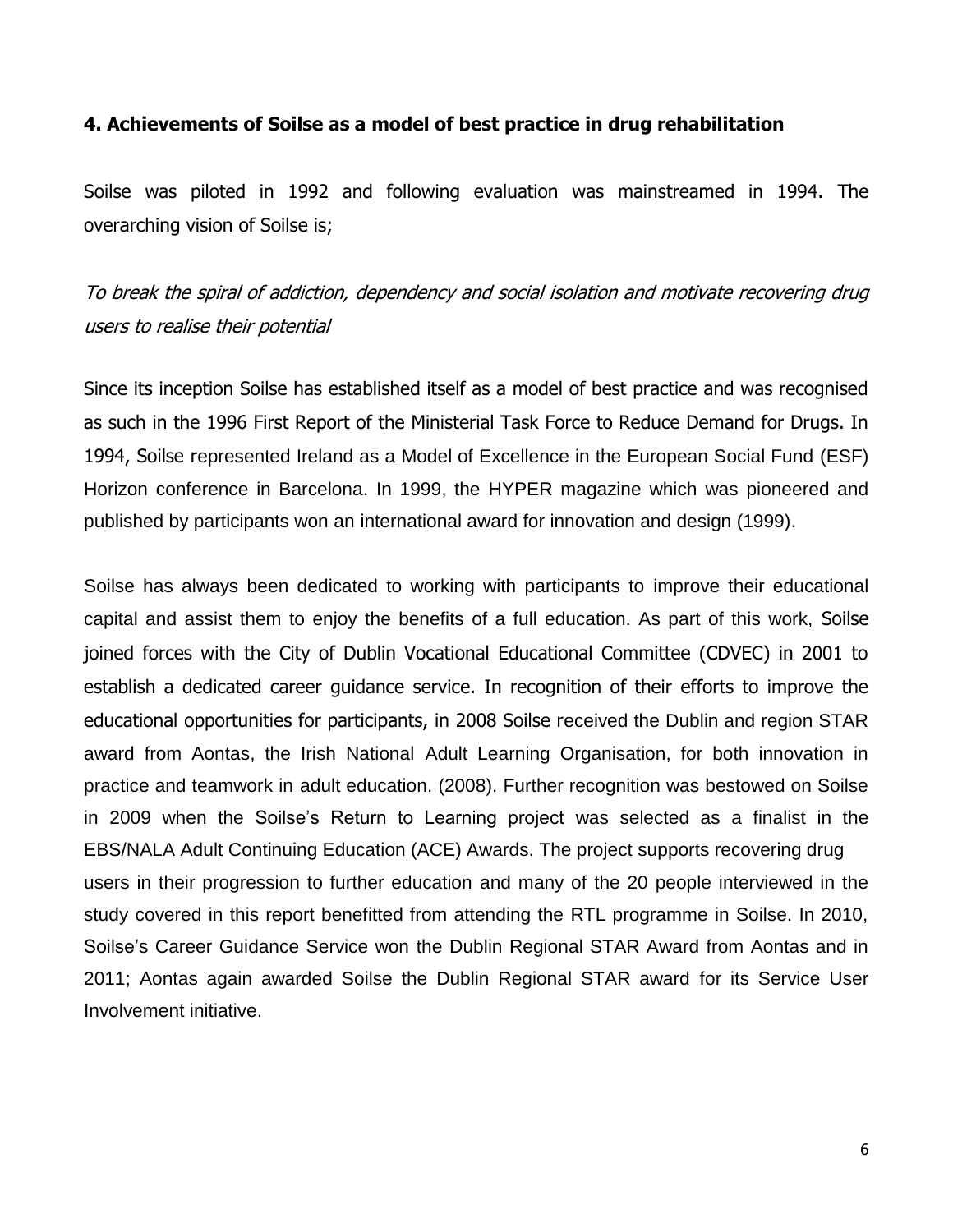# **5. The literature context**

## **5.1 Searching for relevant studies**

Seven databases; CINAHL , Psychology and Behavioural Sciences collection, SocIndex, PsychINFO, EMBASE and PubMed were searched using search terms including recovery capital, social capital, addiction and education. Only eleven studies were identified as being potentially relevant and these were downloaded and screened and are included in the review of the literature below. No studies exploring the role of education in addiction recovery or in the development of recovery capital were located.

# **5.2 Reviewing the literature**

The purpose of this review is threefold; (i) to describe the concept of 'recovery capital' and trace its emergence in the substance addiction recovery field, (ii) identify the empirical evidence base underpinning the application of 'recovery capital to the study of addiction recovery and (iii) explore the literature on 'recovery capital' to see how education has figured as a component part.

According to Cloud and Granfield (2008) recovery capital is the sum of resources necessary to initiate and sustain recovery from substance misuse. There are four dimensions to recovery capital;

1 **Social capital =** the sum of resources that each person has as a result of their relationships, support from and obligations to groups to which they belong

2 **Physical capital =** tangible assets such as property and money that may increase recovery options

3 **Human capital =** personal skills and education, positive health, aspirations and hopes; key aspects of human capital, and will help with some of the problem solving that is required on a recovery journey.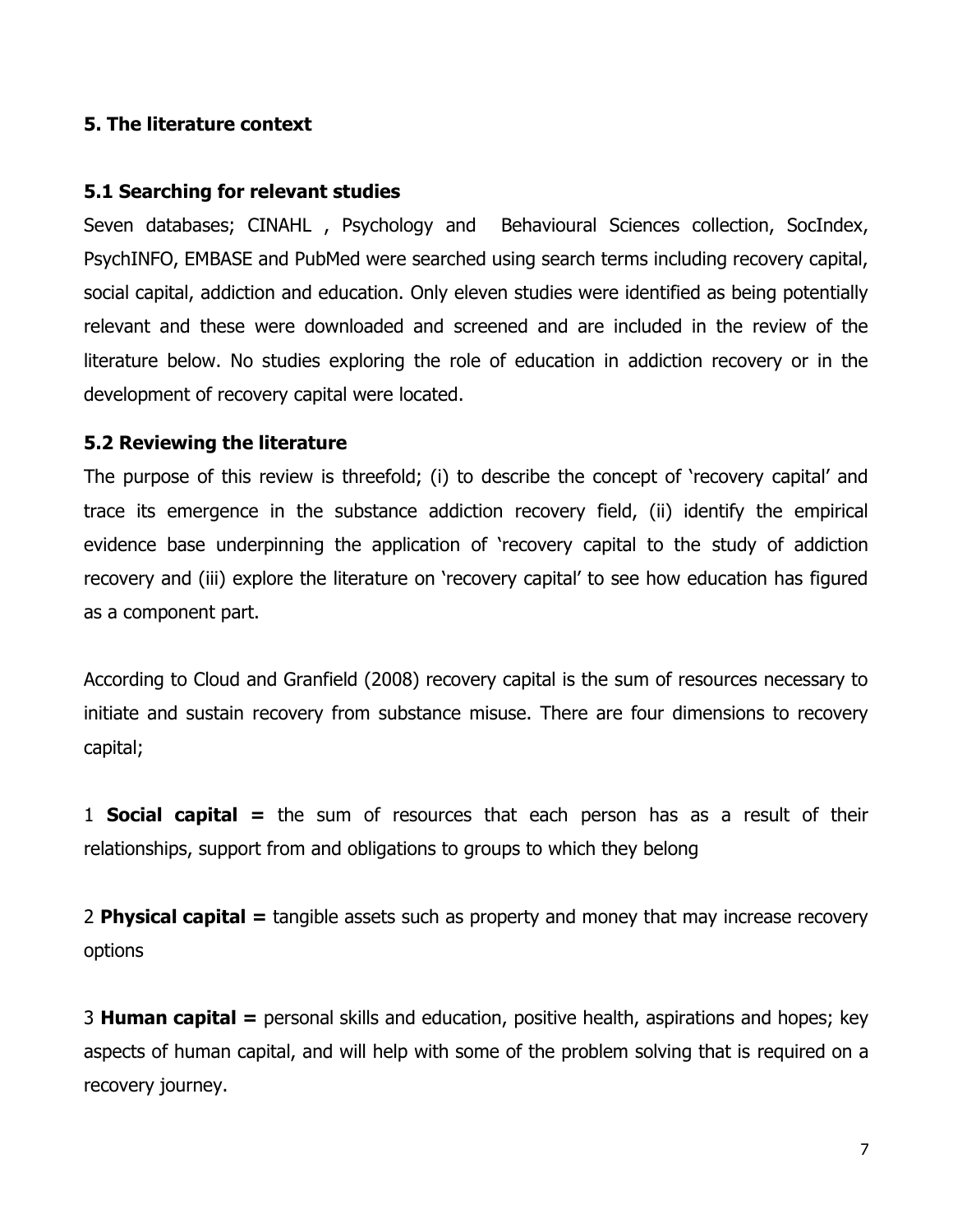4 **Cultural capital =** values, beliefs and attitudes that link the individual to social attachment and the ability to fit into dominant social behaviour

Granfield and Cloud (1999) introduced the construct of 'recovery capital' in their study of 46 individuals that overcome substance dependence without the aid of formal treatment or recourse to self-help groups. According to Granfield and Cloud these people experienced 'natural recovery'. The analysis of Granfield and Cloud in this study is based on the work of Pierre Bourdieu who developed the construct of social capital. According to Bourdieu (1986:51) 'social capital is the aggregate of the actual or potential resources which are linked to possession of a durable network of more or less institutionalised relationships of mutual acquaintance and recognition, or in other words, to membership in a group...'

The attributes of the 46 people that Granfield and Cloud recruited through chain referral and newspaper advertisements included 28 males and 18 females; 25 reported having experienced addiction to alcohol and 21 experienced addiction to cocaine powder, crack cocaine, methamphetamines or heroin. A minority experienced problems with a combination of substances. The mean number of years addicted was 10.9 and the mean length of time from cessation of addiction to interview was 6.5 years.

The people interviewed for the study were well educated; with most having attended college and several had obtained degrees. Most were employed, before, during and after their addiction experiences, some in professional occupations and others self-employed business people. None of the sample displayed major mental health problems and according to the authors, none were embedded in the 'street' subculture that surrounds substance use. In addition, many feared their substance use would be revealed to their work colleagues, thus jeopardising their job, career and the status and respect bestowed by colleagues. They also reported membership of professional societies. According to Granfield and Cloud, these personal and social assets enabled these people to initiate and sustain their attempts to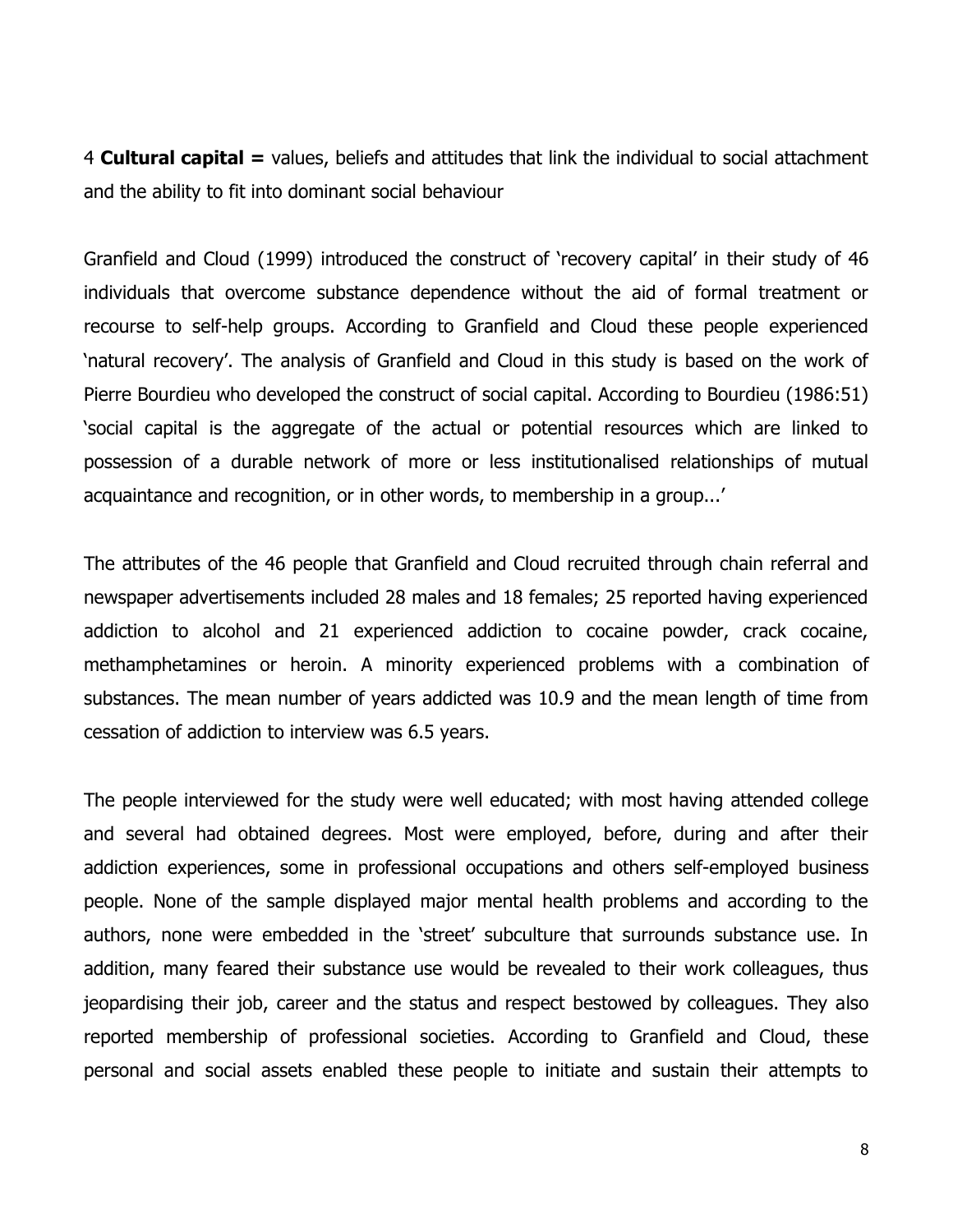overcome substance dependence without recourse to formal treatment or mutual-aid support; in effect these assets represented a form of recovery capital.

## **5.3 Reappraising the relationship with alcohol and drugs**

In a subsequent paper, again using data from interviews with the 46 individuals who overcame substance dependence without formal treatment or self-help groups, Cloud and Granfield (2004) examined the personal and social strain that interviewees talked about and which in most cases precipitated reflection on their relationship with alcohol and drugs. According to the authors, interviewees spoke about being confronted by friends about their substance-using behaviours, about being arrested, experiencing financial difficulties, difficulty locating and holding jobs, concerns with their health and impaired personal functioning. Collectively, the emergence and persistence of such problems contributed to what Cloud and Granfield call 'a general existential angst' which in most cases led to a reappraisal of the interviewees' relationship with alcohol and drugs.

According to the authors, most of the interviewees also experienced turning-points in their lives which intensified the strain they were experiencing with using alcohol and drugs, and, which contributed to them feeling that their current lifestyle was unsustainable. Such turningpoints included the death of a family member from substance related conditions, the birth of a child and the realisation that their nurturing ability around their children was impaired; the latter was particularly acute among the women interviewed. The personal and social strain experienced by the people interviewed and often intensified by turning-points in their life, appeared to signal an unsustainable lifestyle and engendered sufficient motivation to cease their use of substances.

In a subsequent paper which presented an analysis of the data derived the in-depth interviews with the same 46 people, Granfield and Cloud (2001; b) outline the conditions that facilitated what they termed 'natural recovery' and which represent the components of recovery capital which these people brought with them into their recovery. They point to the degree of stability that interviewees brought with them into substance use and how the maintenance of this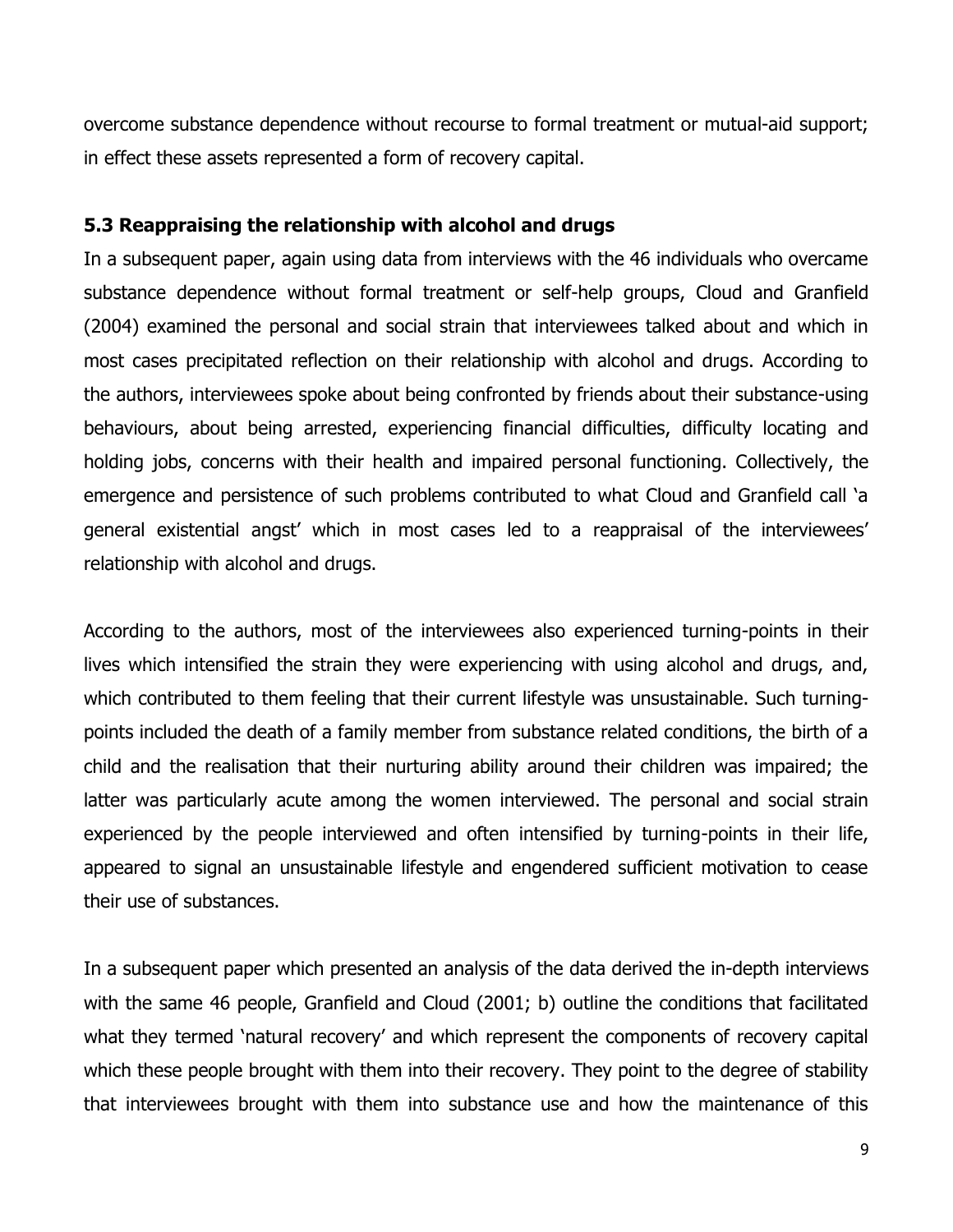stability enabled them to escape the worst excesses of their addiction and reduce their personal and social deterioration. Relative stability was maintained by maintaining regular and stable work lives and avoiding lengthy involvement with the criminal justice system. None displayed major mental health problems and none were embedded in the 'street' subculture that surrounds substance use.

Granfield and Cloud (2001; b) point to the presence of 'ideologies', among the 46 people as constituting a form of social capital. For example, many talked of the obligations they felt to others such as family, friends and work colleagues and how these perceived obligations acted as an incentive to cease and sustain their substance use. According to Granfield and Cloud (2001; b; 1557) '...individuals with obligations to others possess increased motivation to act in particular ways. Those who do not possess or fail to recognise their obligations to others are free to violate personal trust...' In effect, the desire not to disappoint significant others, can act as a key driver towards behavioural change.

Interviewees managed to maintain relationships, at least in some form, with non substanceusing family and friends, and according to Granfield and Cloud, this type of social capital facilitated their exit from substance dependence. Interviewees claimed that without the help and emotional support of family and friends, they may well have remained dependent on substance use. Granfield and Cloud point out that although the capacity of these relations may have been strained during the years of active addiction, importantly, the were not breached. Consequently, the interviewees were able to draw on this social capital as a key resource in their efforts to initiate and sustain their cessation of substance use. According to Cloud Granfield and Cloud (2001:1560) '...these intimates frequently provided something much more important than a sympathetic ear and good advice. They offered individuals a sense of belonging...'

Interviewees were also assisted to locate and sustain meaningful employment through their relations with friends who provided a network of contacts and opportunities that opened occupational doors and facilitated the pursuit of career aspirations. According to Granfield and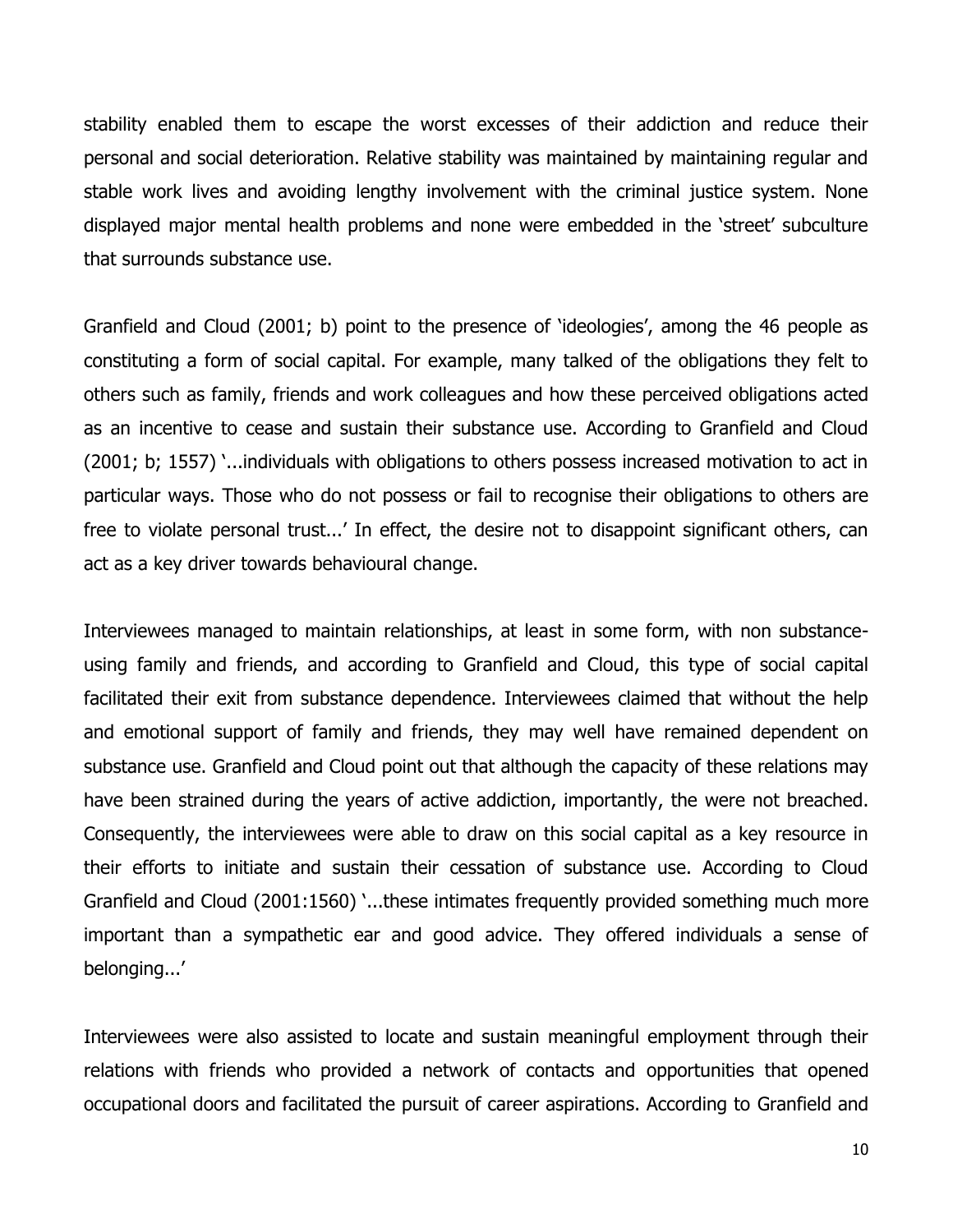Cloud (2001: 1561) 'being embedded with a structure of social relationships that were capable of providing resources such as access to meaningful employment was critical to respondents' eventual recoveries...[and]...facilitated their re-commitment to the conventional world of work...'

## **5.4 Overcoming substance dependence and maintaining recovery**

Cloud and Granfield (2004) reveals a number of strategies that these 46 people used to cease their use of substances and sustain their cessation of substance use; namely, the use of alternative activities, their reliance on existing non-drug using friends and family members, developing new networks of non-drug using friends and avoiding drugs, users of drugs and associated social cues around substance use.

Alternative activities included (re) developing a spiritual element in their lives by engaging with religion, returning to education, immersing themselves in their work and career, volunteering and taking an active part in their community. These activities were the basis on which interviewees constructed new meaning in their lives and were instrumental in sustaining their cessation of substance use. According to Cloud and Granfield (2004:191) '...these pursuits act not merely as substitutes or replacements for addiction, but rather, represent avenues to new meaning and epistemologies through which an individual can compose a self that is incomparable with excessive alcohol and drug use'.

Equally important in their attempts to sustain their cessation of substance use were the building of new relationships and the support from existing one. In some respects, their engagements with alternative activities were closely linked with their capacity to build new relationships with non-drug using individuals. According to Cloud and Granfield (2004: 191) 'active involvement in these alternative pursuits allowed some respondents to enact significant relationships with non-drug users and avoid others who were connected to the drug scene, thereby making their conversion to a conventional life easier'. Support from existing non-drug using friends and encouragement from partners and their children were also cited as important forces in enabling interviewees to sustain their cessation of substance use. Interviewees also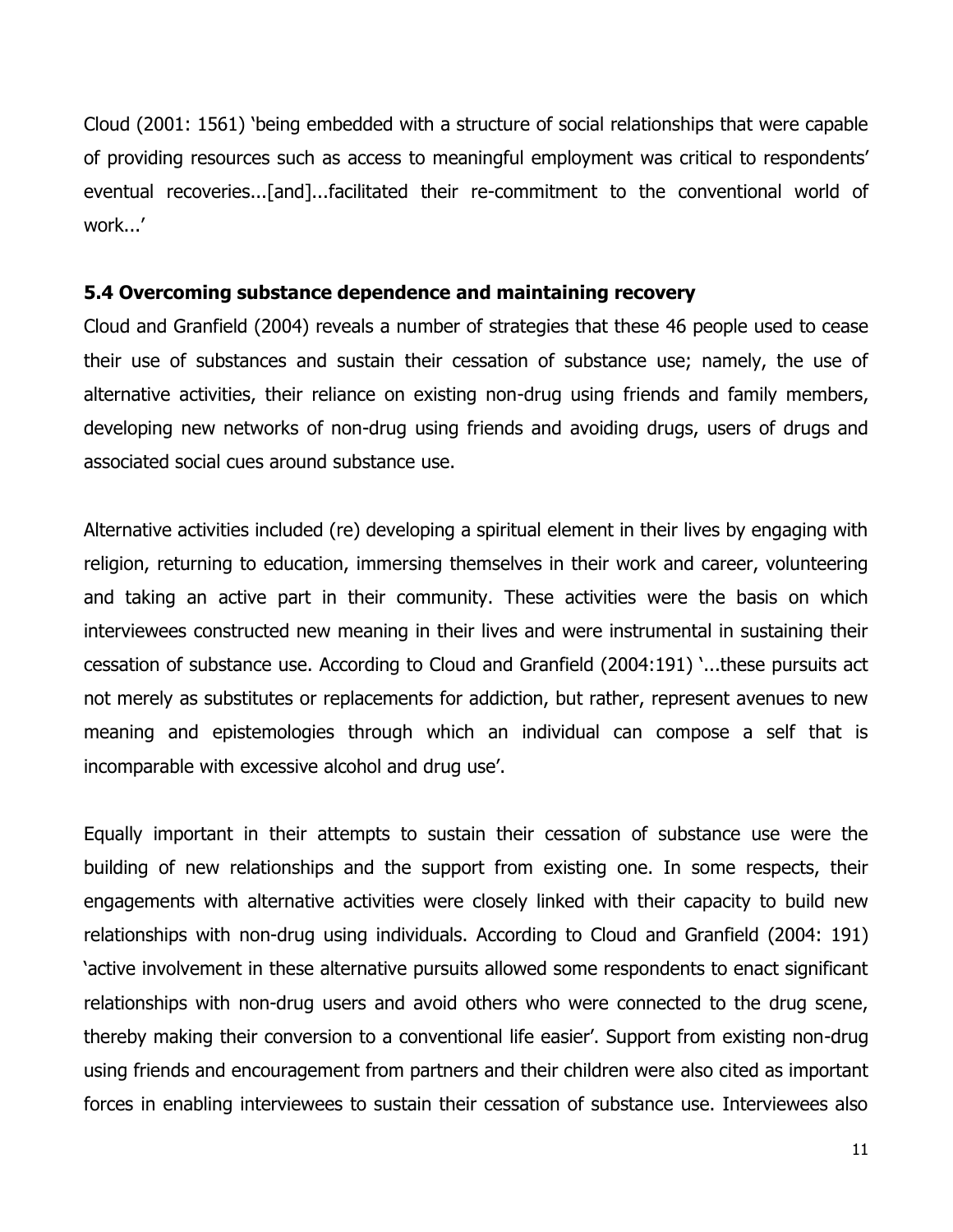severed connections with they knew to be excessive users of substances; women in particular cited this decision as important as in some cases they were introduced to substance use by male partners and their relationships were often based around activities associated with excessive substance use.

According to Cloud and Granfield (2004) interviewees talked about the rewards they experienced when they ceased to use substances, these included improved relationships with spouses, children, parents and siblings, improvements in their levels of attachment to and involvement in their community and the wider society, increased self-esteem, improved financial status and becoming more honest and trustworthy. According to Cloud and Granfield (2004: 194) '...all [interviewees] found their personal transformations affirming and deeply rewarding'.

According to Cloud and Granfield (2004: 194) '...the process of self-resolution, as illustrated by our respondents, rarely occurs in isolation. Instead, personal transformation is a social product that is greatly influenced by the situational social context in which an individual is located...their motivations, cessation strategies, opportunities to change, and their ultimate success at recovery were largely a product of their social interactions with others and the related social capital derived from these relationships...'

According to the authors, these personal attributes i.e. good education, sustained employment, and membership of a professional society along with the environmental and contextual conditions i.e. fear of disclosure and the capacity to build renewed structure in their lives, draw on non-using supportive networks and draw space between themselves and the 'drug world' constituted a set of formidable resources. According to Cloud and Granfield (2001:97)) 'such attributes and conditions can be seen as resources, or forms of capital, that increase an individual's capacity to recover. We refer to the aggregate of such capital as ''recovery capital''.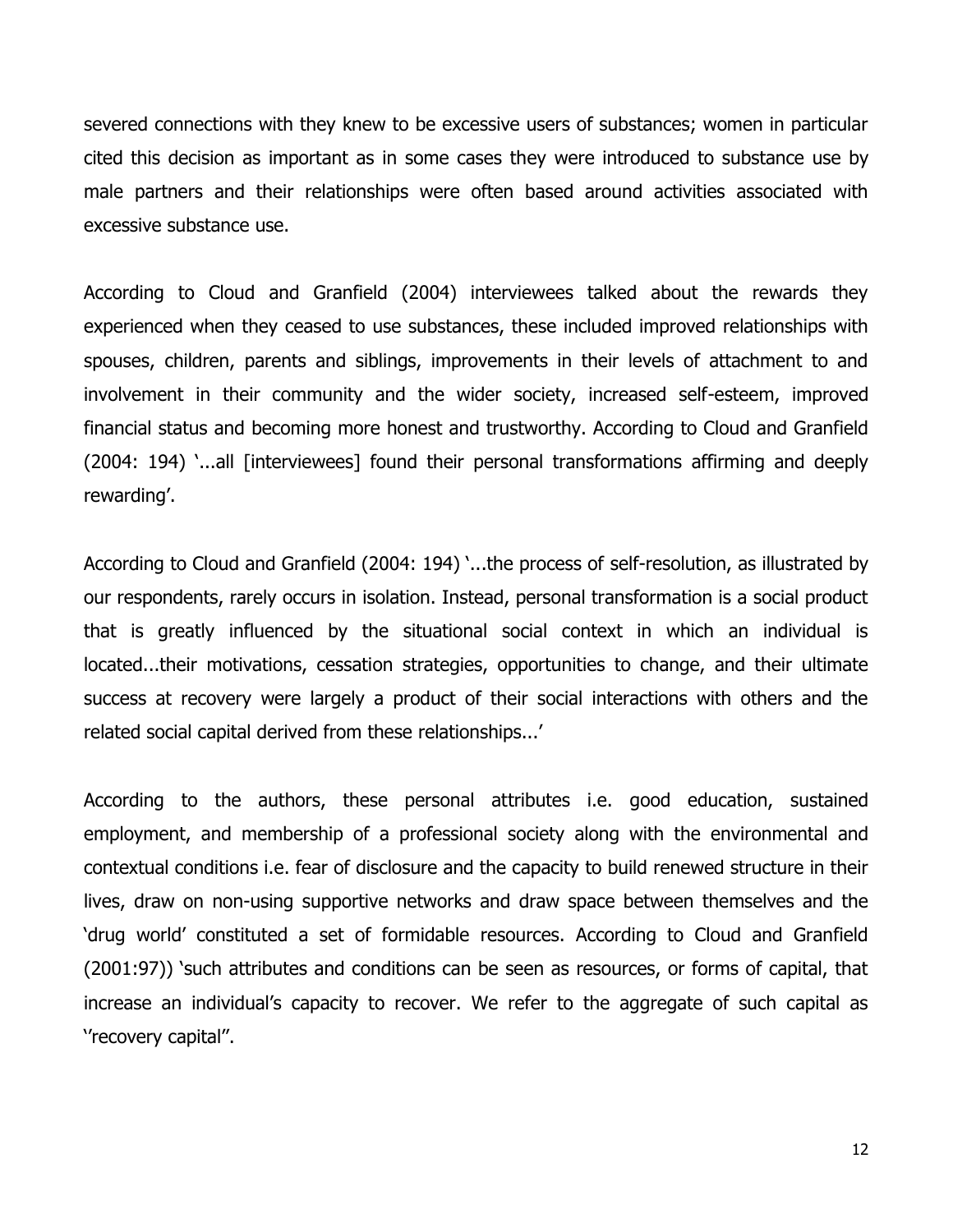# **5.5 Implications for formal treatment arising from the study of people who experience natural recovery**

Cloud and Granfield (2001) suggest that form treatment services could benefit from having some awareness of the degree of recovery capital available to people with addictions. They suggest that people with little recovery capital availing of out-patient treatment services may benefit from a combined approach of case management and cognitive behavioural therapies or counselling and people with smaller amounts of recovery capital and availing of in-patient treatment could benefit from protracted aftercare. Clients with large amounts of recovery capital may be suitable candidates for less-intrusive interventions such as brief interventions.

White and Cloud (2008) reiterate the points raised by Cloud and Granfield and urge policy makers and practitioners working in the field of addiction recovery to consider a shift in emphasis from pathology to a renewed focus on resilience and recovery. White and Cloud argue that addiction treatment programmes can benefit from increasing their involvement with the families and communities that recovering individuals are embedded within; a recognition of the assets that can facilitate recovery from addiction.

Lyons and Lurigio (2010) suggest that substance abuse treatment programmes in the criminal justice system should recognise the important relationship between abstinence and recovery capital. The paper discusses the concept of recovery capital and the dimension of social capital and suggest that ex-prisoners appear to benefit from initiatives in the criminal justice system that promote the development of recovery capital by linking them with mentors and supports to ease the transition to reintegration. Lyons and Lurigio see recovery capital as both an incentive for recovery and a means of sustaining addiction recovery. They argue that 'recovery capital is both a cause and a consequence of abstinence from alcohol and substance use: recovery capital fosters sobriety and, and sobriety generates more recovery capital...' Lyons and Lurigio (2010:446)

Lyons and Lurigio (2010:448) distinguish between bridging social capital among dissimilar people and bonding social capital among similar people in the context of drug treatment, this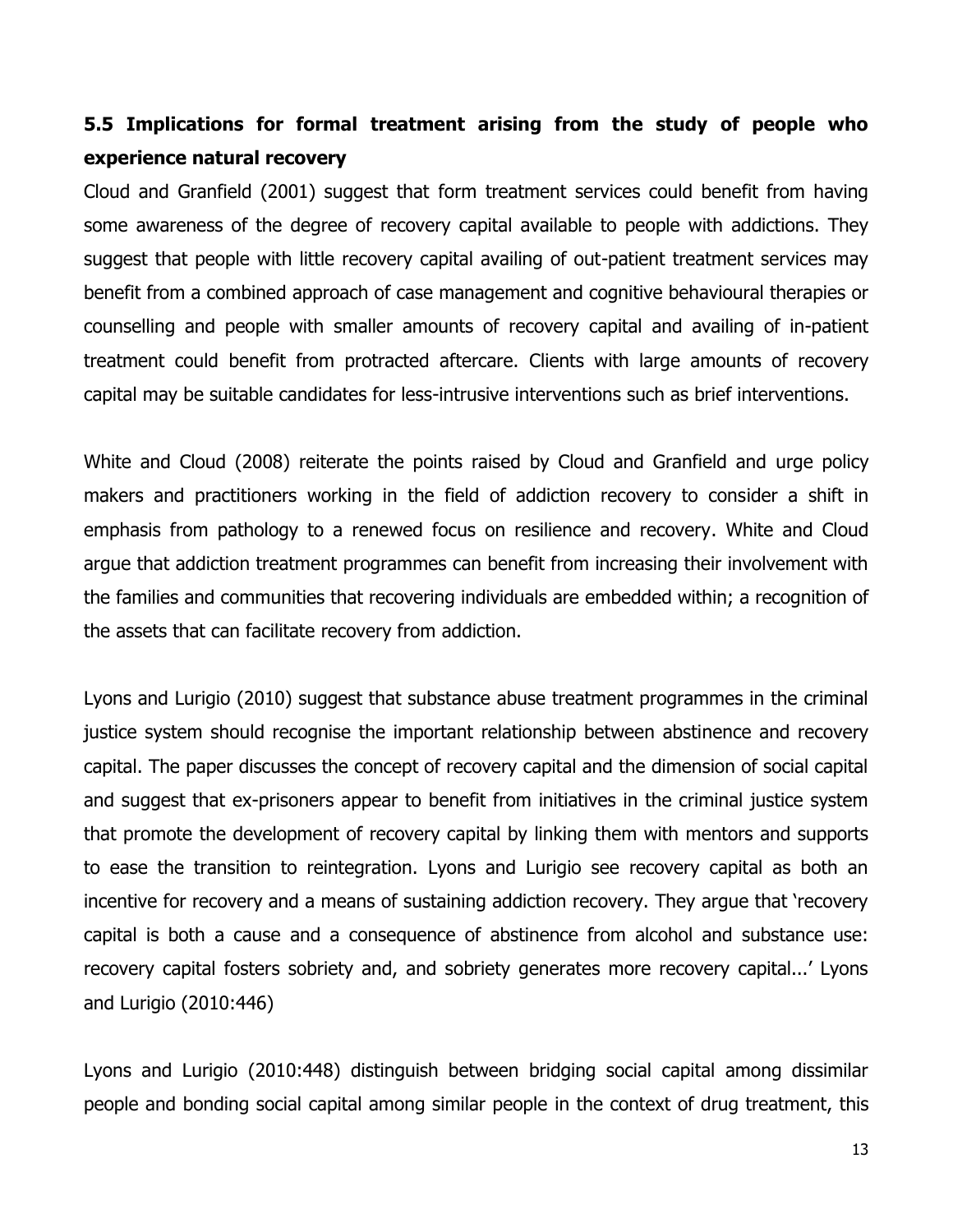is a useful distinction and draws attention to the supportive role that can be played by people more advanced in their recovery journey and which can assist the newcomer.

'a relationship between an individual new to sobriety and one in long-term sobriety is bridging; the latter person has experiences, resources and personal connections that the former does not. Indeed, people in long-term sobriety typically combine bridging and bonding social capital. They empathize with newly recovering individuals but are further along in their own recovery process. Therefore, they have substantial bridging social capital to extend to fledglings in the recovery process...'

For some practical pointers on how services and communities could contribute to recoveryorientated objectives, Davidson et.al. (2010) discuss the role of recovery support services in helping individuals and communities to build recovery capital and Campbell et.al. (2011) highlight the benefits of promoting the use of Serenity Cafes as locations for recovery orientated groups.

# **5.6 Recent empirical studies examining the role of recovery capital in addiction recovery**

Laudet and White (2008) recruited 312 individuals through local newspaper advertisements and posters placed in community facilities in New York. The sample was mostly inner-city ethnic minority members whose primary substance use was crack or heroin. The sample was interviewed at baseline and one year later. The sample was divided at baseline into under 6 months in recovery (28%), 6-18 months in recovery (26%), 18-36 months in recovery (20%) and over 3 years in recovery (26%). In recovery was defined as length of time from the last time that any illicit drug was used. The study tested the hypothesis; does higher levels of recovery capital prospectively predict sustained recovery, higher quality of life and lower stress one year later. The domains under study, the components of recovery capital hypothesised as predicting subsequent outcomes were social supports, spirituality, meaning of life and religiousness and 12-step affiliation. Laudet and White (2008: 40) concluded that;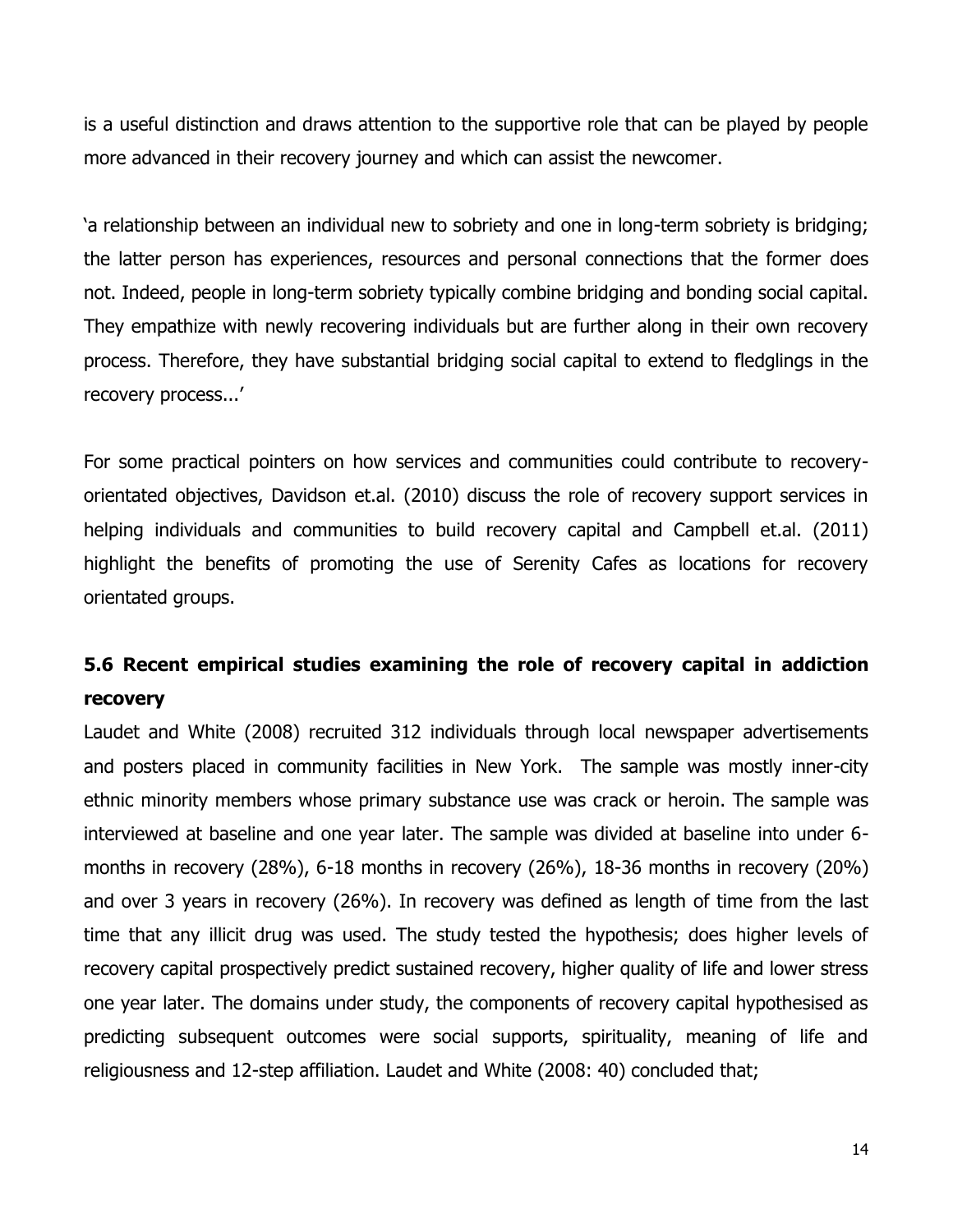'the main hypothesis that greater levels of baseline recovery capital prospectively predict better outcomes was generally supported: for the full sample, recovery capital added a significant percentage of explained variance in all three outcome domains after controlling for baseline level of the domains under study, and the full model reached statistical significance for each of the outcomes'

Best et al. (2011) assessed recovery and quality of life outcomes among 107 individuals recovering from alcohol addiction and 98 from heroin addiction. All participants had not used their primary substance in the preceding 12 months of the research. Participants were recruited through recovery groups and advertisements in the local press and the sample was built up using snowballing techniques. Data was collected using a structured questionnaire and a semi-structured interview. Longer time since last use of main substance was associated with significantly better quality of life at time of interview. On-going engagement with meaningful activities was associated with better day-to-day functioning and was the single most powerful predictor of overall quality of life. Those engaged in employment, training, volunteering and household duties were happier and functioning better than those not engaged in these activities. The second most powerful predictor of quality of life was being involved in supportive recovery networks embedded in local communities which included 12-step groups. Laudet et.al. (2006) also reported that social supports, spirituality/religiousness, life meaning and 12-step affiliation enhanced quality of life among 353 individuals in recovery who were recruited in New York whose primary substance of use was crack cocaine and heroin.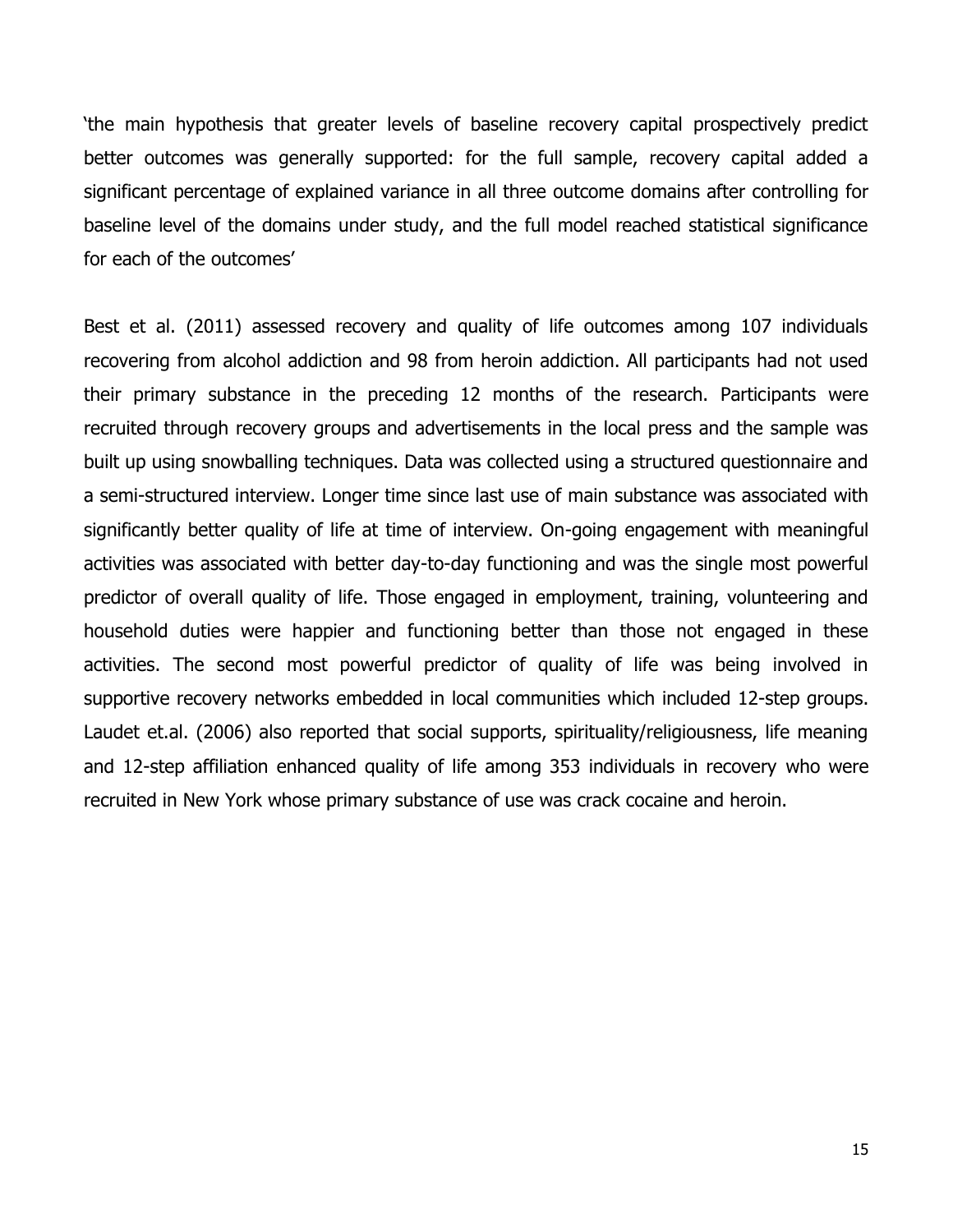# **6. Study findings**

## **6.1 Social Capital**

According to Cloud and Granfield (2008: 1973) 'social capital can be seen as the sum of resources, actual or virtual, that accrue to an individual or a group by virtue of possessing a durable network of more or less institutionalised relationships of mutual acquaintance recognition'

Engaging with adult education can improve social capital by opening up opportunities to develop new networks of friends that are outside the confines of the addiction recovery network.

One of the greatest challenges facing people in recovery from substance addiction is making and sustaining new friendships that are outside of the supportive recovery networks. Engaging with adult education can create opportunities to meet new people and establish new friendships. This interviewee describes the important role that education played in helping to make new friends and how this experience became central to their recovery.

… [education] introduced me to people that I would never have met before, it gave me a whole new circle of friends, am, yeah, a whole new lifestyle, most of me life revolved around education and if I wasn't in lectures, I was outside talking about lectures and I was y'know, in studying, talking to people in me class and socialising with them. Y'know, reading different books and looking at different movies y'know, me whole life kinda revolved around education. I see it as, imperative to my recovery, y'know; it is a huge part of my recovery…

Networks of friends are sustained by reciprocal acts of kindness and sharing things in common. This interviewee described how being part of this new network of friends enabled him to volunteer assistance to his friends; an act of kindness described by him as mentoring. He also highlights the importance of witnessing shared experiences with friends that are outside the recovery networks and how this helped him to fit in with a new circle of friends.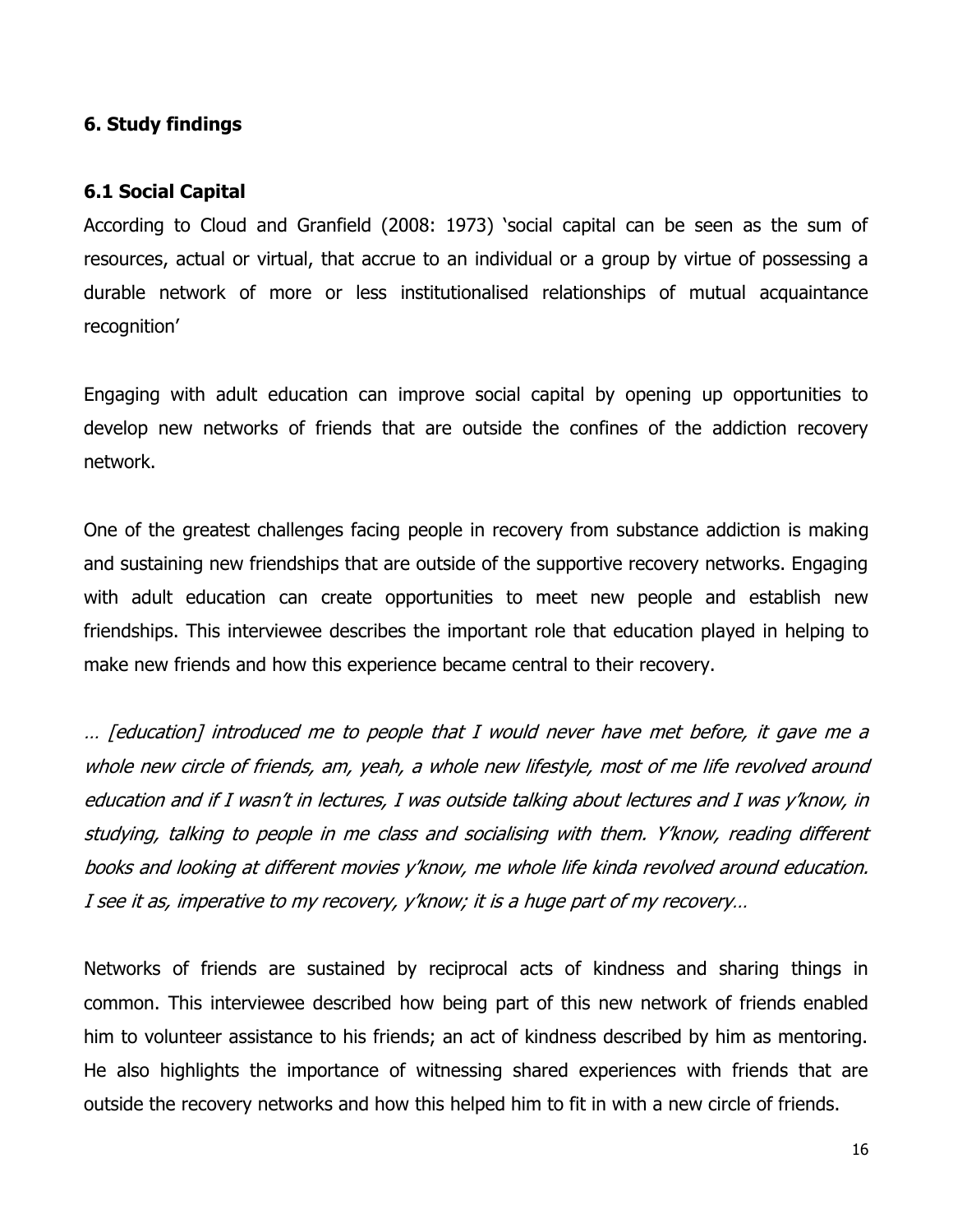…Then I went to the psychology course and I was there with a bunch of kids who had just left school at 17 and 18, am I kind of found that a bit difficult as well but because I had spent a year in college, I kind of, y'know, not, I didn't stick to meself… but I found the people really nice y'know, completely different to my expectations y'know. Am, and I suppose a lot of them would have come to me for advice about different things, y'know, living in Dublin, y'know stuff like that, how to get around the college, I found I was, y'know, I was a little bit of a mentor to some, a friend to some and it was a great experience, y'know, I'm friends with them now, y'know, we talk all the time and they're, y'know, I am looking for work at the moment so we have a lot of things in common y'know, it's a world away from recovery and stuff y'know, it kinda, it's just life, y'know and I find that I have that in common with them and maybe it has taken this long to just, y'know so many things in common with just regular people y'know. Yeah, I have no problem fitting in with people anymore like which is great. (Int 6)

In addition, the following extract demonstrates how it is important for people in addiction recovery to receive support from friends in college that can legitimise their learning potential and reduce their doubts that their performance may be below what is required. These reciprocal relations that develop on the college campus are invaluable tools in sustaining new and emerging networks of friends.

I had tutors as well and I use them, outside support as well, I have friends in college that are tutors as well in Trinity College and they helped as well. I used all the sorts of supports I could, am, then me experience with it is that sometimes I get confused and sometimes, I get y'know, especially when I am putting essays together and things, I get confused like putting it all down, am I doing the right thing, is this the right way y'know, will it pass and things and then you go and show someone and they say "that's great", do y'know that sort of way. It's something to do within myself?

When individuals are engaged in active addiction, they inhabit a sub-culture of other addicted people and when they engage in treatment and rehabilitation services, they remain in close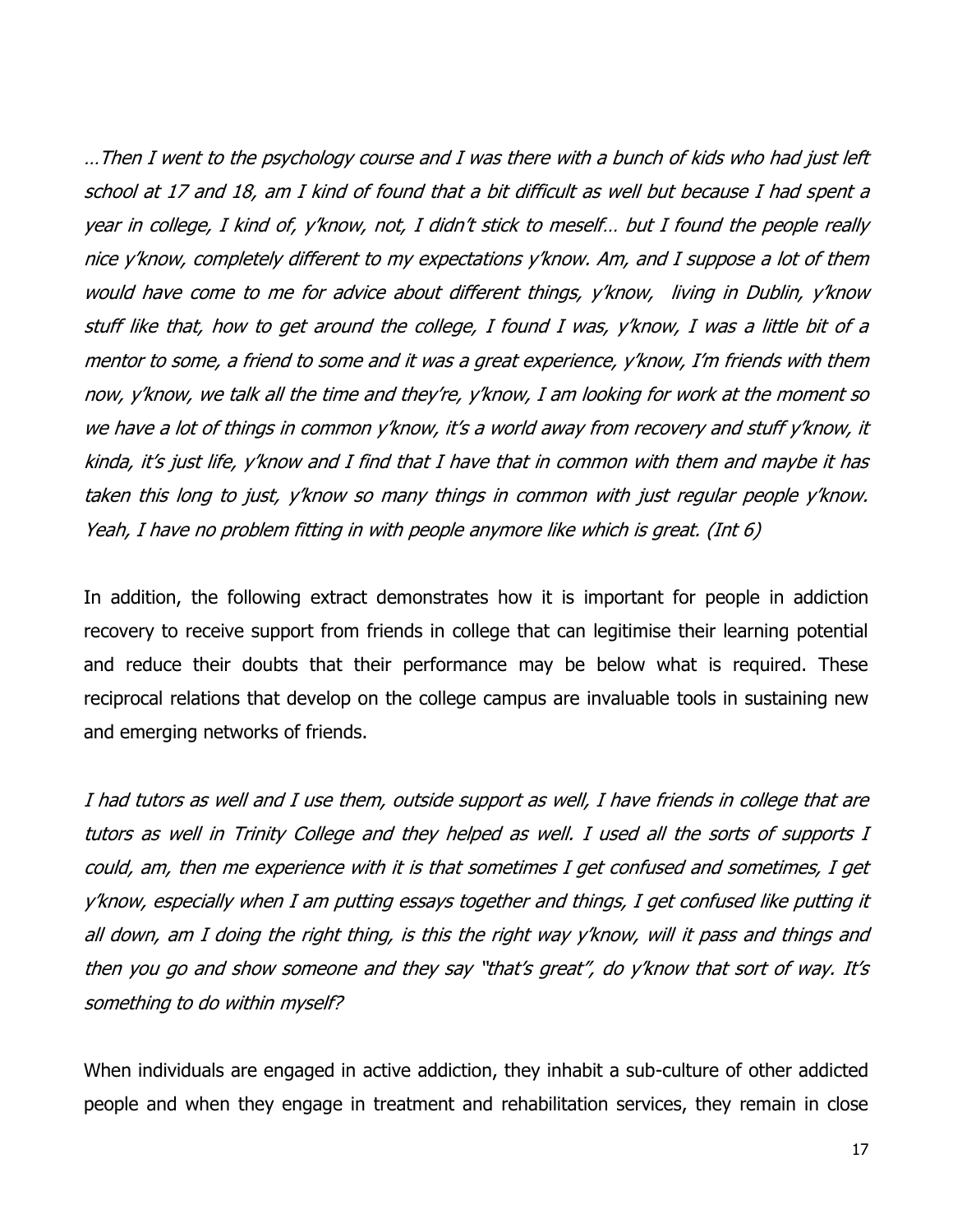proximity to people with addictions. These experiences can often contribute to a perception among people in recovery that addicts, both active and recovering, are somehow different. Such perceptions are often reinforced by vitriolic media coverage that portrays addicts as unsavoury characters; negative reinforcement can also arise from their lives of inadequate socialization and intensely stigmatizing experiences due to their addiction. Taken together, such experiences and perceptions can create a sense among people in addiction that they are indeed different from non-addicted people. Exposure to new networks of friends outside of the recovery networks is useful in breaking down these perceptions of difference as explained by this interviewee.

…My fear [in college] would have been around people that aren't addicts, because I have been cocooned in a society of all addict people and then I am going to college, I found it difficult for maybe two weeks and some people are exactly just like us even though they are not addicts, like y'know, you realise that it's not just addicts and normal people, we are all just the same

Recovery from substance addiction can sometimes be constrained by fear and anxiety and encountering similar experiences among their college peers who were not in recovery had a transformative effect on a number of interviewees. In effect, realizing that their peers in college experienced similar fears and anxiety, not only contributed to the development of new friendships but also helped to normalize these feelings among people in recovery. This normalization of uncomfortable emotions can serve as a vital component in recovery by changing perceptions among people that their experiences and feelings continue to render them as different from so-called normal people. This girl went onto explain how her close friendship with one of her college peers revealed to her that fear and anxiety can touch anyone, regardless of whether they experienced addiction.

…Being in college, just being in college, like one of me best friends is actually a non addict, like in college, we spent the whole year together and we're still great friends now…me and this girl would have great chats, and I'd be saying "you're like an addict but you are not, like y'know, cos she'd be in the depths about everything about fear and anxiety and all love and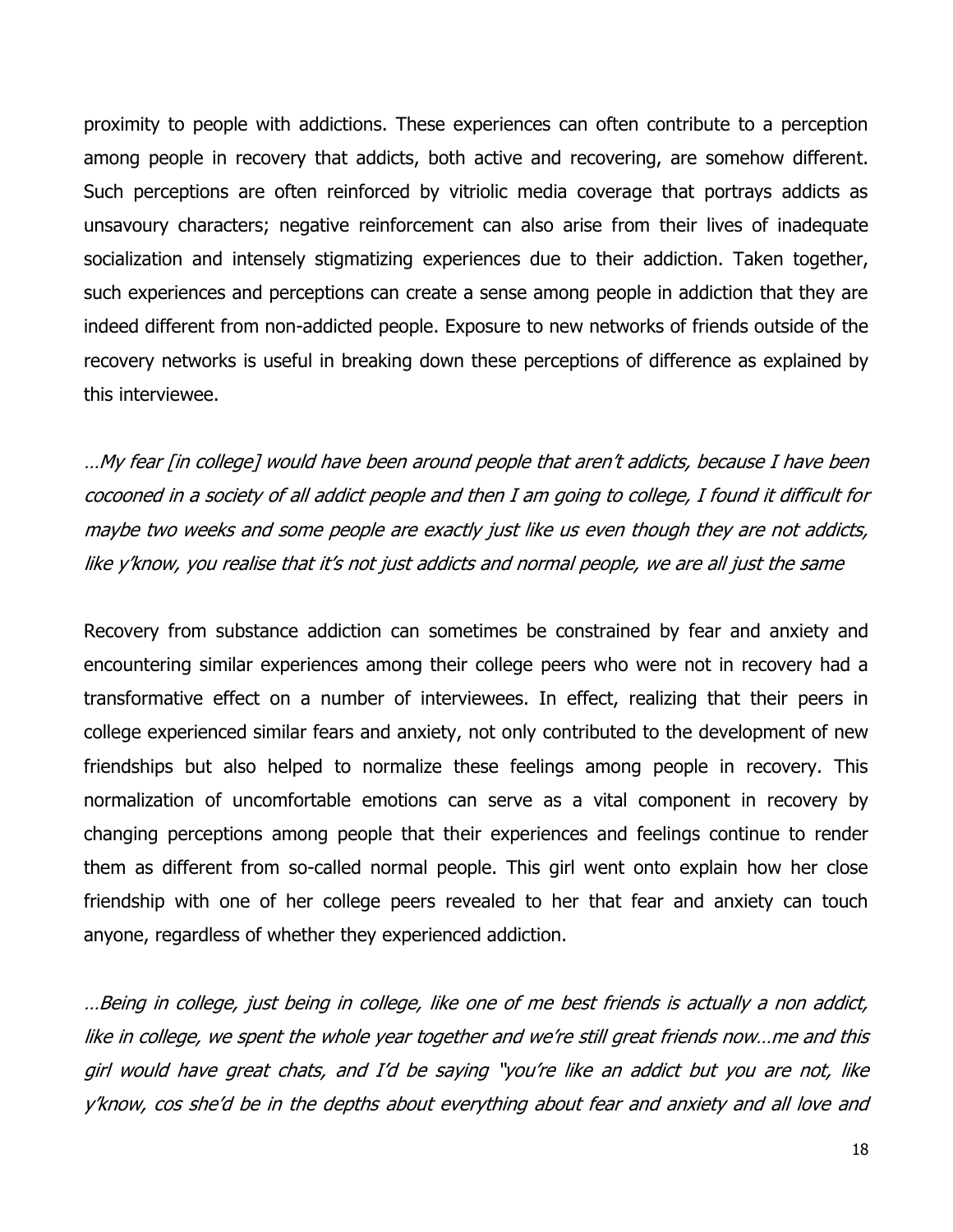stuff like that. I didn't think, because where I grew up, we didn't talk about feelings or anything, so for me like, she is a bit younger than me as well and that, y'know people have the same fears and the same y'know. You don't really have any [feelings] when you are on the drugs or drink.

The following account further illustrates how important it is for people in recovery to meet with people outside recovery networks; the college environment is an ideal site for such encounters as the stress of education seems to release similar emotional distress in their college peers that people experience in addiction recovery.

… going into a college where y'know, it's just normal people whatever, y'know, em, like it's a big experience, and just to kinda see that y'know, as crazy as people in addiction are, as crazy as their heads can get sometimes, y'know, people outside really aren't any different, y'know that way. Em, which was good to see, everyone kinda has their faults and stuff like that and nobody is perfect. I think, I don't know, you kinda start to accept yourself a little more, y'know that way, just kinda dealing with, just normal people whatever like.

We can see from the previous accounts that individuals in recovery can perceive themselves to be emotionally inferior to their college peers, however, this perception can change when they interact with their peers and realise that there is little difference in the emotional experiences of all people. In addition, some people in recovery can enter college with a perception that they are inferior learners, and, this can mean they seek to hide their perceived learning deficits. However, as this account demonstrates, this perception can also be more imagined than real and the value of the college campus is that it provides space for this perception to be laid bare, challenged and ultimately changed through real life experience.

Frightening, loads of fear, I thought everyone else in the class was better than me. I actually remember trying to take notes and hiding them…hiding in case people saw my writing and that is just lack of confidence – but then I started to realise like – now hang on I am good enough to be here – when I started answering things and the tutor was talking and no one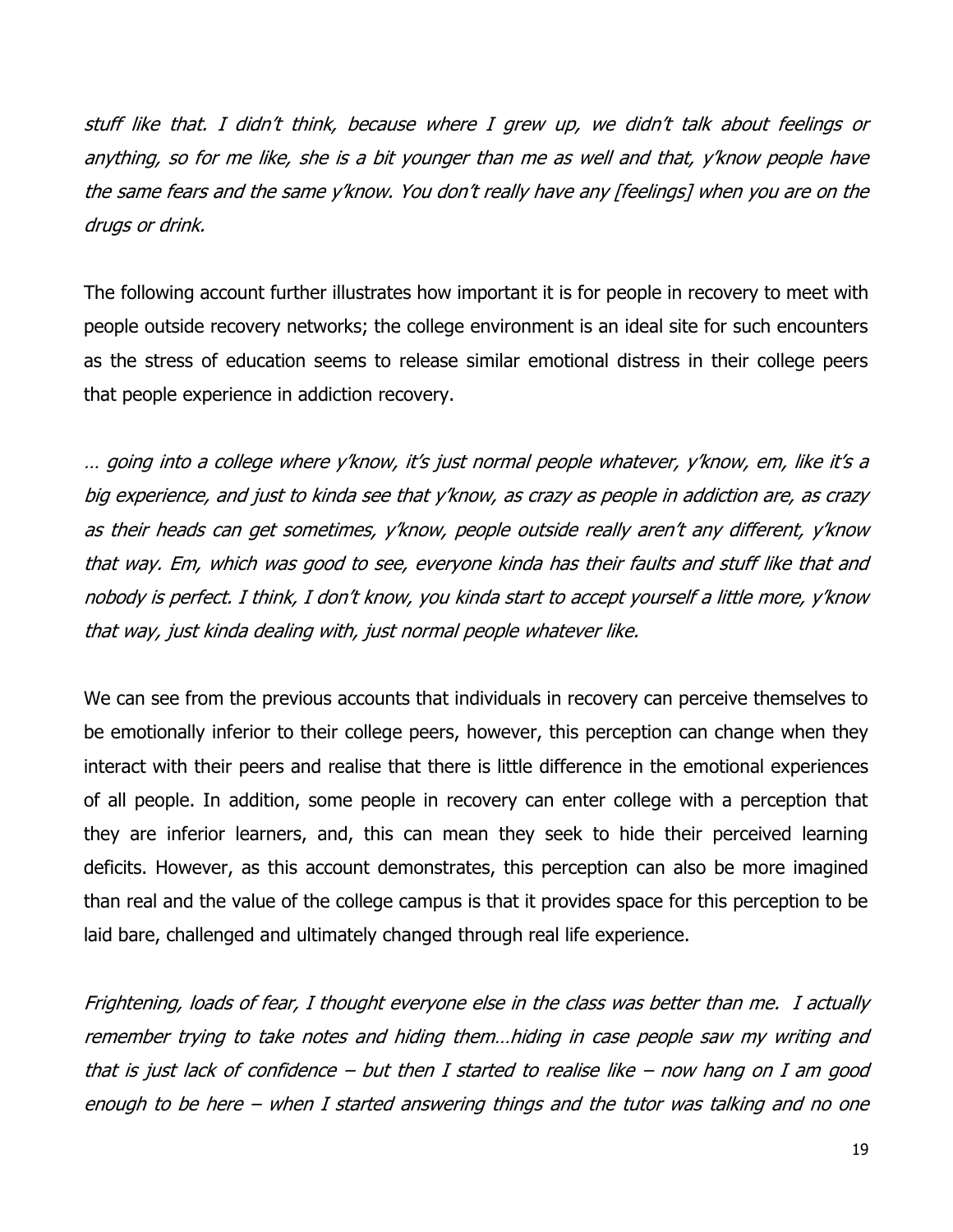else was answering do you know what I mean and I would ask questions and in the break you know someone that I had on a pedestal would say that thank God you asked because I wasn't never going to ask and I hadn't a clue what he meant. And then I was going – yeah I am not completely different from these people and then getting my first results in my first assignment – 85% it was like ah here and no one else got near it in the class…

Some people in recovery for substance addiction and who come from disadvantaged backgrounds may not think they are capable of going to university. They may, at some level, perceive too much social space between their world and the world of third-level education. Such a view may be held on legitimate grounds and in the case of most of the people interviewed for this study, these grounds included having had a negative experience with their early schooling and being brought up in households and communities that put minimal value on education.

When individuals in recovery continue to hold these views, they are prevented from accessing and gaining social capital. Exposure to the college environment and to other students can go a long way to changing perceptions and reducing the real and/or imagined social space. The following extract demonstrates how exposure to students with similar background characteristics can change these perceptions and inspire someone in addiction recovery to return to education.

… I went to an open day in trinity for the Access programme, and just listening to people who were doing, who had done the course, they sounded the same as me, maybe not coming from an addiction background but coming from a similar background to me and had done the course and were now in university and I went and applied for it y'know and I was taken on. Am, yeah and then, I did that year, em, and then applied for psychology in Trinity and was accepted onto that course as well so, so that's where I went.

Being part of college life provides an opportunity for people in addiction recovery to compare and contrast not just their academic ability as measured by grade results, but also their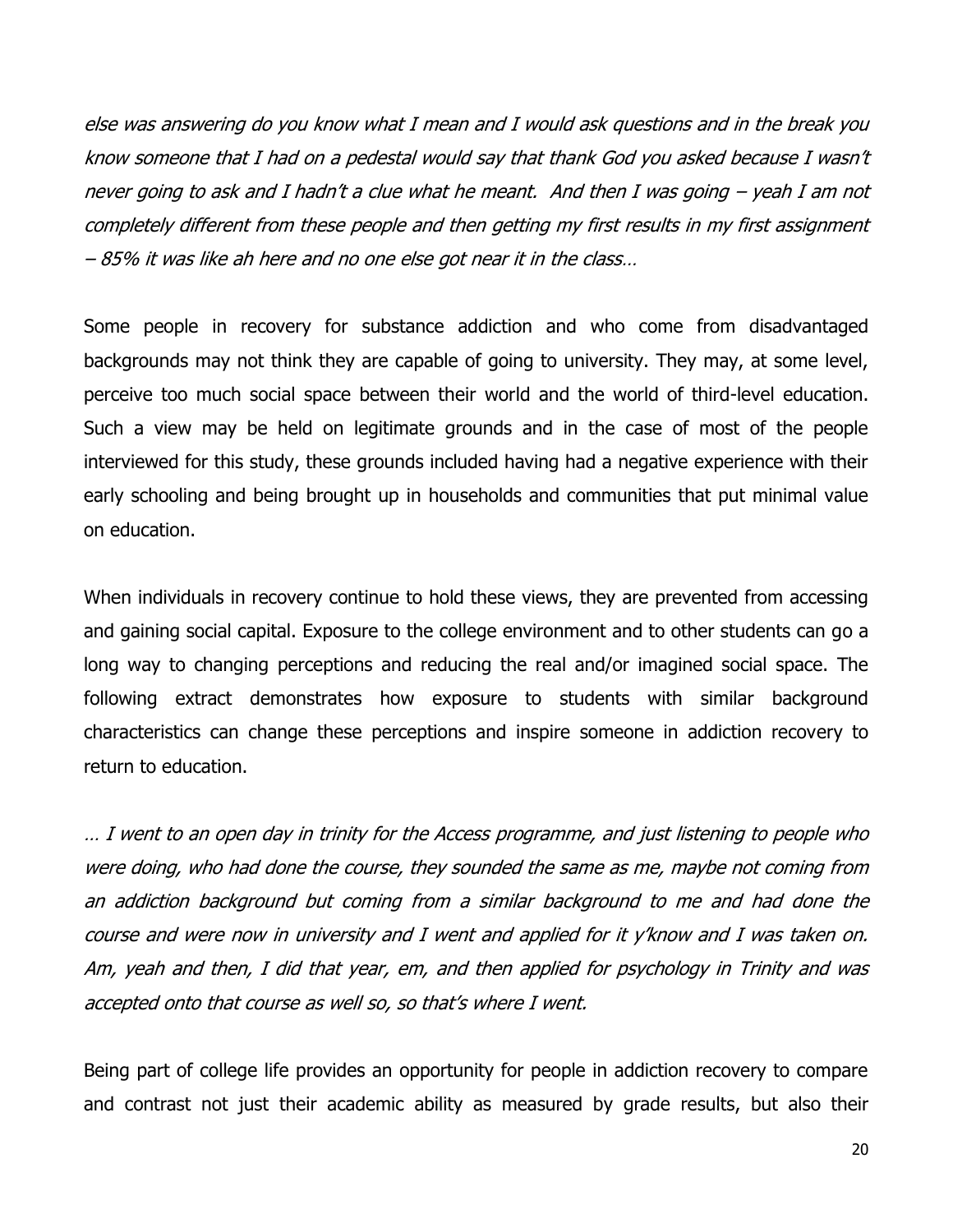motivation to learn and their interest in the subject. This opportunity can provide a much needed boost to people who may be struggling to 'fit in' with their new experience, if they realise that they appear to be more engaged with their subject in contrast to their student peers. The following extract illustrates how this student was able to make such comparisons and how their observations confirmed to them that they were engaged in meaningful activity.

Brilliant, I was doing a diploma in Counselling Intervention Skills and eh, brilliant, before that I done a certificate in Maynooth. It was great, I had a great time but i was interested, there was a lot of people, actually there was a lot of people my age but eh, certainly for me, they were trying to get out of the class where as I wanted to be staying in, I'd be glad to stay for the next two hours like. I wanted to learn, I was hungry for it, more it went on, it was coming very clear to me, like in that sense, I don't know what it was, was it life experience, but eh it was just the whole lot, very interesting. I just really tried.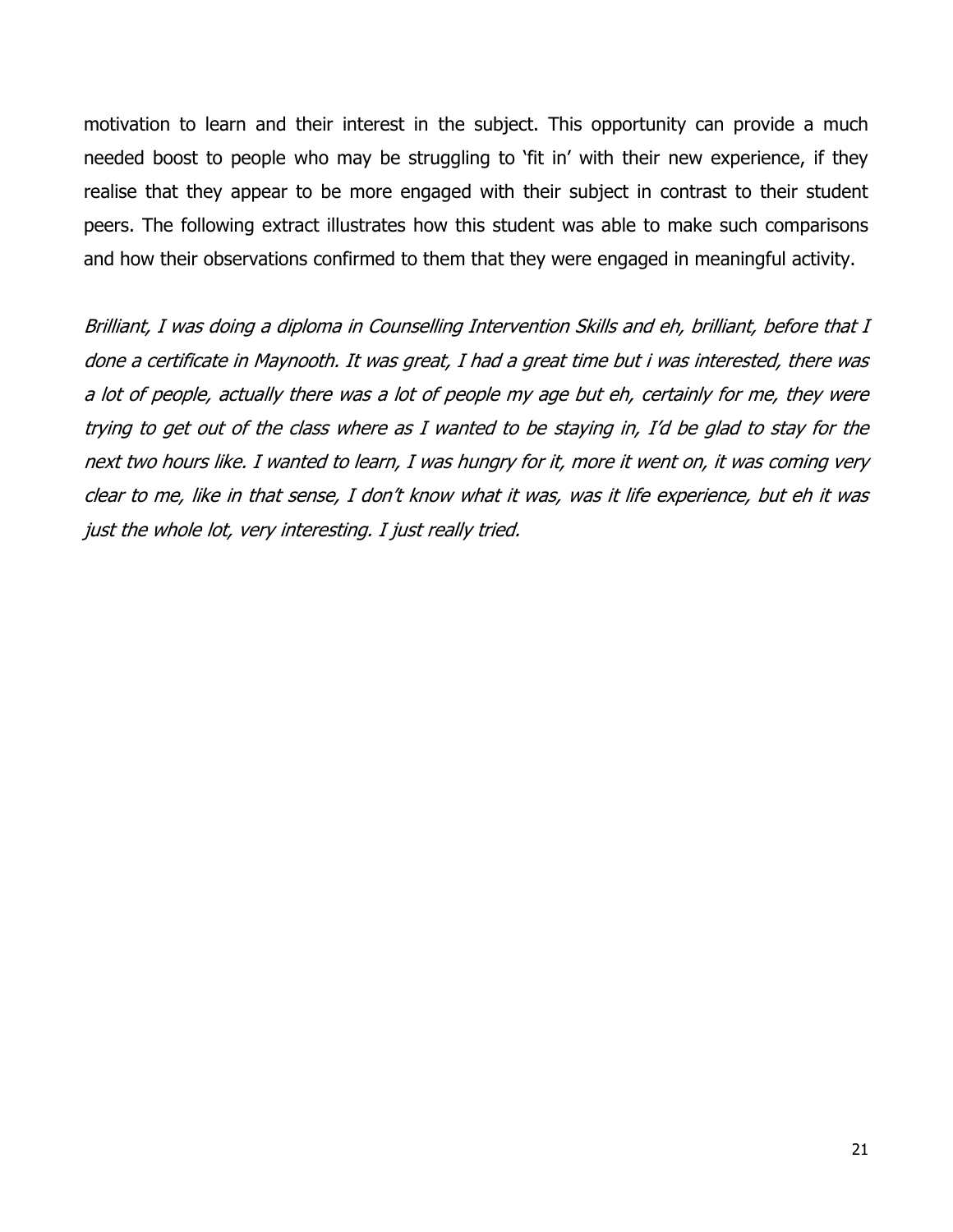## **6.2 Physical Capital**

According to Cloud and Granfield (2008:1973) 'physical capital, typically referred to as economic or financial capital, includes income, savings, property, investments and other tangible financial assets that can be converted to money'. In effect, Cloud and Granfield are speaking to capital that bestows financial stability and can be converted to a comfortable lifestyle.

None of the people interviewed in this study claimed to be holders of financial capital assets like those named above, indeed, most would have grown up in socially and economically disadvantaged homes and communities where the accumulation of financial capital was not evident. However, by returning to adult education, many did possess or were on the way to acquiring a much sought after asset that could assist them to acquire financial assets; a recognised formal educational qualification which some had acquired during their recovery from addiction and others were pursuing having enrolled in adult education. The link between acquiring a college degree and securing employment is recognised by this female interviewee.

... a degree out of trinity is recognised anywhere, y'know that yourself, yeah, cos like, we were told, I know like, I'll get a job quicker out of trinity, it's something on my CV, Trinity College ... yeah, why not reach for the stars?

Educational qualifications in the form of a diploma and/or a degree represent a type of physical capital; they are tangible assets and provide the recipient with a means of exchange for improving employment opportunities which in turn can lead to improvements in income and living standards. Some of the people interviewed had returned to education while in recovery from addiction and had acquired a degree and/or a diploma, while others had just begun their pursuit of education with the firm aspiration that they wanted to acquire educational qualifications to improve their life chances.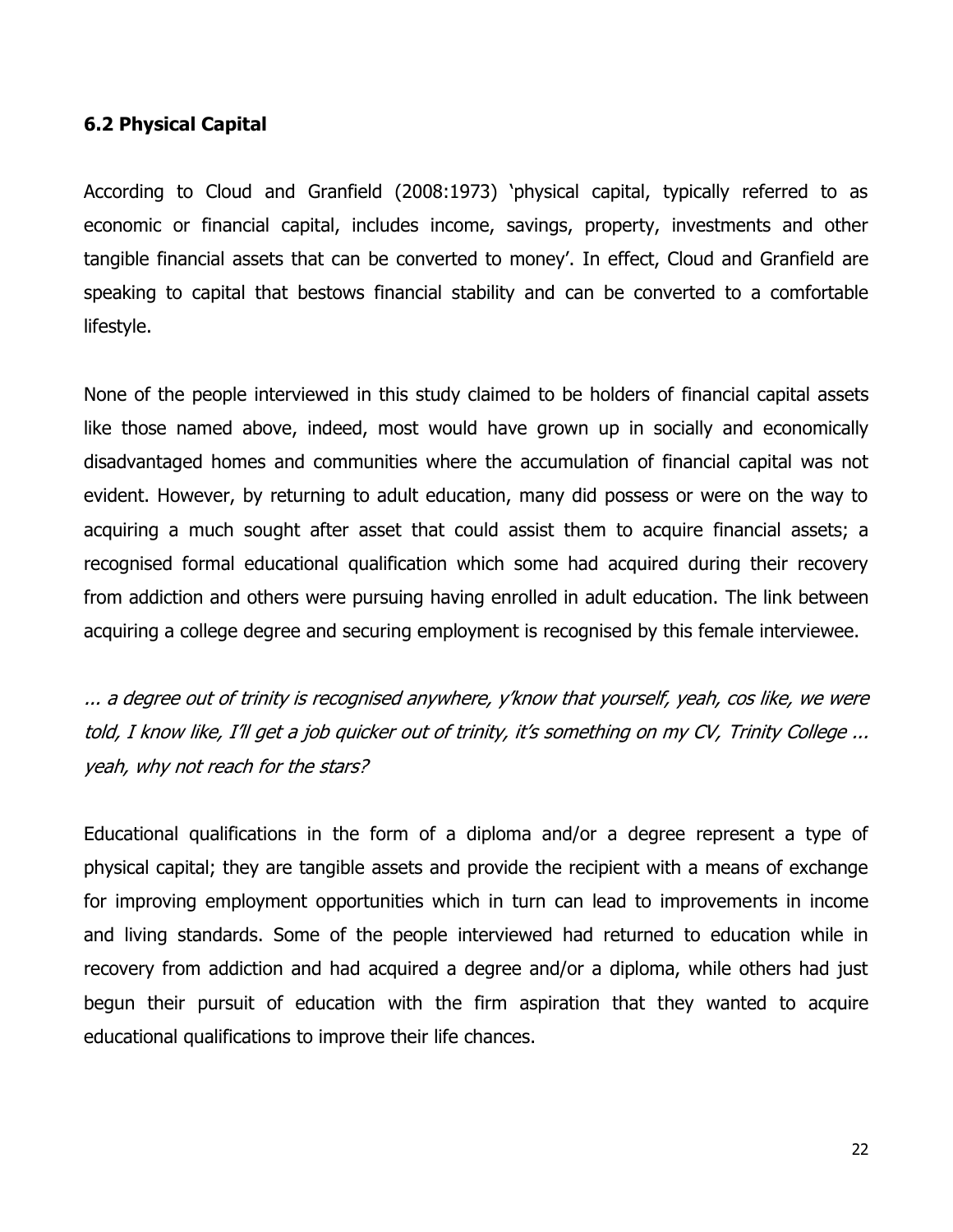Most of the people that were interviewed for this study had left school without acquiring any formal educational qualifications, and in some cases, they left school with underdeveloped numeracy and literacy skills. However, some had acquired at least a junior certificate from their early school experience and a small number had managed to acquire their leaving certificate before leaving formal education. One interviewee did manage to acquire the leaving certificate but did not immediately progress to college education; he managed to return to adult education while in recovery from addiction and acquired a degree in history and politics. In the following extract, he recalls his time as a mature student.

…I went to college for a year and did an access course in UCD which was pretty good. Em and then I got, em, permitted to enter a three year degree which I entered in, that would have been 2002 and I graduated in 2005…Em, I lived on cornflakes two or three days a week but I got part time work where I could, I went to college, did the college work, I was still really struggling with, em, trying to find a purpose in life and a sense of self and a sense of belonging in this fucking world…I really struggled with it and I really struggled with the college work…but it got progressively better, the mistakes became fewer…

The above extract illustrates a number of factors that are important in understanding the role of education in addiction recovery. This man's experience as a mature student of living on cornflakes and juggling part-time work with full-time college study is similar to the experience of most under-graduate students. Such activities are undertaken by students as part of a trade-off; short-term sacrifices for long-term gains. It is important that people in addiction recovery have such experiences as the underline the message that physical capital, in the form of educational qualifications can rarely be legitimately achieved without hard work and some element of personal sacrifice.

Another factor that needs to be highlighted here is the degree of overlap that can exist between the different dimensions of capital that one can acquire through education. As this man points out his pursuit of education was also entangled up in his search for meaning in life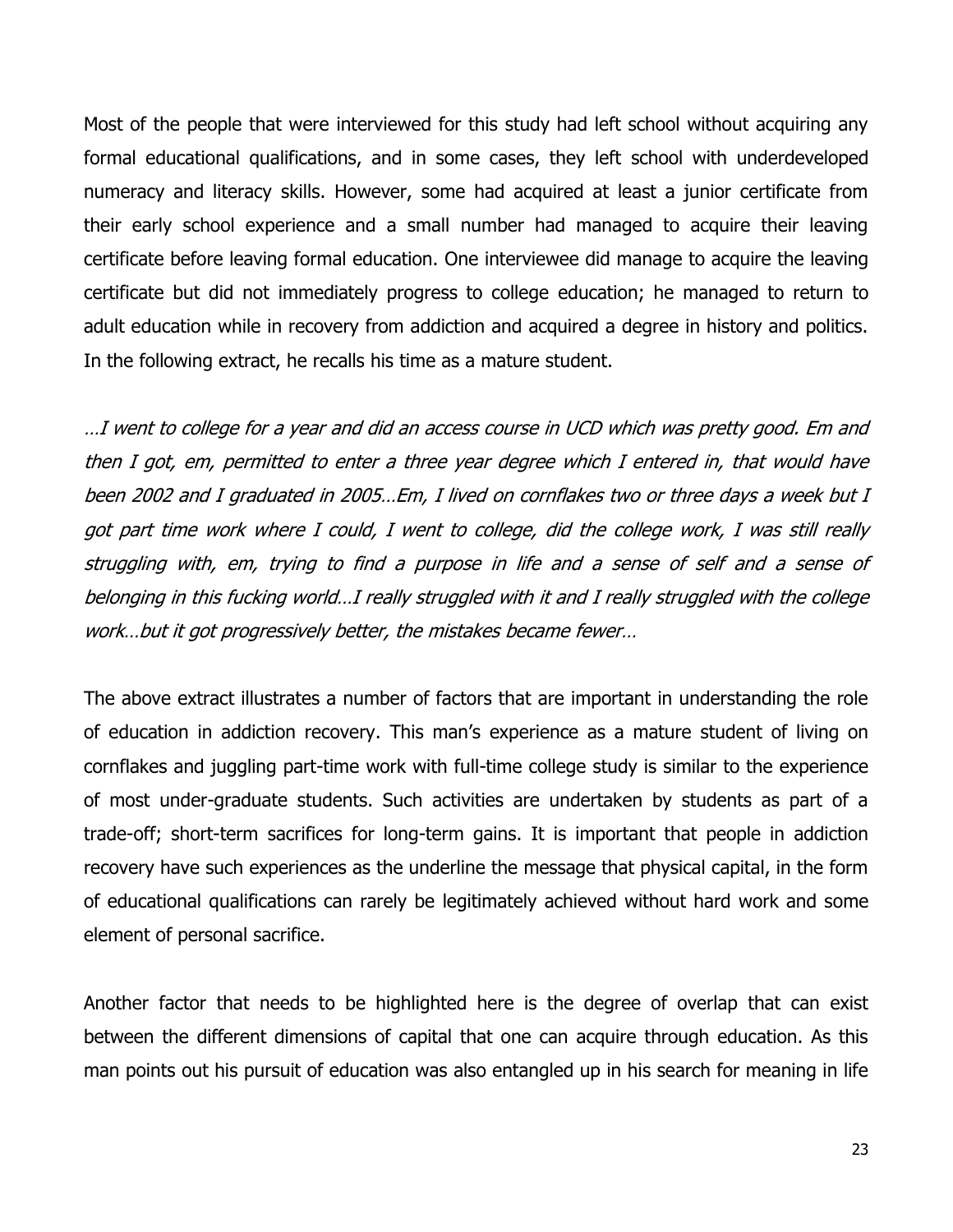and for a sense of his 'self'; these elements are closer to what we term 'human capital', a resource that will be explored in more detail later on.

In the following extract this man continues to talk about his education and what it means to him; he also demonstrates how he intends to use his primary degree to undertake postgraduate study; thereby converting the physical capital gained through his primary degree to a higher form of capital.

'Education for me is vital. I really struggled with getting the essays in, I normally do them the night before, I find it very hard to study for exams, somehow I always manage to get a 2.1...I never fail any exams or essays and it does take a massive determination there in me and there's hope to do a PhD over the next few years...

This man was aged 37 when interviewed and had left school when aged 17; he had acquired his junior certificate but left without completing his leaving certificate. He recalled a difficult experience in school;

...i didn't feel comfortable in school, I was always in sort of the lower classes, eh, always outside the door, always getting into trouble, basically I wasn't happy with me and who I was and that's how I acted out,

He recalled how he used drugs over the course of 16 years during which he developed his addiction to heroin; he recalled how his addiction impacted on his life and how he finally stopped using the drug;

...it [the addiction] destroyed me. I was in prison; I was in all the places that I had been and then it came to an end where I couldn't get anything anymore out of drugs, they stopped working on me...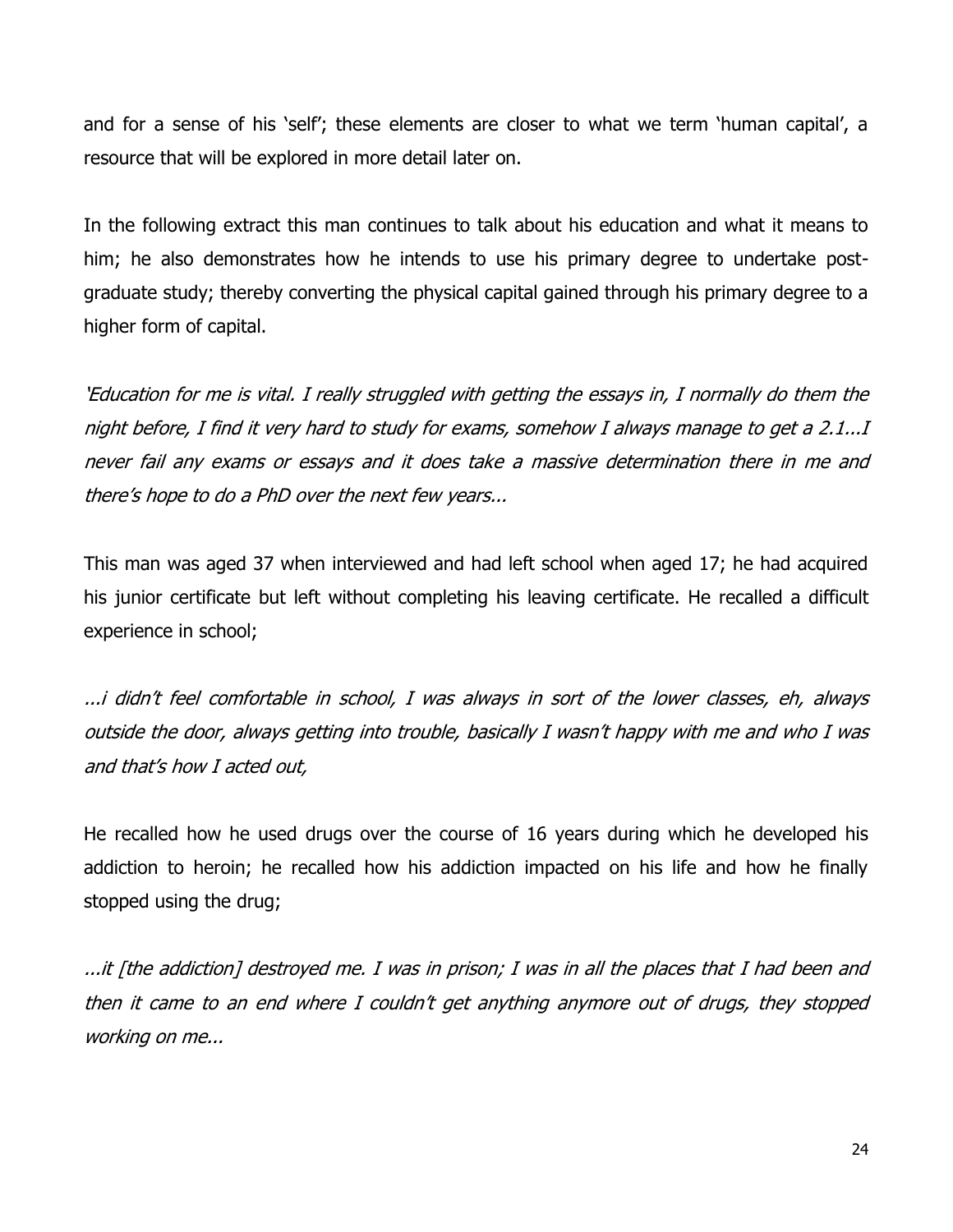He finally managed to get his addiction under control; albeit after a number of unsuccessful attempts and when interviewed he claimed he was no longer using any narcotic substance. He returned to adult education during his recovery and had acquired an academic qualification; he also found employment and was considering his career options which would further improve his human capital.

I went working with the community on Sheriff Street and em, worked with kids there, I was working there for a while, and I found out that working with kids just wasn't for me…I started working in a place out in Ballyfermot called the Ballyfermot Star and I went and worked there as a support worker, like a key worker, helping with the lads and doing all the paper work and this year, I went to Trinity College and I just recently got my diploma in addiction studies in Trinity college so yeah.

Despite having overcome some major obstacles to bring his addiction under control which in itself was an achievement, he talked about his return to education as occupying a higher status and how he had plans to continue his education and increase his opportunities to pursue further academic qualifications.

My biggest achievement? Going to trinity College, going on to get a degree and eh, I have it in me heart that some day that I am going to go on and get a Masters, now, even though I hate studying, I hate the studying and the writing and all that but I going to someday go for it, y'know that sort of way...This year, I'm going to, September, I am going to Ballyfermot [to study social care] and then I am going to Trinity next year hopefully to get the degree in Social Work… why not reach for the stars?

Another interviewee who was aged 29 when interviewed and had left school at 16 without completing his leaving certificate. Like most of the people interviewed in this study, he used many different drugs throughout his life including heroin which he started using when aged 16 and continued for ten years. He had recently acquired a qualification in holistic therapies and when he talked about this experience, he contrasted it with his earlier experience in school;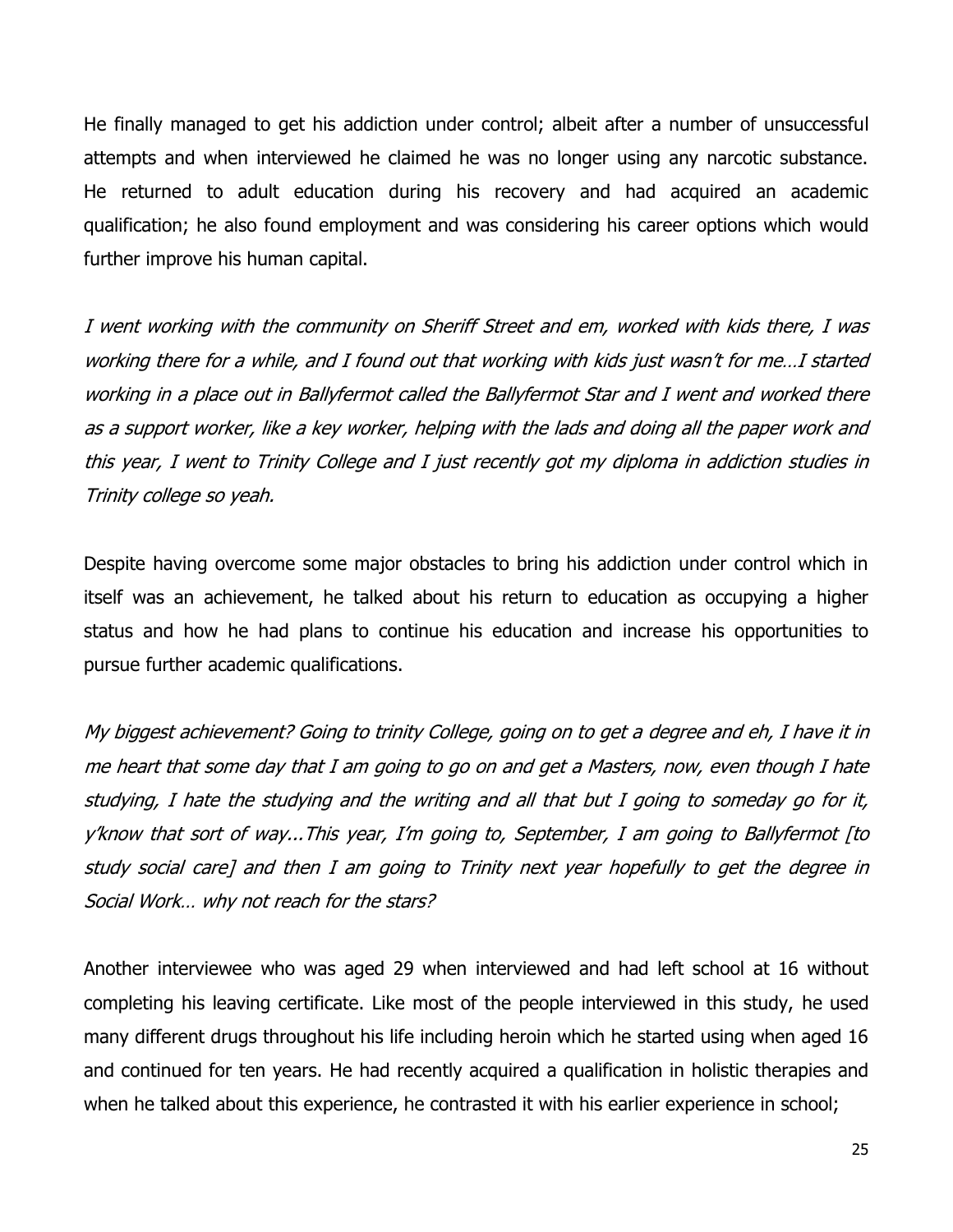...I done em a two year course in holistic therapies, yeah like a massage therapist, acupressure, em sports massage, aromatherapy, hot stone, Indian head massage… it was a really good experience yeah, em, just kinda doing something that you have a bit of an interest in, just kinda shows you. It's like "yeah Jesus, I can learn like, I can take stuff in" y'know what I mean. It was just like as I said when I was in school, none of this stuff actually stimulated me like cos I had no interest in geography, no interest in history, religion, any of that stuff, y'know what I mean. Em but I had an interest in this, kinda proved myself wrong.

This man illustrates the degree of physical capital that himself and his peers in this study were acquiring, not only was he gaining valuable work experience, but he was also actively planning his career and talked about returning to college to pursue further academic qualifications.

… I'm actually working at the moment…in a gym up beside me so it will probably be only for the next month or two y'know, then I am probably going to go on and do more college… em, physiology and health science… I was just looking for other courses to do, I just kinda wanted to get into the, em, more sports side of things, not as in teaching it but just kinda treating people with sport injuries and that y'know so

Another man who was interviewed was different from most of the other people interviewees. He acquired his leaving certificate and recalled having had a positive experience in school. However, he drifted into using drugs in his teenage years and quickly developed an addiction to heroin. During the interview, he explained how he seen education as his gateway to acquiring meaningful employment and recalled how he put a lot of planning into this career choice.

…I remember coming into recovery thinking y'know, I am 30 now and what kind of a job can I get… I wanted to educate myself and give meself the best opportunity when I do go into employment, to go in and do something that I enjoy, y'know and I found, y'know that to do that I would have to educate myself and that's why I am doing what I am doing today... …I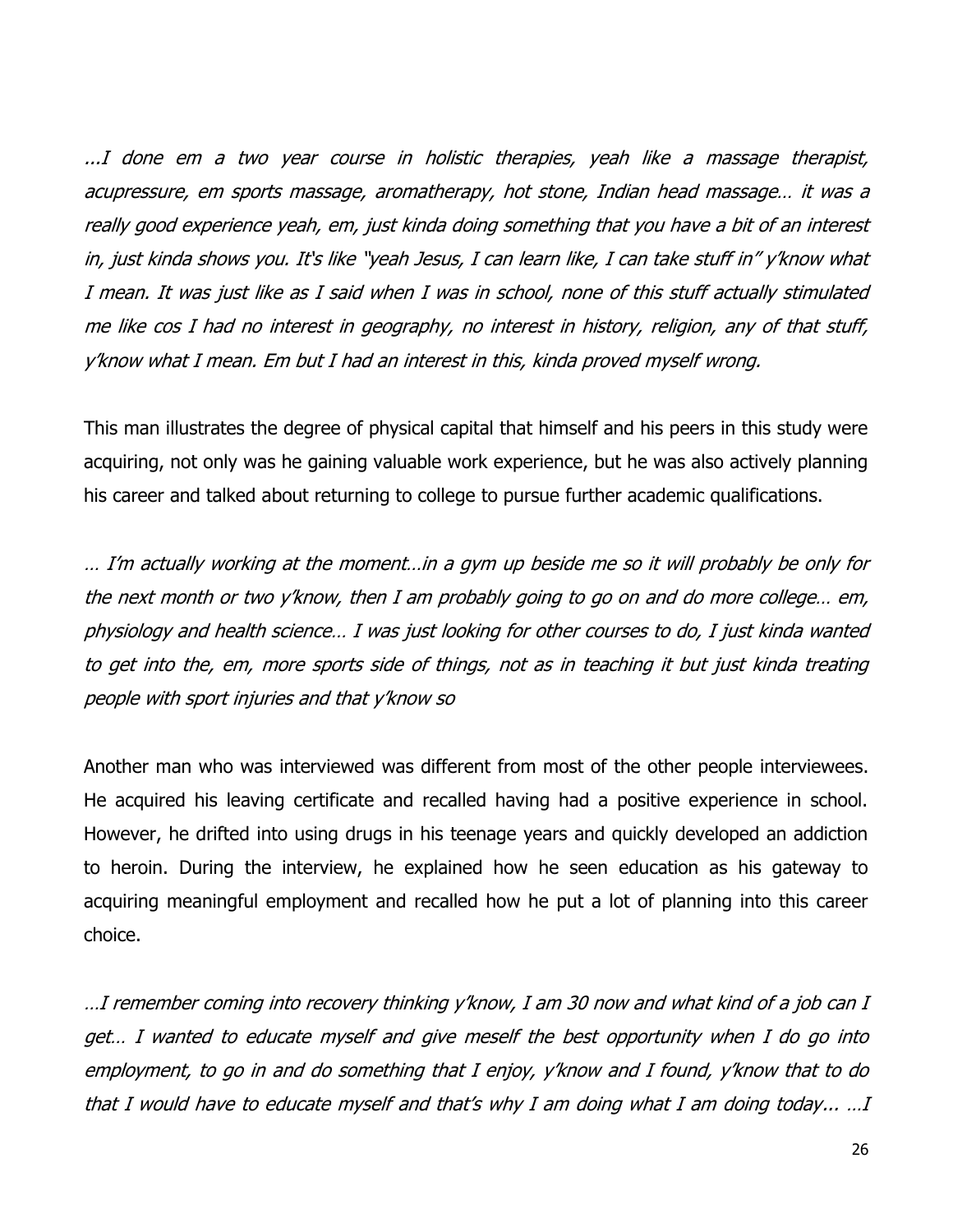did the tap programme, you picked four subjects out of eight and I did law and politics and sociology and psychology. Em, I did a couple of other, a career guidance course and even politics… I picked psychology because it suited me best y'know...there is a lot of it that I really enjoy, more for the best part I enjoy it and I've done quite well so far so… the assignments I found very difficult, I still do, I still haven't found like, my style y'know, y'know I am working on it…

Another man was aged 39 when interviewed and had left school at age 15 without any formal qualifications and with underdeveloped literacy and numeracy skills. He recalled his time in school as unsettling, with frequent episodes of being stigmatized due to his learning difficulties, he also described levels of dysfunction in this family. When asked what his ambition was when he left school, he recalled that;

...I looked forward to going on the dole [unemployment benefit] at 18, that was my highlight, y'know...

When he left school he became enmeshed in the local alcohol culture and would consume large amounts of alcohol on a nightly basis. In his mid-20s he began to use a number of different drugs and his addiction quickly escalated, time spent in prison, in psychiatric hospitals and being homeless occupied most of his life from then. Following many failed attempts to detox from substance addiction, with the assistance of Soilse he finally managed to bring his addiction under control and claimed to be drug-free when interviewed. Despite his earlier experience with school his lack of ambition while growing up, he acknowledged that education would improve his chances of finding meaningful employment and he now was beginning to set his ambitions high with aims to achieve academic qualifications at the highest level.

I just knew myself that I wanted to get educated… That said I still can struggle with it but to have a job, further my career or my life you need to have an education, you need to know basic stuff, spelling, I can read anything, it's just spelling that gets me, education is very important to live a contained and fulfilled life… I went on to UCD to do Drugs Counselling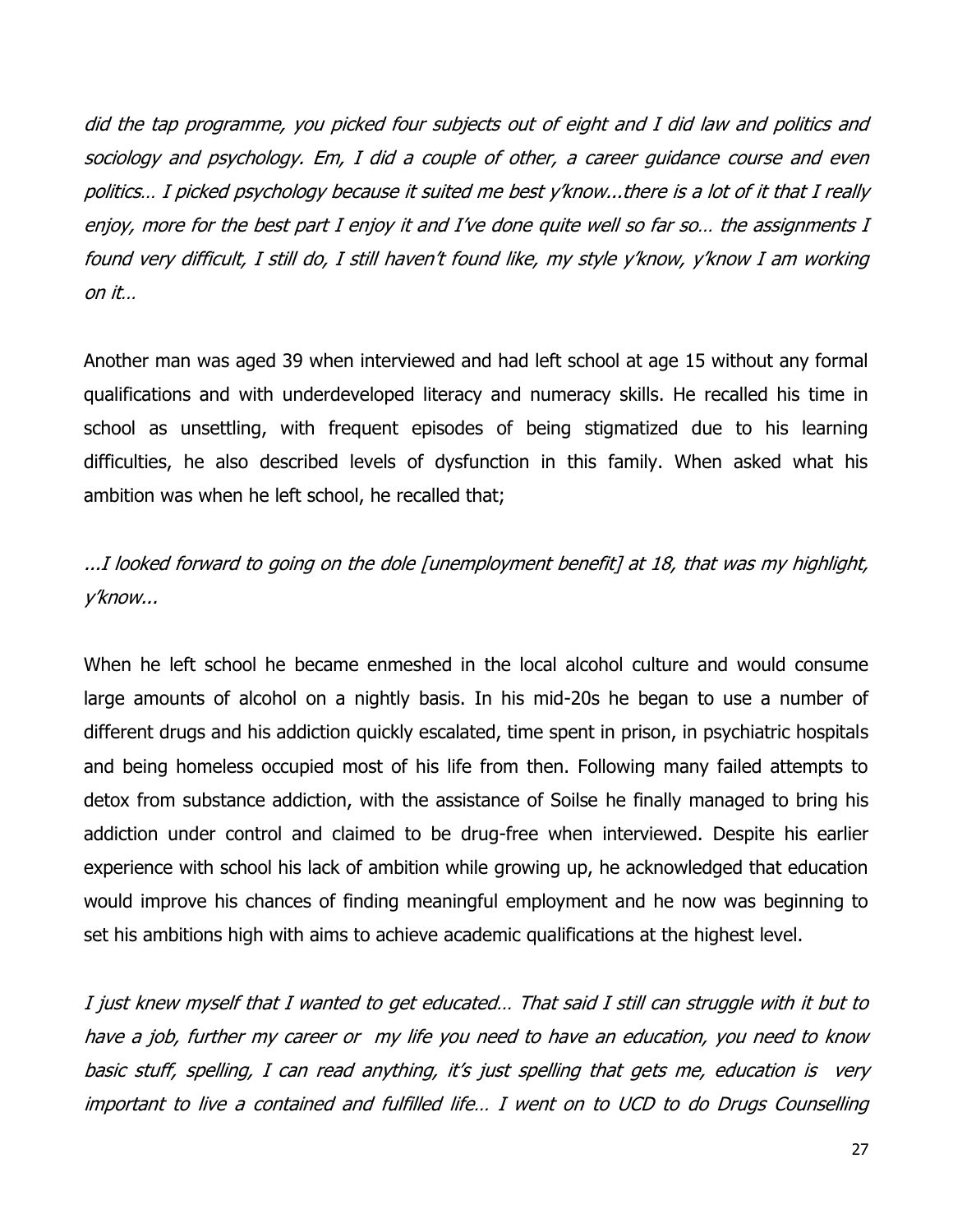Intervention Skills; I got a certificate in that. I got accepted into a diploma last year, I couldn't get the funding to do it, so that was a bit of a setback but I can do it this year and get the funding to do it. I know I am capable of doing things, today…I'd love to go on and do the diploma, you know, degree, PhD (laughs hard)…

This woman left school at age 14 without acquiring any qualifications. In recalling her early school experience, she recalled aspects of her family life which she felt adversely impacted on her young life.

...em I always felt very different in school and out of place because of where I came from and me Da drank a lot so we never had any money...

She began to consume alcohol and use cannabis and ecstasy at a very young age and progressed to heroin in her early teens.

... When I was 15 I met a fella and he was on heroin and that's when I started taking that...

Following after many attempts to address her addiction, she finally achieved abstinence from all mind-altering substances and claimed that, for her, total abstinence was the only solution to sustain her recovery. This woman was a single parent and providing for the future of her child was a major motivation to return to adult education.

… I wanted to actually move on and make some sort of a life for me son so I decided to come here [to Soilse] and do education…i would like to work with children, eh, that's why I did youth and community but the more I am getting into it, I'd like to work in the community...I would like to go on and come more into the community like social work or something, you can go on to Maynooth if you get such a mark, then in another couple of years, you could work in the community then.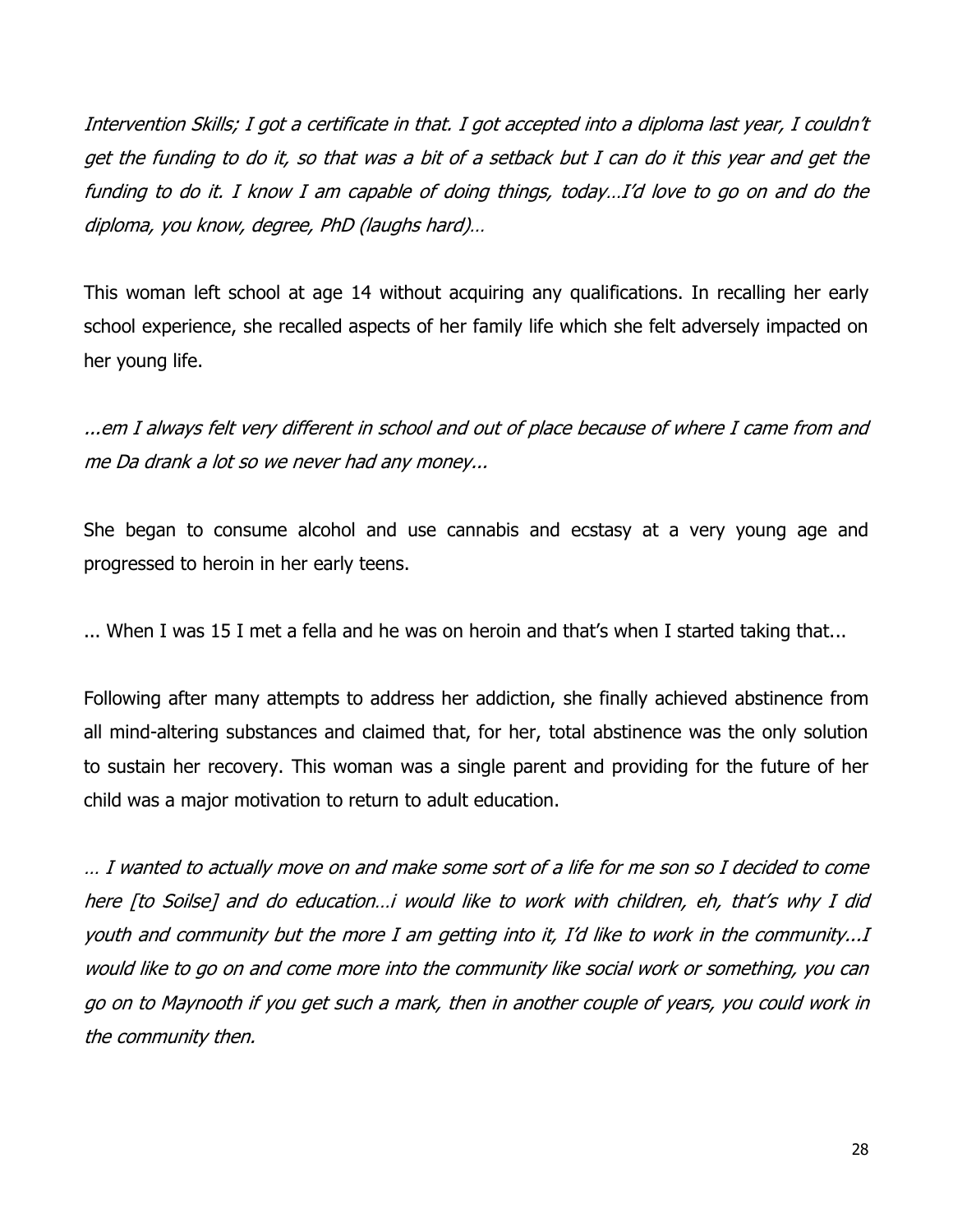For many of the people interviewed in this study who had returned to education, Soilse was the gateway to opening up this opportunity. This woman recalled that when she engaged with Soilse to pursue her education, she also was lucky enough to meet with someone who helped her to overcome her lack of self belief.

I came to Soilse to get to college. There was a really nice woman here [in soilse]...she helped me – she gave me confidence...it was like I didn't know myself. I didn't know who I was. I didn't know I was a nice person do you know what I mean...I think I just needed to be told...

This encounter was vital to her recovery and in particular to her pursuit of education. When interviewed, she was studying for her degree and was adamant about the role that education was playing in her recovery and would continue to play for the foreseeable future.

When I finished here I went to Inchicore and I did a year in Social Studies and I finished that and I just finished a year of Anthropology, Sociology and History so I done what I what I wanted to do you know... im now doing a degree in anthropology...education is the number one. That comes before anything including my family. I have to because like at the end of the day I have to come first. I know it is a horrible thing to say but my education it will come first before any you know but now it is going to come first.

This man was aged 42 when interviewed and had left school at age 14 without any formal qualifications. His experience in school was one of fragmented learning and he, like many others in the study had been placed in what was called a remedial class for children with learning difficulties. When interviewed, he appeared enthusiastic about his return to adult education while in recovery and recalled his achievements as a mature student and how he had started from quite a low skills base.

I done the return to learning here [in Soilse] last summer yeah before I started college in September...I have just finished my first year in counselling theory and intervention. Yeah, I have just finished with first class honours. I am doing that with Merchant's Quay and UCD. I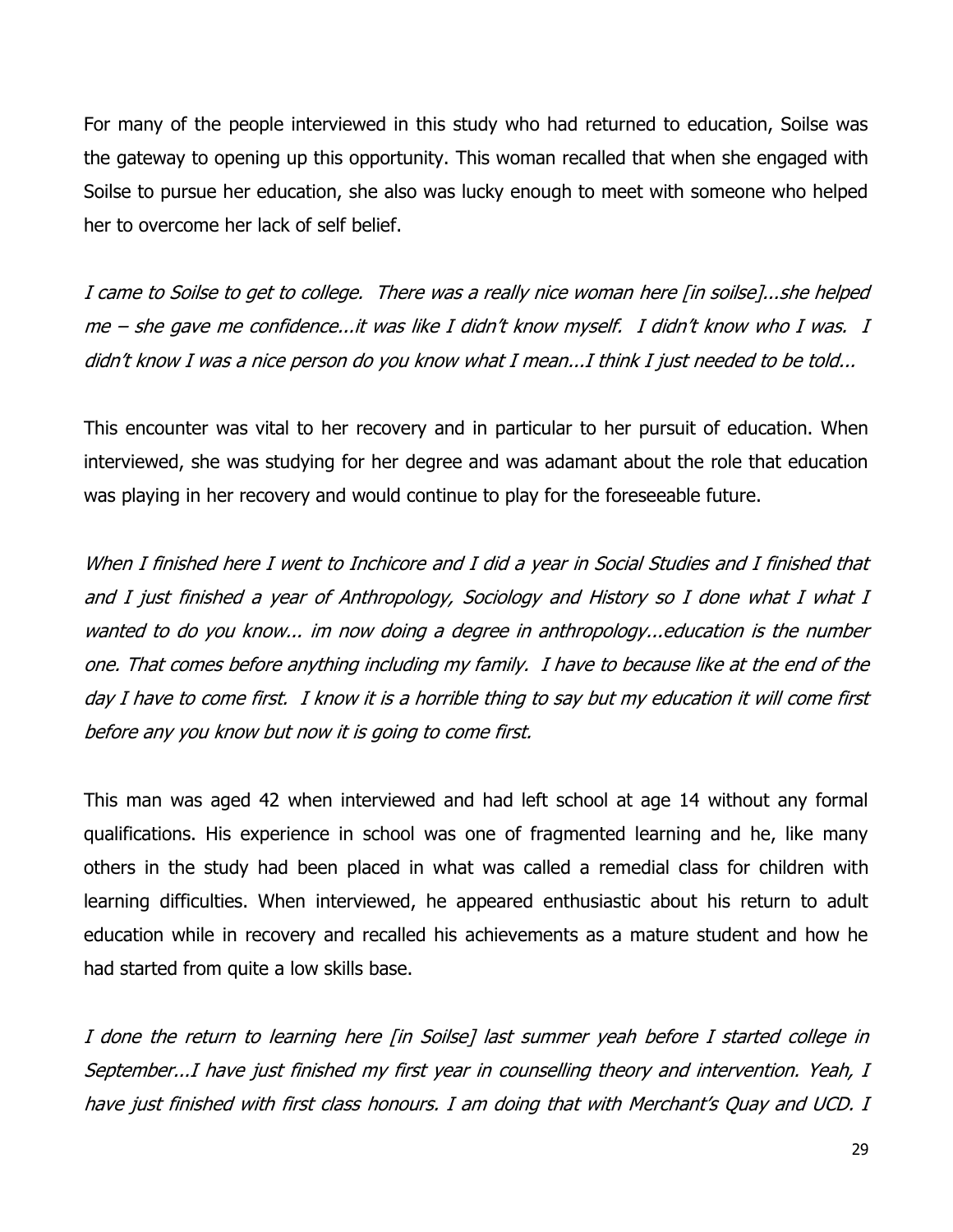have just finished that first year and I am doing the diploma now this year. I have been accepted and am starting on September... Yeah and when I came to Soilse I could barely turn on a computer

This woman was the youngest of six children and grew up in a dysfunctional family unit in an economically disadvantaged community. Education was not seen as a value among her family and despite being considered a bright girl by some teachers; she was not encouraged to learn by most of her teachers. She was seen as someone that preferred to 'act up' in class and cause disturbance and consequently spent most of her time consigned to the rear of the classroom out of sight of her fellow students. She recalled how she perceived her life chances when she left school;

I had no aspiration to go anywhere career wise anything like I was never going onto to college or ... things like that you see weren't able to talk about at home it was the case of the sooner you can start work you go out and work and try and bring a few quid into the house. So I was never motivated to go and get a career. I was never told education is the way out; education is what you need to do. It is only sort of now I realise that.

This woman like most of her peers in this study had undergone a dramatic shift in lifestyle during their recovery from addiction. She had moved from the young girl with little or no career ambitions to the adult with firm and resolute determination to return to education and to use this experience to critically engage with learning and achieve at the highest level. By her own account she was well on the road to realising these ideals and her efforts were not going unnoticed by the college authorities.

Today is good, today is  $-I$  have gone back to college, gone back to learn again and this time  $I$ am actually am learning. I go in and sit at the top of the class and I want to learn and I want to actually achieve something from it. I got Student of the Year last year in my first year and I am awaiting my results tomorrow and then hopefully next year I will be going into third year, well I will be going to third year.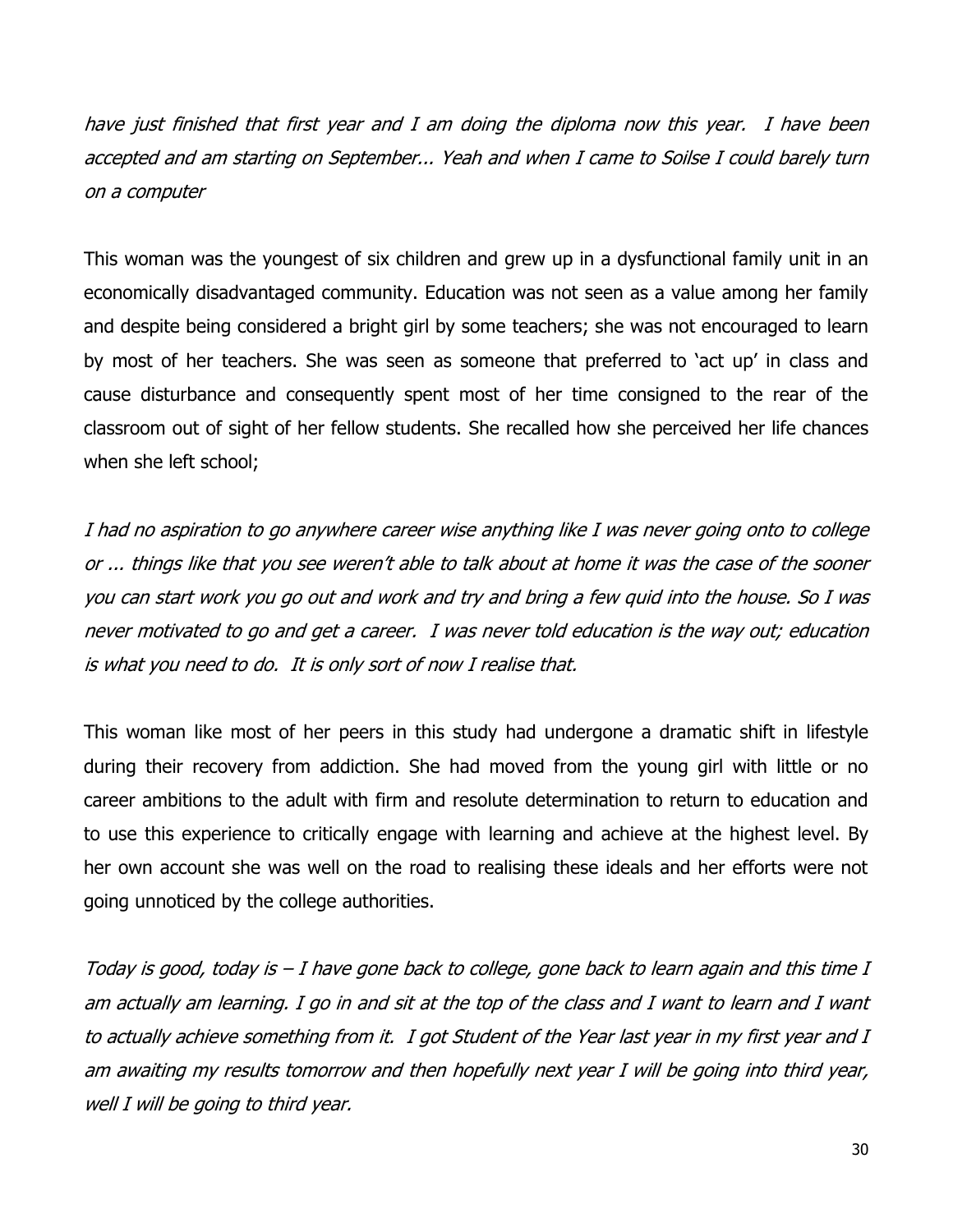# **6.3 Human Capital**

According to Cloud and Granfield (2008:1974) 'human capital embodies a wide range of individual human attributes that provide one with the means to function effectively in contemporary society, to maximise individual benefits associated with membership in that society, and to attain personal goals. Examples of human capital include knowledge, skills, educational credentials, health, mental health, and other acquired or inherited traits essential for optimum negotiation of daily life'.

Education can play a key role in increasing the stock of human capital through empowering individuals in addiction recovery to function effectively in society. For example, one female interviewee talked about how she engaged with soilse to improve her education opportunities so that she would be in a stronger position to materially provide for her son, thus helping her to function effectively as a parent.

... I wanted to actually move on and make some sort of a life for me son so I decided to come here [to soilse] and do education… he's the thing that keeps me going, to have a life, to have at least one parent there y'know, his grandparents are old as well and that's why I am doing college at the moment, in the future I'll have to be his main support and all like...

This man recounted how returning to education had enabled him to improve his understanding of how his young daughter engaged with learning and how he was keen to transfer the value of education to her.

... I work better with someone on a one to one...I can see it with me daughter she is following in my footsteps and her Ma's, she's not that great in school, y'know that sort of way, she is sort of, only recently we are after putting her into a special school this year where she can get more attention and more one to one work... some of the things that you learn in college like the things that keep kids from going on a bad road in life is education and sports. It's sort of;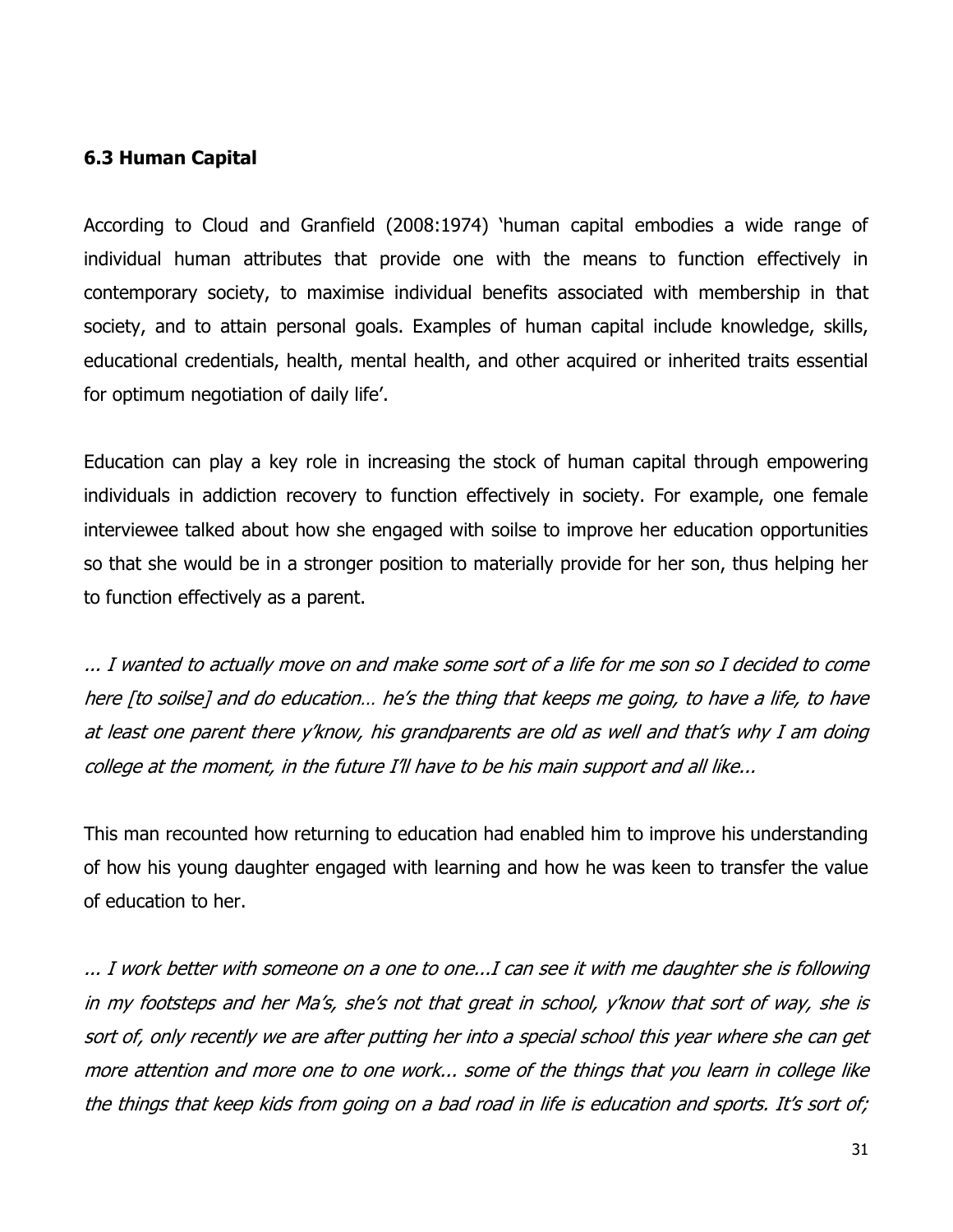if they can stay at that and do that, they'll do well in life, do y'know that sort of way. For her now to stay in education, y'know things like that?

The theme of returning to education to enable improved functioning as a partner and a parent was continued by this man, who left school at age 13 with no qualifications. When asked 'what motivated you to return to college'? He replied;

I suppose my son and my partner. I wanted to you know to be able to provide for them that was one of the key motivations and as well as that to achieve something. Yeah I just finished a degree in engineering, four years

This girl also talked about learning in the broadest sense of her recovery and used the term to describe a number of changes which had brought further empowerment to her life and her sense of herself as an effective and competent human being. At the time of interview this girl was aged 29; she had left school at age 14 with little prospects of returning to education.

I've learnt to actually like myself, I wouldn't say love meself but to actually like meself. I've learnt that I am a mother and I can be a good mother. I've learnt that if I put my mind to something I can do it as well...

At the time of being interviewed, this woman had completed one year in college where she was studying Youth and Community studies. However, her experience with learning and adapting to the discipline of academic study was compromised during that year through underdeveloped education skills and years of drug use which adversely impacted on her ability to concentrate for required periods. In addition, it was not only the uncomfortable experience of what was occurring in the classroom that potentially threatened her experiment with education but also what was happening inside her when outside the college setting; in effect this girl was emerging from what may be called a form of chemical unconsciousness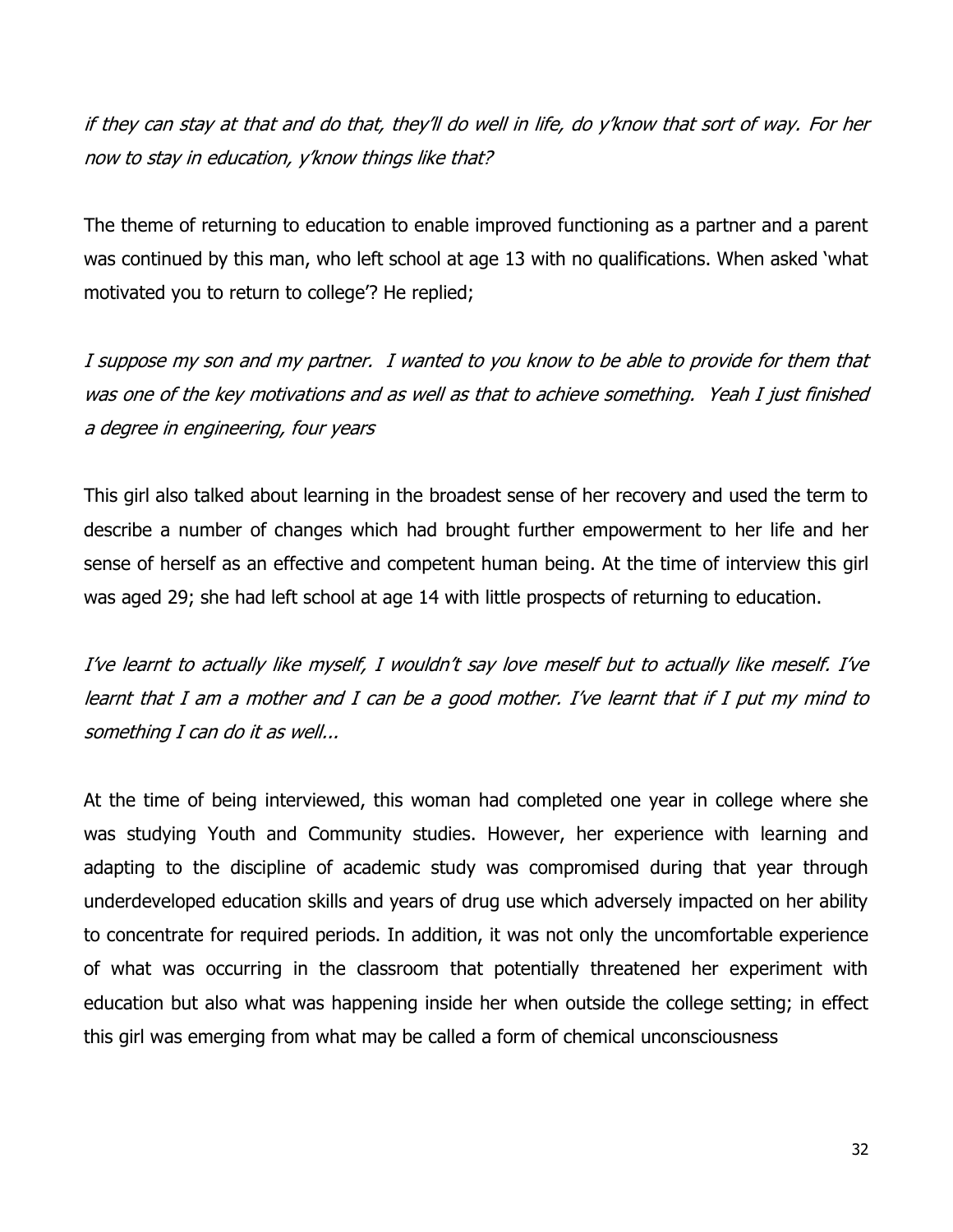'it was actually very difficult because I hadn't been in one [a classroom] for years and like the amount of drugs that I had taken over the years, I didn't have much memory of being in a classroom anyway. And you feel like a new person anyway cos, eh, i found it very difficult to concentrate, em, take stuff in and me writing is still atrocious because it had been years… I'd have rather put an awful lot more into it [my education] but it's very difficult in recovery like, you realise how big the buildings are, actually around you, y'know so it's very difficult, it's like waking up and you're 27 or 29...'

When her first year in college was completed she returned to Soilse and enrolled with their Return to Learning (RTL) course. The RTL course was designed by Soilse for participants in addiction recovery who are attending external educational institutions. The course simulates the college environment and tutors prepare participants for the demands of academic study. In the following extract, this girl outlines what this support means to her as she prepares for her second year in college.

'I am just delighted that I'm just doing this back to education thing here because eh, your head is so all over the place and the first time, I didn't have me head all in it so like now that I have done a year in college and I'd a lot of help through college from here [soilse] as well, which was great like, [soilse] help you do assignments and stuff like that. I would have been lost without that and I wouldn't have got through the year... it's a two year course so I have another year...'

Through her struggles with college life and recovery in general, and, through the intervention by Soilse and the RTL course, this woman acquired a great deal of human capital in the form of enhanced self belief in herself and her mission to improve her life and that of her child. In addition, and equally as important to her achieving her goals was the acquirement and development of a broad range of study skills that were necessary to sustain her second year in college and beyond. In the following extract, she identifies her strengths and weaknesses as a student and in doing so, signals the improvements in her study skills as examples of human capital gained.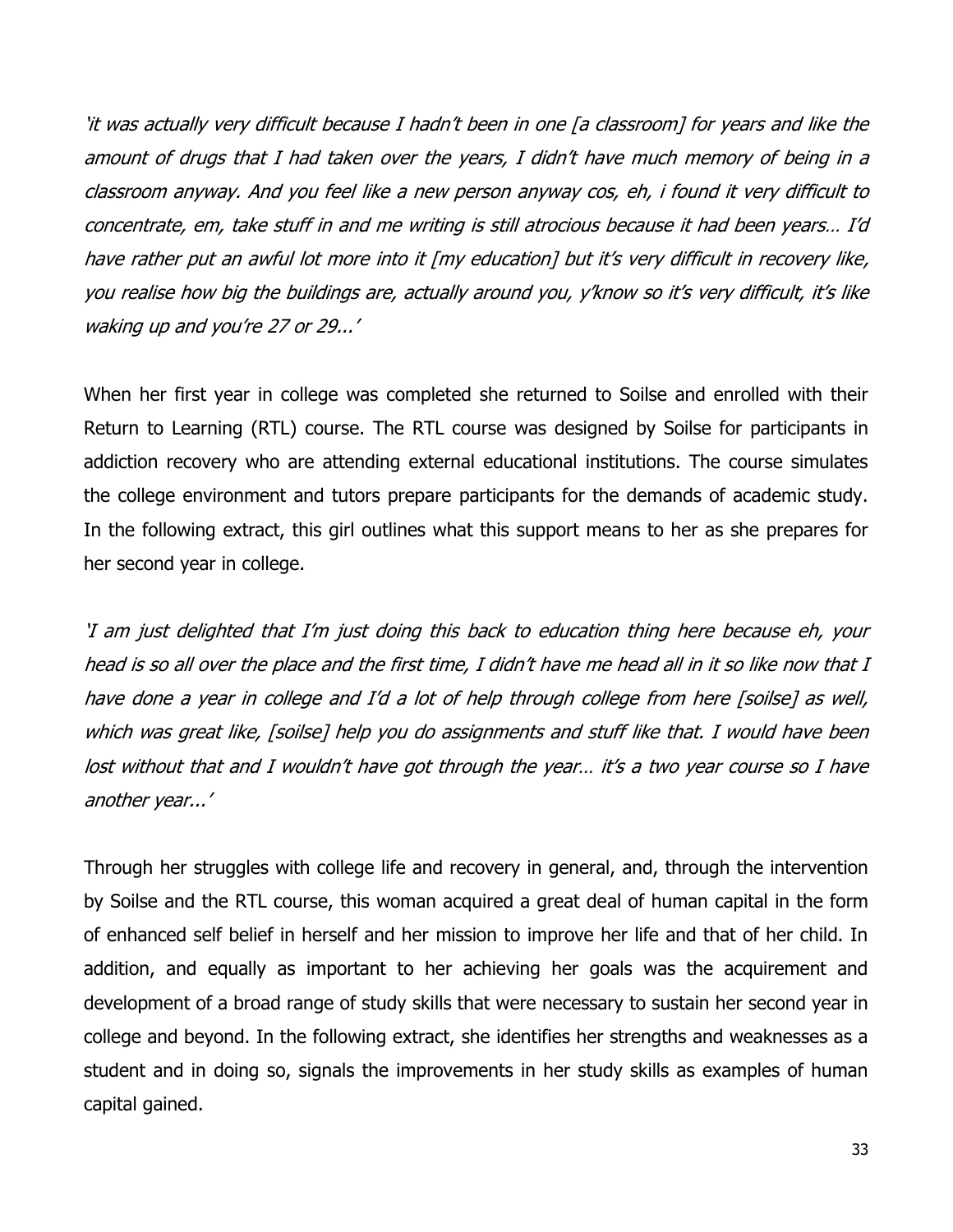'The next year in college I am dreading it already… the assignments; I can do the studying for exams, I have a way of thinking of how to remember stuff, like I have me own little ways of doing that but assignments, it's just the English of how to word things and y'know all that kind of thing, a million things to do at once and it's hard to put it down, that's my fear…' (Int 4)

Returning to education to improve career options is an element of developing human capital. This can also contribute to the acquirement of additional resources which are key to giving an individual a stake in society and improving their social functioning. This extract illustrates how this occurred for one interviewee.

… I came here to Soilse seeking career guidance, went back to college for a year, finished that course, then took a year out, deciding what I was going to do…I've put an awful lot of time and effort into me recovery…I got a job then working with kids in Ballymun in a youth club…I just had me goals in me head, started to study, learnt how to drive, something I always wanted to do. Then I started to push for re-housing, I got me own house in October… I am going back to college in September. I am doing a diploma in Social Care. (Int 10)

Some interviewees in this study, negative attitudes and beliefs about their ability to learn and achieve in education, had been ingrained in them from an early age by teachers and parents and were reproduced through many negative encounters as they grew up. In essence, they were conditioned to expect failure and often lived out this expectation through the many selfdestructive decisions and choices they made throughout their addiction. Returning to education, provided the tools to re-examine these negative and self-defeating ingrained beliefs and replace them with new and emerging ideas that provided new meaning to their lives. The following extract illustrates the way in which education can contribute to individuals acquiring new ideas about themselves which are grounded in the cultural norms and expectations of being a mature student with renewed ambitions.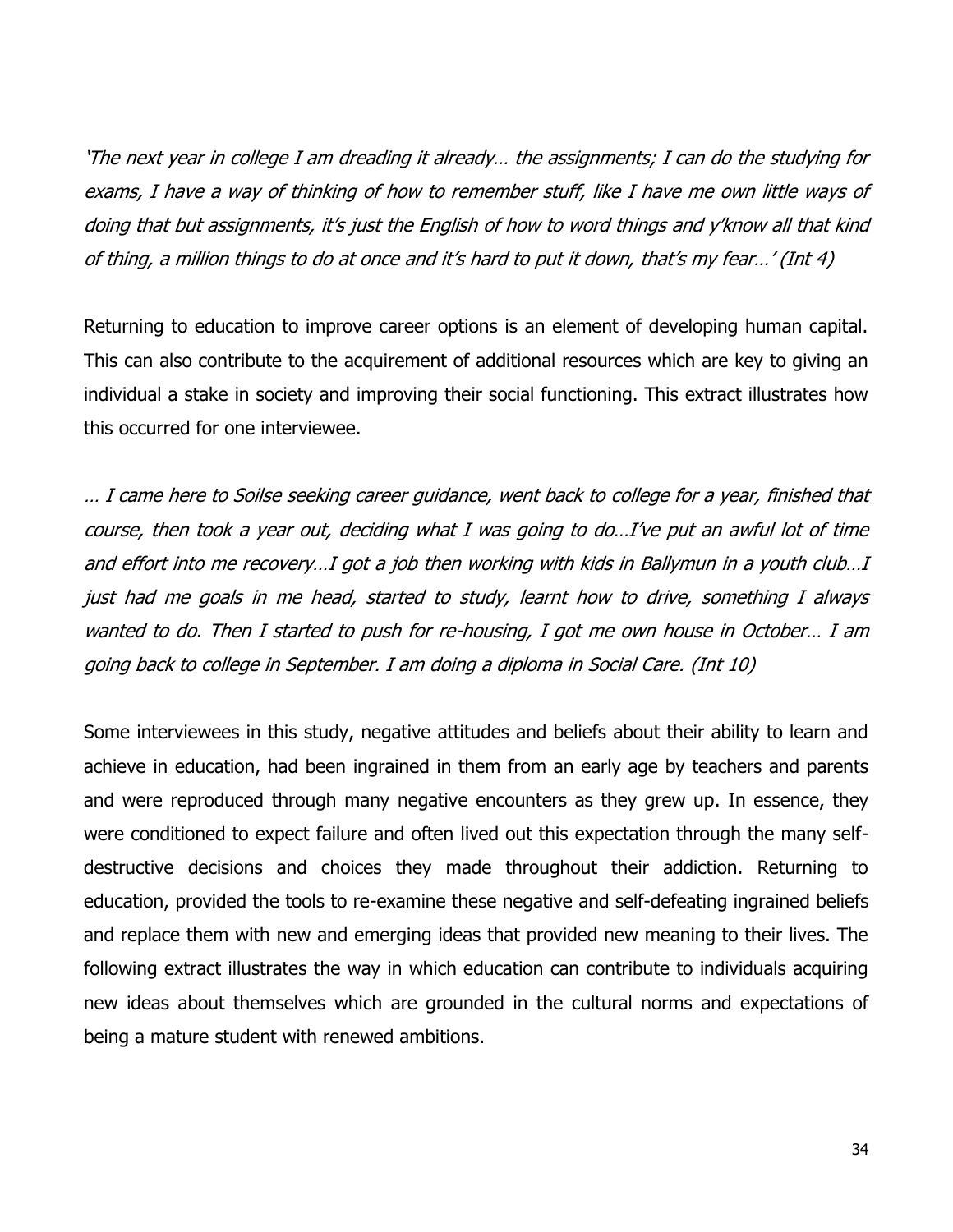…it's [education] a great tool. Am, y'know because I left school really early and when I got clean, it was like "Jesus, what am I going to do?" Am, because I always had this implanted into your head, y'know that you are stupid or am, y'know that you aren't smart enough to do something that you wanted to do or but eh, I think like going to these kind of places just to build you up slowly and am, just kinda introduce you back into y'know, like what they do here [in Soilse] and stuff and just to prepare you to go onto something else y'know like… (Int 9)

Individuals can often engage in addiction recovery with a low capital base; this may include learning difficulties such as retaining information. Such conditions can make it difficult for them to learn and develop new attitudes and beliefs which are central to acquiring cultural capital. Through education and encouragement by others, individuals can develop resilience and confront these challenges, and in so doing, they may activate latent beliefs that education can serve as a cultural pathway out of poverty and disadvantage. This interviewee demonstrates the importance of receiving support from others.

When I came here into Soilse, Soilse did an education programme so when I came here, they started asking me to do all this writing and this and that, as I said to you before my mind is never great at retaining information and me mind is never great at putting things together y'know that sort of way, but em, I wasn't great at computers, I wasn't good at anything, I'd no tools for education, I'd no tools for basic living y'know, but the education was am, it was hard getting into and it was hard in here and , eh, but as time went on I got a bit better…and people suggested things, that I read books, y'know and things like that, and I knew sort of, for me that the only way out of the poverty trap where I lived to was to go to education, y'know that sort of way…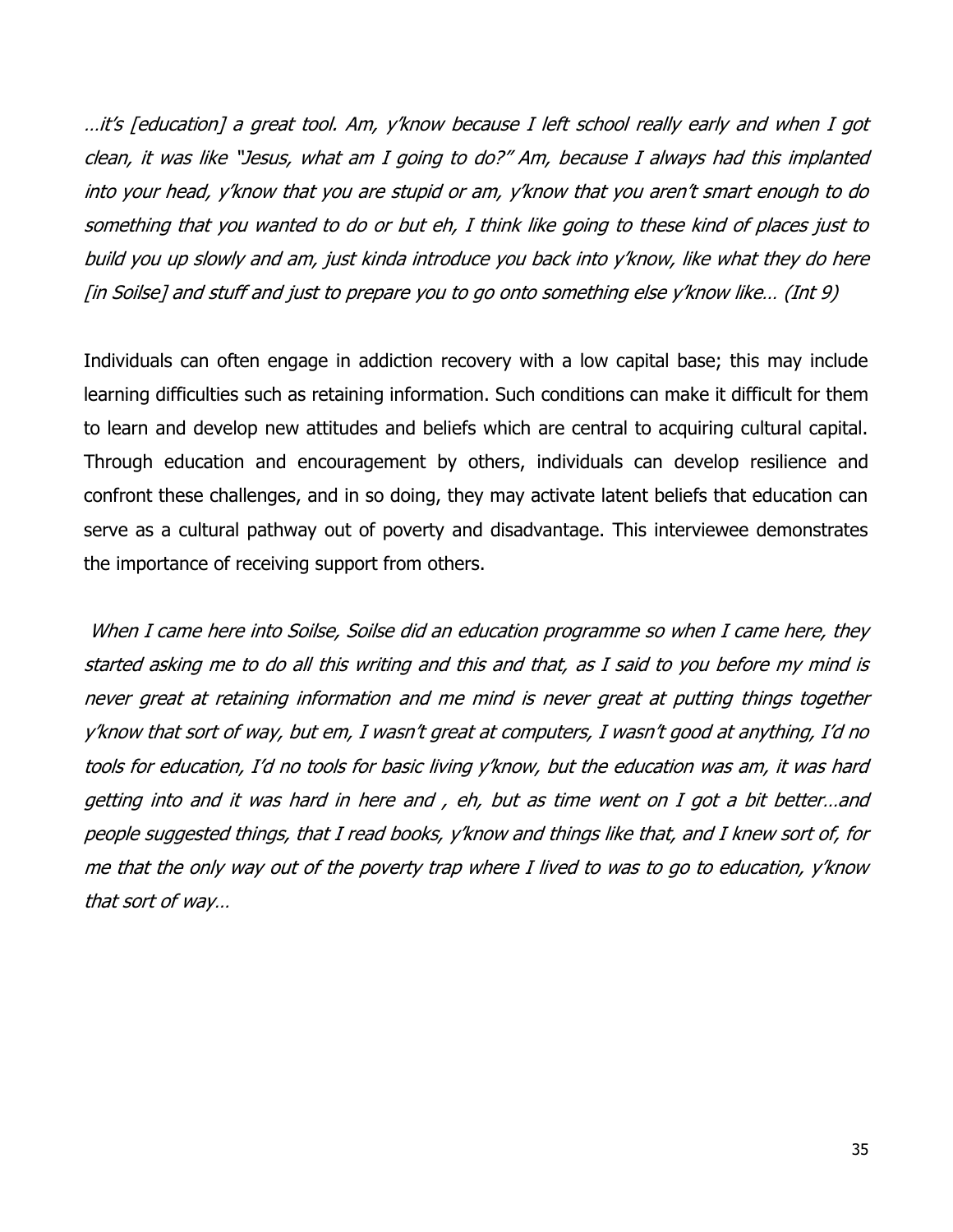# **6.4 Cultural Capital**

According to Cloud and Granfield (2008:1974) 'cultural capital embodies cultural norms and the ability to act in one's interest within those norms to meet basic needs and maximise opportunities. Cultural capital includes values, beliefs, dispositions, perceptions and appreciations that emanate from membership in a particular cultural group...'

When Cloud and Granfield talk about cultural norms they are implicitly referring to mainstream conventional norms that are pro-social and speak to social conformity. They authors recognise that constructing new systems of meaning is difficult for people in addiction recovery as people will often have developed alternative codes of meaning that were closer to their addictive lifestyle. However, it is important that people in recovery are provided with the opportunity to embrace conventional cultural norms so as to maximise their chances of sustaining their recovery.

Education is one way of (re) introducing people in recovery to a new or revised set of norms, that they may use to maximise their opportunities. For many of the interviewees, Soilse provided the conditions for individuals to reflect on their own internal value system, both about themselves and their place in the wider world. Interviewees were encouraged to see education as something that they could aspire to and achieve within, and this was pivotal to challenging existing values as illustrated by the following extracts from two of the interviewees.

Soilse is so focused on more the education and kind of do you know and I suppose instilling the values – or helping you see again in the sense that the values that you had – like you probably already – always had I should say, you just didn't act...trying to rob somebody for drugs do you know that sort of way...i think. Soilse told me its more ability, self esteem and kind of you know  $-I$  think the staff here kind of let you know that you know that you are valuable and that you are worth it do you know what I mean. They don't let you walk on water around the place now and let you disrespect the place and like mollycoddle you neither that is not what I am saying. But they kind of help you see that you can do it and that you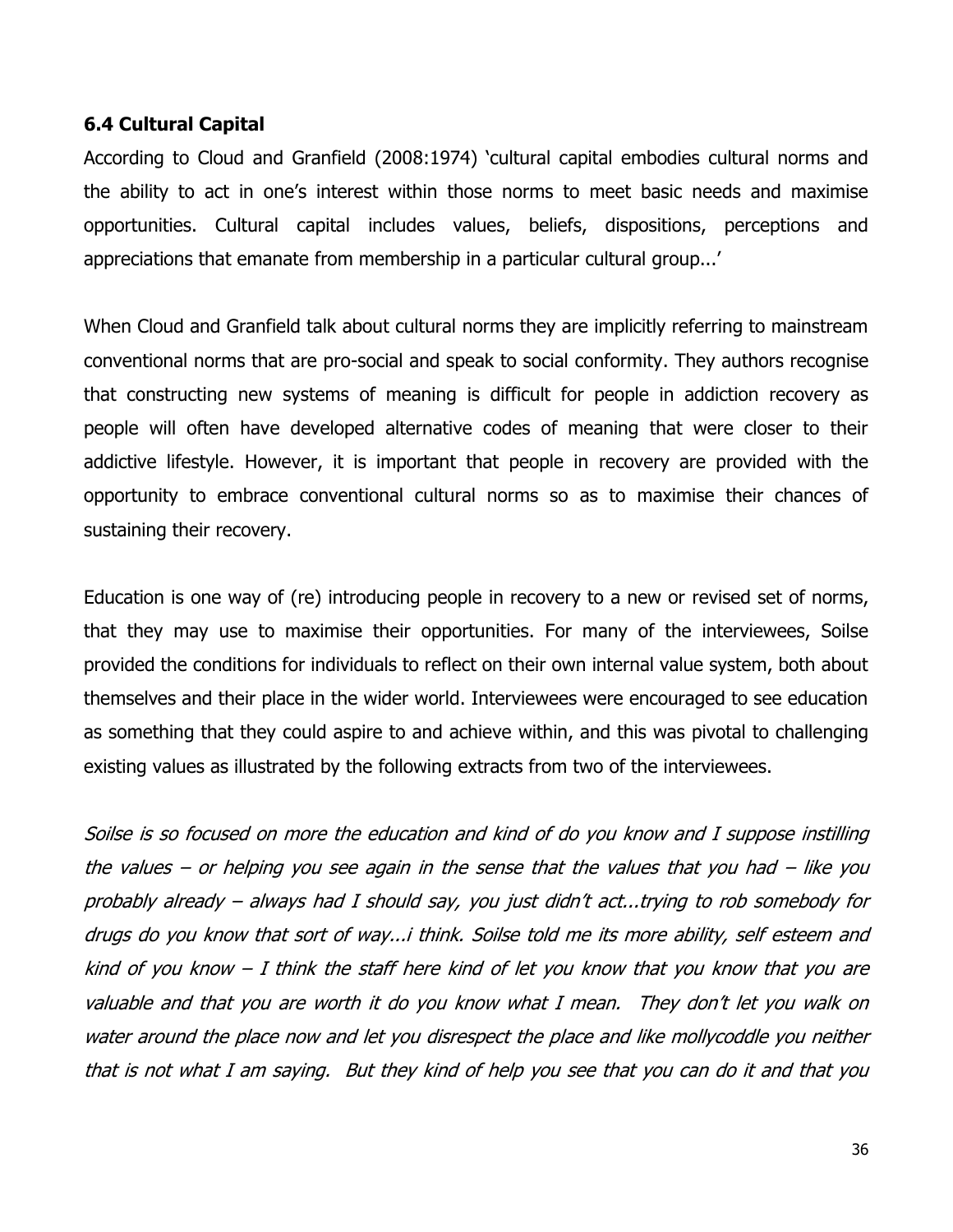have a right to education, that you – like you will do it and even through your struggles and you are well capable of doing it.

… so, am, yeah, from Soilse, I suppose I, am, they would have encouraged education and stuff like that, I'd never really looked at it till that stage, I'd always never wanted to go to university at all, y'know but I thought that I would be able for university because I was bright at school…I always enjoyed learning, like I always read during my addiction, read books, I loved reading books and learning stuff. I was interested in current affairs and stuff, I liked to keep me mind active, so I was here I kinda did some, I can't think of the name, social policy, y'know classes like that and I found it really interesting and I wanted to know more about the subject…

The people interviewed in this study recalled their years of active addiction to illicit drugs and they openly spoke about the length of time and resources that they invested in maintaining their addiction on a daily basis. This activity has often been called 'a career' such is the level of decision-making that confronts an individual on a regular basis. For example, decisions around securing the financial means to buy enough drugs, sourcing the dealer, doing the deal, scoring the drug and planning the next hit. Occasionally or sometimes very often, these encounters are interrupted by unanticipated events such as intense police scrutiny of the local drug market, difficulty in getting finance and perhaps an unexpected shortage of drugs which means developing access to a new market. All this activity means that the individual must remain alert to the contingencies of the addicted life which means they must work very hard to maintain their addiction.

However, when individuals in recovery engage in education, they are confronted with the necessity to develop an alternative work ethic, one which is grounded in the norms and expectations of engagement with education. This work ethic demands that individuals learn new skills and a new discourse, that they develop discipline and perhaps more importantly that they develop a resilience that will sustain them through challenging times. These are all new or underused ideas, beliefs and attitudes that are central to the notion of cultural capital and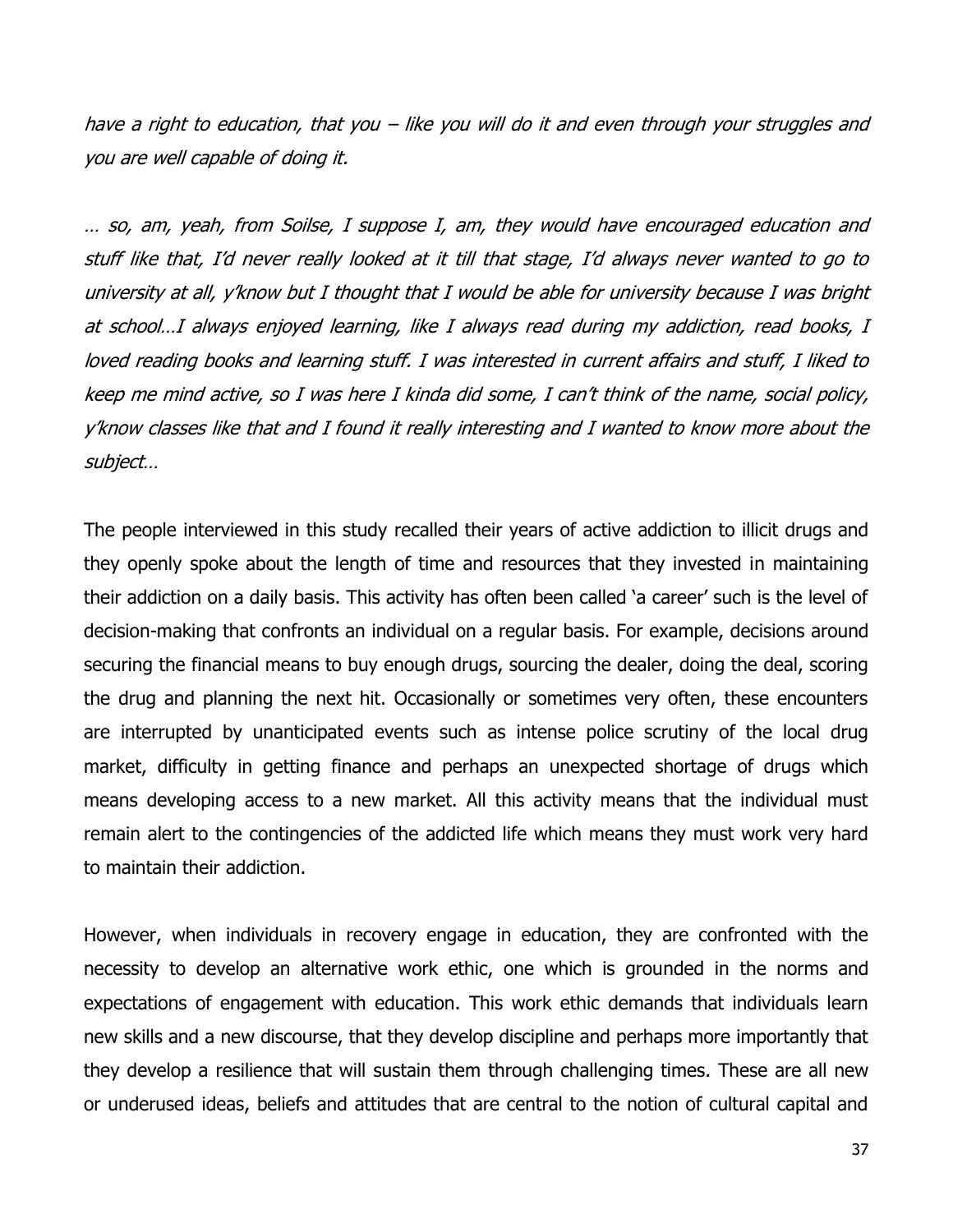through education, individuals in recovery are presented with the opportunity to develop them within the cultural norms and expectations of education. The following extracts taken from two interviewees illustrate the importance of developing this new work ethic in education and how commitment to this ethic sustains the learning process.

What I will say is that by the time I got to third year which was actually my fourth year because I did the access course, I'd improved a lot, y'know the standards of essays I was preparing were really good, I was doing all the work that was asked of me, I was attending most of the classes, so it was the whole thing was very much a learning experience in terms of the discipline, time keeping, procrastination, trying to come from it, trying to develop a work ethic, all that kind of stuff.

I suppose at that time, I, it's like the thing, I wasn't sort of, I wasn't in trinity college when I put in the work in Soilse, I was sort of willing, you know the thing, I was and I wasn't, I'd get bouts of it and then, but in Trinity College, I knew that I have to put in the work if I want to get things done, I want to see results, am, in me early school leaving I wasn't into putting in the work, I wasn't sort of, em, as I said it to you earlier I found it all confusing...

A number of interviewees recalled the difficulties they experienced when exposed to the academic discourse that is frequently used in the college environment. This exposure to what may be termed another dimension of cultural capital can frighten individuals and if they are not supported to overcome their fears, they may opt out of education. Extracts from two interviewees, illustrates the nature of this challenge and how Soilse were in a position to anticipate this obstacle and help to overcome it.

I applied to Trinity College…and they're all talking this language of, y'know all these words and all this sort of thing and theory, research and this and that, y'know all this sort of, talking about all these things, concepts and eclectic, y'know all this, y'know…I just found it very baffling but due again to the support I got in this place,[soilse]…there is an education officer that comes and helps you with your essays and helps you with things and from the work that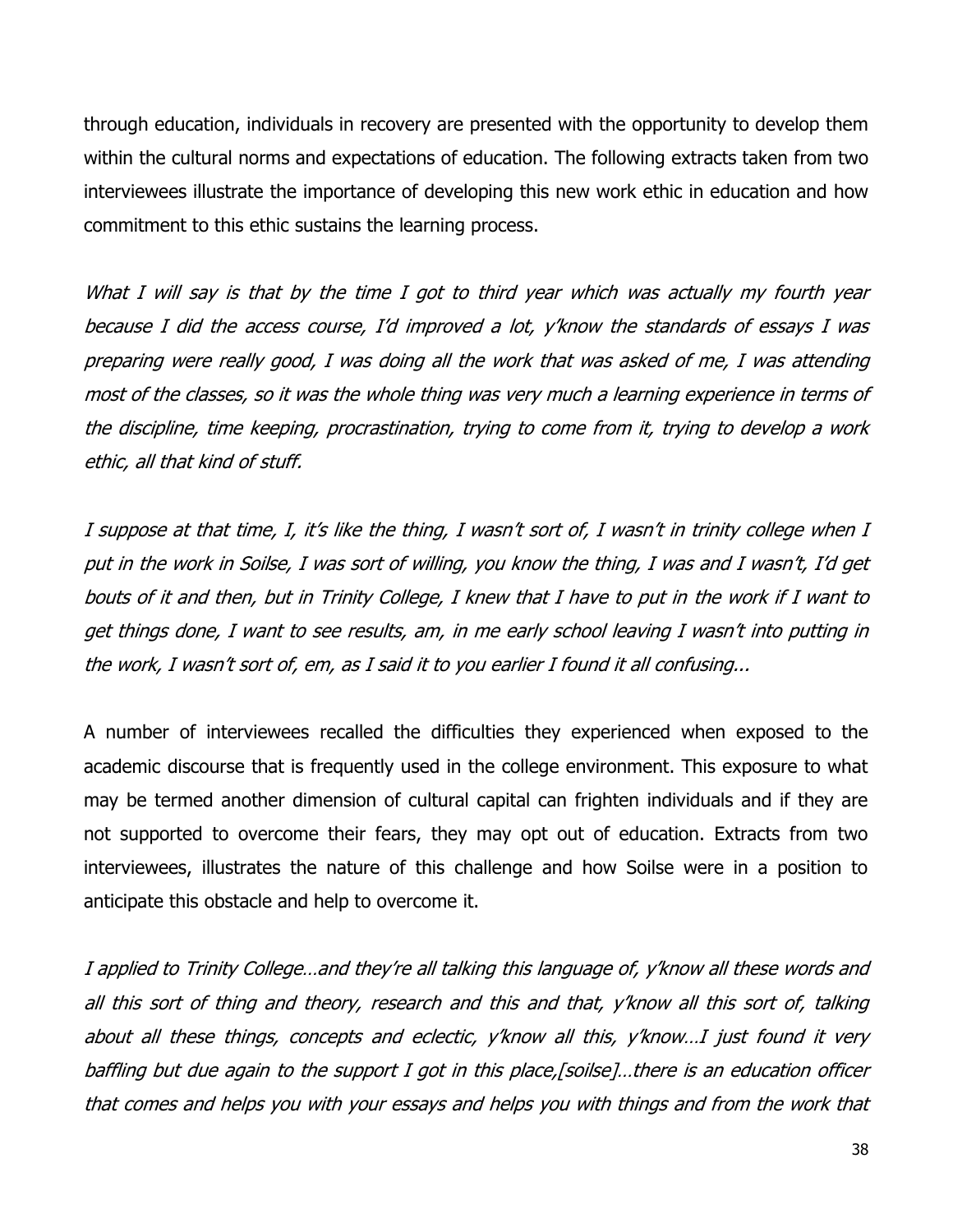he gave me, I don't think I would have got through college if it wasn't for this place, for the support I got in this place.

…I remember we got our first assignment, I think it was on, em, the holistic, the work world of holistic health or something like that and we (laughs), he throws out this thing with like am, what was the, y'know the format that they have for the assignments, your heading and your references and bibliography and all this stuff. I was looking at it and like "what do I do with this, y'know, it was like, I have never done one of these things in my life y'know what I mean and it was scary y'know but em luckily again actually, this place [Soilse], one of the people that works here, Derek, he was good with this stuff and he kinda sat me down and went through it with me. It was grand like, y'know, that fear just kinda left me, it was like "Jesus, thank god I am not me own"…I had someone to help me with that stuff.

Individuals who grow up in disadvantaged communities and develop addictions often live much stigmatized lives. These experiences often contribute to a sense of being from an inferior social class; one that is not meant to benefit from the experience of education. Such beliefs can be challenging to individuals engaged in addiction recovery and they are often only laid bare and challenged through direct exposure to the college environment. Extracts from two interviewees illustrate how returning to education in recovery can reduce the social space, real or imagined, that these individuals talked about.

…I found it really hard when I first got to Trinity because am, I knew it was, I suppose y'know, growing up, I didn't see myself going to Trinity, it was always very y'know middles, upper middle class, and I was definitely not upper middle class, I suppose I had me own prejudice about what people were like in Trinity y'know, what people were like going to Trinity and blah blah blah, but when I did the TAP programme y'know, I met people that were very similar to me y'know, they'd come from similar backgrounds and stuff and em, yeah, it was great, TAP was great, we were all mature students so there were a lot of a lot of similarities between us and even people from different backgrounds and stuff, but we mixed altogether and it was nice…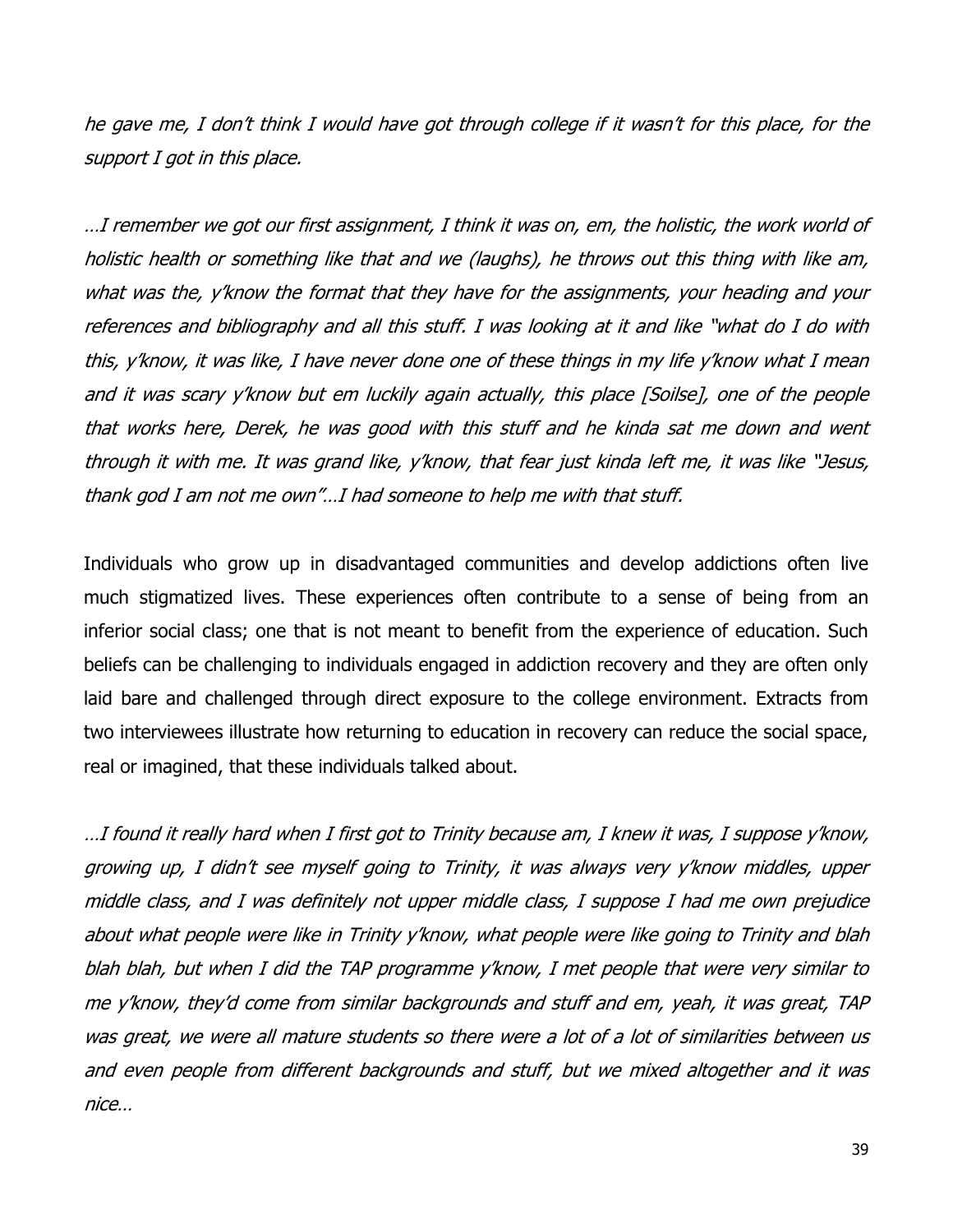… I went to an open day in trinity for the Access programme, and just listening to people who were doing, who had done the course, they sounded the same as me, maybe not coming from addiction background but coming from a similar background to me and had done the course and were now in university and I went and applied for it y'know and I was taken on. Am, yeah and then, I did that year, em, and then applied for psychology in Trinity and was accepted onto that course as well so, so that's where I went.

It is important to recognise that there is room for overlap between the four dimensions of recovery capital. As Cloud and Granfield (2008: 1975) note 'cultural capital and human capital are uniquely interrelated, in that many of the attributes of human capital can be influenced by an acceptance of the pro-social norms of the dominant culture and support from one's environmental surroundings to acquire those attributes...'

To a similar extent, the findings in this study show that many of the attributes acquired under the dimensions of physical capital are close interrelated with other dimensions. For example, the actual acquirement of educational credentials or the pursuit of educational goals can contribute to the acquirement of human and cultural capital.

Nonetheless, the people that shared their experience of adult education in this study has demonstrated that education is more than a practical or alternative activity to substance use; it is an invaluable tool that enable people in addiction construct a new meaning to their lives and provides them with a sense of achievement and purpose. Such benefits are integral to the construct of recovery capital across all four dimensions.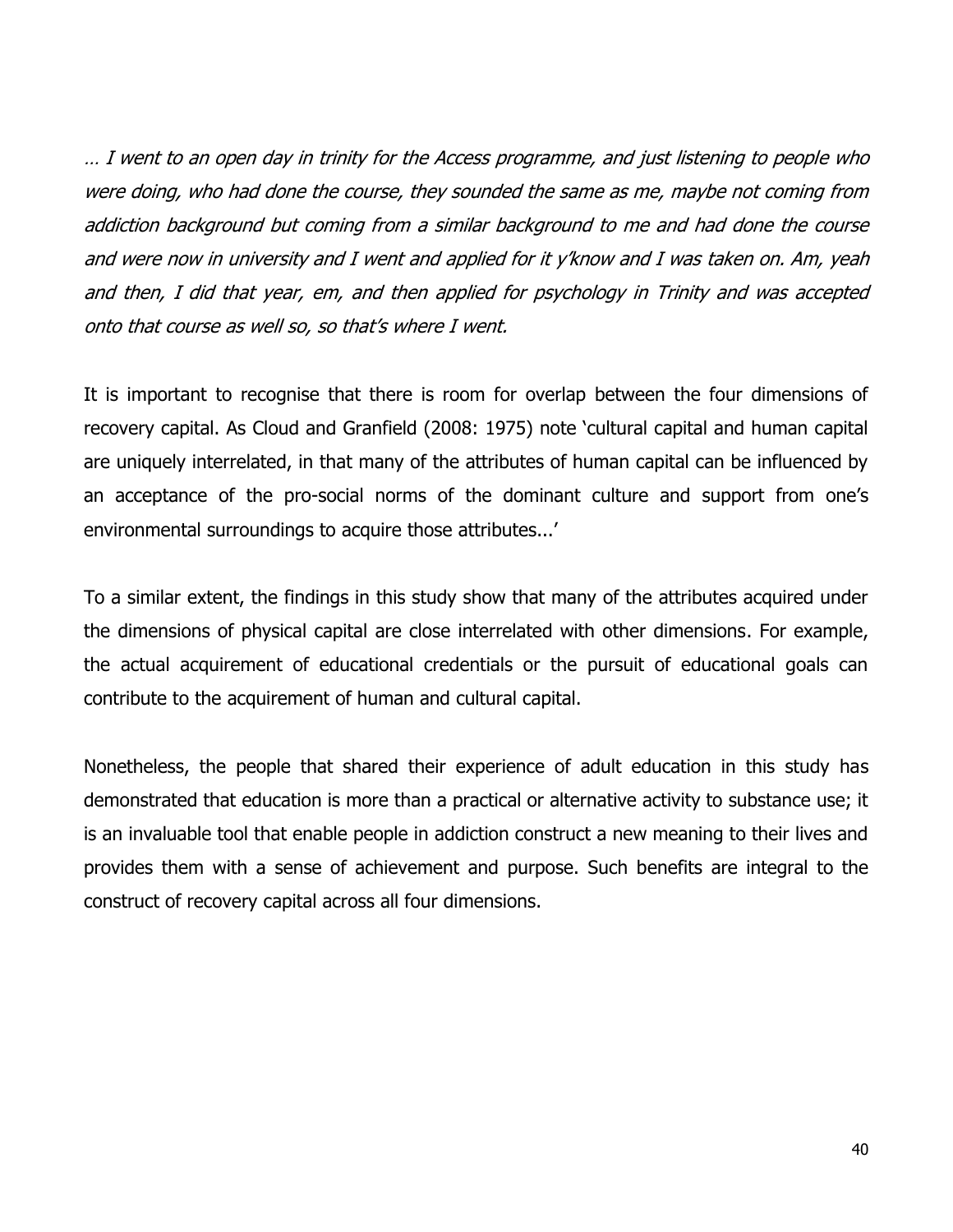#### **7. Discussion**

As far as can be ascertained, this is a first attempt to explore the meaning of adult education among people in recovery from substance addiction. Therefore it is not possible to directly discuss the findings of this study with comparative studies. Nonetheless, there are a number of important issues arising from the findings of this study that merit some discussion in the context of the emergence of recovery capital as a component of addiction recovery.

(Granfield and Cloud; 1999, 2001; Cloud and Granfield 2004) refer to the attributes and conditions that facilitated natural recovery from substance addiction among the 46 people they interviewed. They people were well educated; with most having attended college and several had obtained degrees. Most were employed, before, during and after their addiction experiences, some in professional occupations and others as self-employed business people. According to Granfield and Cloud the possession of educational credentials and employment histories among these people enabled them to manage their addiction within stable limits, retain important friendships and supports among professional colleagues and friends and retain some level of investment in their family life. In effect, despite their substance addiction, they remained embedded within a set of relationships and attachments to conventional life that accrued to them a level of social, physical, human and cultural capital.

In contrast, most of the interviewees in this study lived their lives in a social context of poverty and disadvantage; most were early school-leavers and some had poor literacy and numeracy skills and modest formal educational achievements. Nearly all the people interviewed had experienced repeated episodes of family conflict in the home when they were young, often against a background of alcohol abuse among their parents. Most of the interviewees had not enjoyed a history of sustained employment; however, some had worked in part-time low-paid jobs prior to an escalation in their addiction. Their narratives suggest that they drifted into addiction from various experimental episodes with drugs. Official treatment programmes such as methadone, detoxification and residential rehabilitation played a modest part in their recovery. They were caught in the dilemma of 'multiple recoveries'; they were not just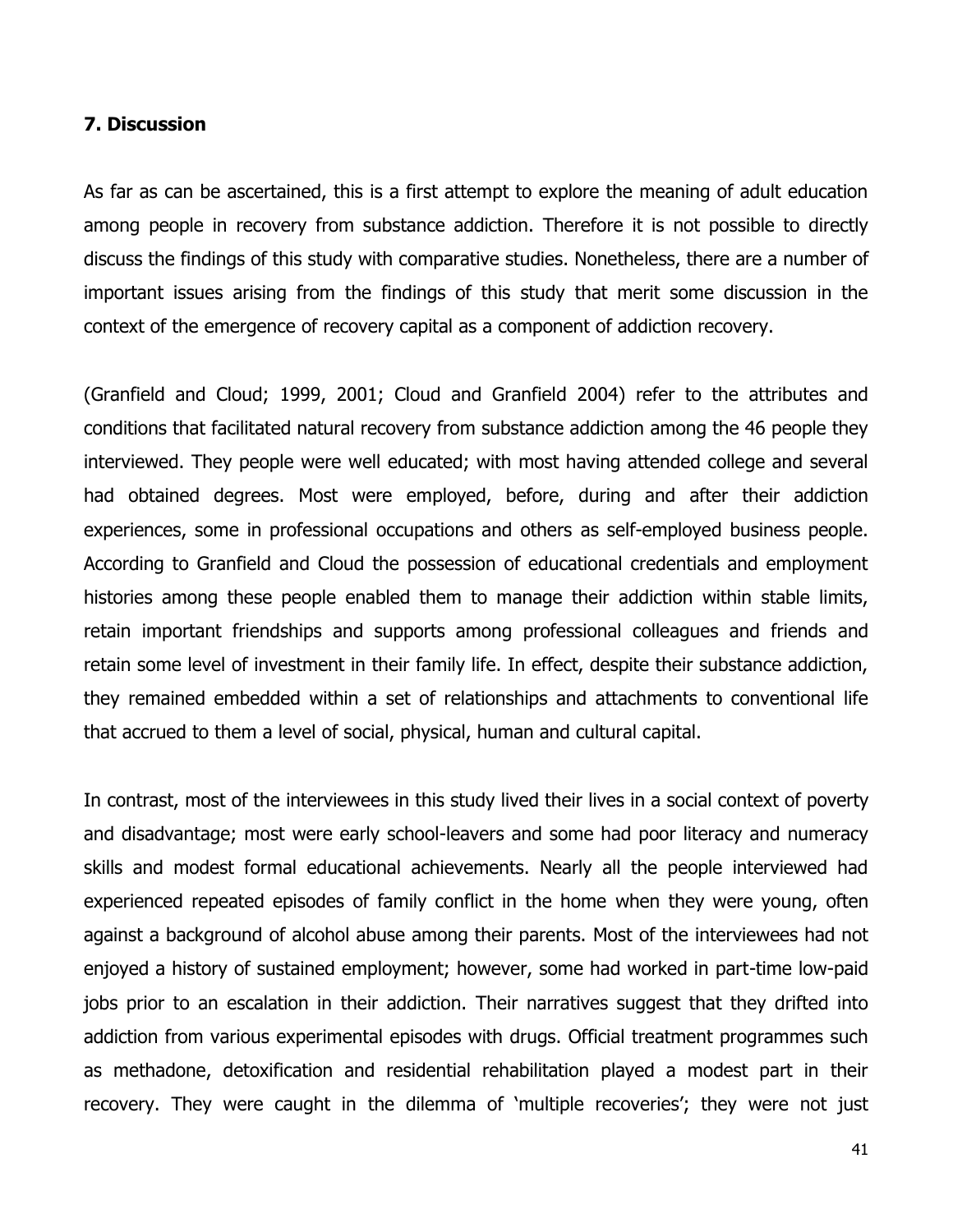recovering from addiction but also from a lifetime of exclusion, emotional turmoil and a 'fractured identity'.

(Granfield and Cloud; 1999, 2001; Cloud and Granfield 2004) point out that the 46 people that overcame their substance dependence without recourse to formal treatment or self-help groups were greatly assisted by the network of pro-social relations and attachments that they managed to retain. They were also assisted by their sense of obligation to colleagues, friends and families to live up to conventional expectations and this perceived obligations were a major incentive for these 46 people to reappraise their relationship with alcohol and drugs. Similar comparisons were not evident among the interviewees in this study.

(Granfield and Cloud; 1999, 2001; Cloud and Granfield 2004) point to the key strategies that enabled the 46 people they interviewed to overcome their substance dependence, the use of alternative activities, their reliance on existing non-drug using friends and family members, developing new networks of non-drug using friends and avoiding drugs, users of drugs and associated social cues around substance use. The people accessed through Soilse and who were interviewed for this study used similar strategies to overcome their dependence, however, they accessed these resources both during and after they engaged with formal treatment. This was in contrast to the 46 people interviewed by Granfield and Cloud who had access to these resources without engaging with formal treatment.

(Granfield and Cloud; 1999, 2001; Cloud and Granfield 2004) describe the alternative activities that they 46 people engaged with; they (re) developed a spiritual element in their lives by engaging with religion, some returned to education, most immersed themselves in their work and career and some did volunteer work in their community. According to the authors, these activities were the basis on which interviewees constructed new meaning in their lives and were instrumental in sustaining their cessation of substance use. Some comparisons can be drawn with the people accessed through Soilse and interviewed for this study, they too talked about developing a spiritual element in their lives and some used mutual-aid groups like A.A. and N.A., some had experience with employment and voluntary work most had returned to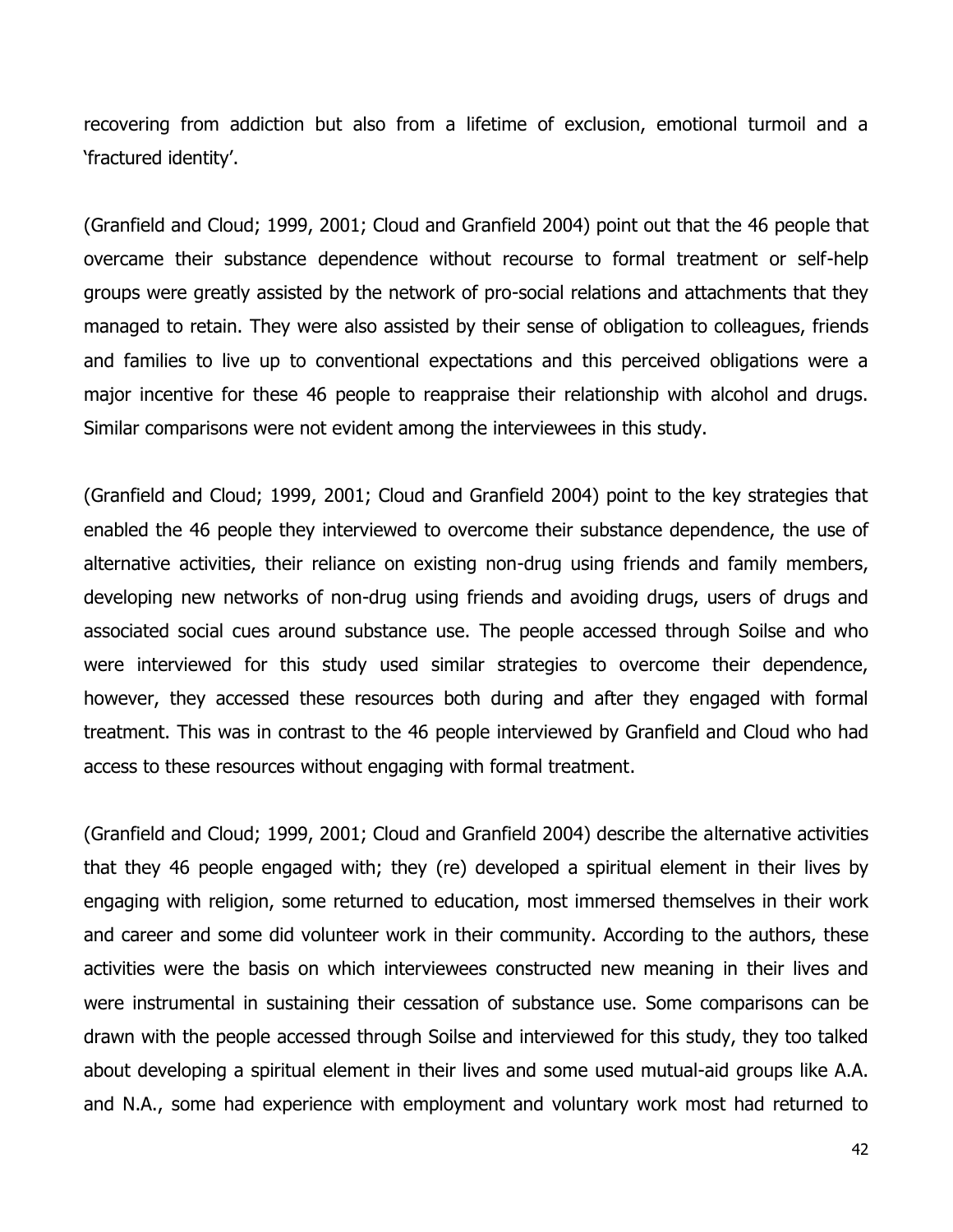education. However, the contrast remains that the 20 people accessed through Soilse had developed these alternative pursuits through their engagement with formal treatment and selfhelp groups and the 46 people interviewed by Granfield and Cloud had immersed themselves in these activities without recourse to treatment or mutual-aid groups.

These comparisons and contrasts suggest that social, human, physical and cultural capital can be used as a resource to initiate and sustain efforts to overcome substance dependence without using formal treatment or self-help groups; in effect these capital resources can be referred to as recovery capital. On other hand, for people who are substance dependent and engage with treatment and self-help groups but have little in the way of such capital resources, they too can acquire social, human, physical and cultural capital by engaging with adult education, which for the 20 people in this study became feasible through their engagement with the Soilse drug rehabilitation programme.

Before concluding this discussion, it is worth pointing out again the dearth of studies on the role of education in developing recovery capital among people in recovery from substance addiction. This is particularly surprising, given the pivotal role played by education among the 46 people interviewed by Granfield and Cloud (1999); education gave them qualifications and opened doors to high-status occupations and professional societies and enabled them to retain important attachments to pro-social networks of supportive friends. The small number of recent empirical studies that has examined the role of recovery capital in initiating and sustaining addiction recovery and improving quality of life among former substance dependence people has not examined the role of education in any great depth. Indeed, the recent empirical studies by Laudet et.al. (2006), Laudet and White (2008) have primarily focused on social supports, spirituality, meaning of life and religiousness and 12-step affiliation while Best  $et$  al. (2011) does conclude that those engaged in employment, training, volunteering and household duties were happier and functioning better than those not engaged in these activities.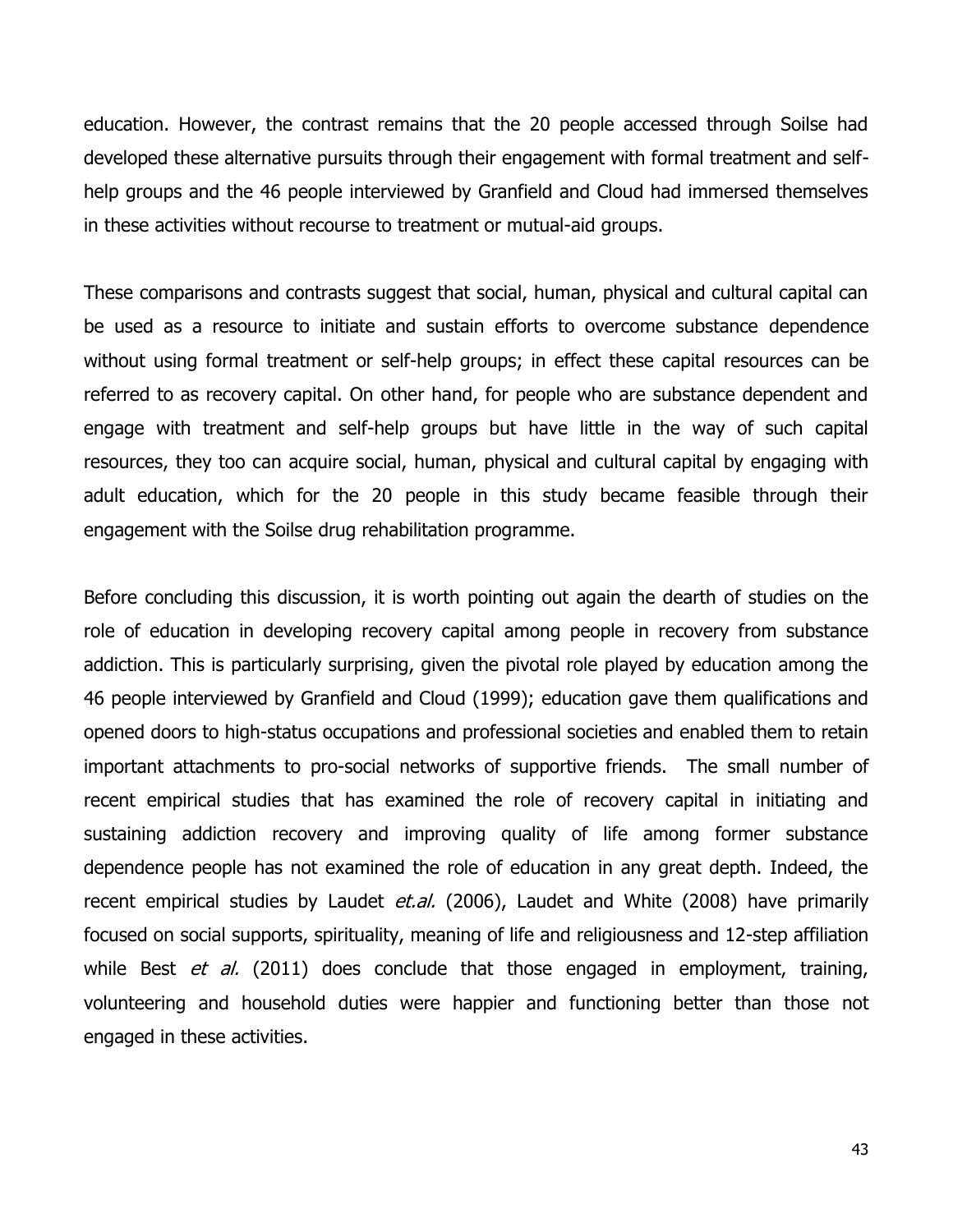#### **8. Conclusion**

This study of 20 people in self-reported recovery from substance addiction has demonstrated the contribution that education can make in developing recovery capital, a concept used to illustrate the different resource dimension that can assist with recovery from substance addiction. Recovery capital is the sum of resources consisting of social, physical, human and cultural capital that is necessary to initiate and sustain recovery from addiction. Education can play a role on all four dimensions; it can improve social capital by opening up opportunities to develop new networks of friends outside the confines of formal treatment and self-help groups, it can improve physical capital by improving career options and job opportunities which can improve living standards and it can improve cultural capital by exposing people to new values, beliefs and attitudes and instilling a revised work ethic grounded in the demands of educational pursuits. Finally, education can contribute to recovery capital through improving human capital; empowering people to look after their health, become a more effective parent, reappraise in-grained negative belief systems, develop achievable goals and improve day-today functioning and personal efficacy.

Official treatment programmes can play a vital role in halting addiction and promoting recovery and can benefit people on a number of therapeutic levels. However, when people emerge from treatment, they need to transfer these benefits into day-to-day living and also navigate their way into and through real-life situations. Returning to adult education can enable people in recovery to build sufficient recovery capital to assist them on this journey and help them to **reproduce their recovery on a day-to-day basis**. Drug policy and practice can be strengthened by giving renewed emphasis to the role of education in developing recovery capital among individuals in recovery from substance addiction. Finally, engaging with adult education while in recovery from substance addiction can open up opportunities for people that may provide them with rewards which they will not risk losing; legitimate income, sustainable housing, improved relations with family and a sense that they belong to a community. These are important components sustained recovery and their importance is neatly encapsulated in the writing of According to Neale (2002:219)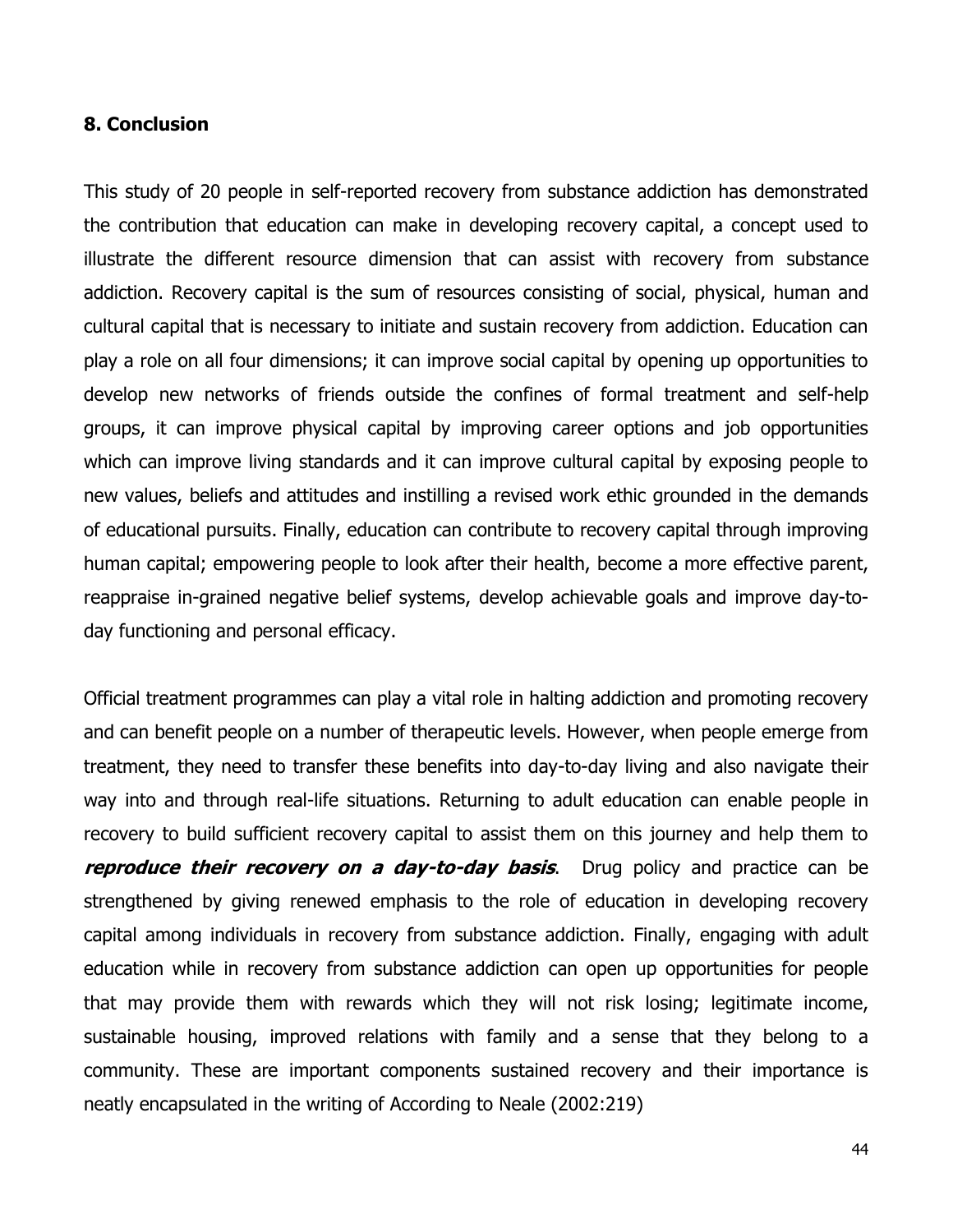'Recovery will only occur if drug users believe that abstinence has more to offer than addiction. Accordingly, recovering drug users must find a purpose in their drug-free lives. To this end, they need meaningful roles and activities that offer them self-respect and pride, and daily routines that do not involve criminal or drug using activities…the conditions that seem likely to facilitate successful rehabilitation are the same kinds of conditions that probably prevent drug misuse in the first place. That is, access to a decent income, adequate housing, employment opportunities; family relationships and being connected to community networks. These are key factors that motivate most non-addicted members of society'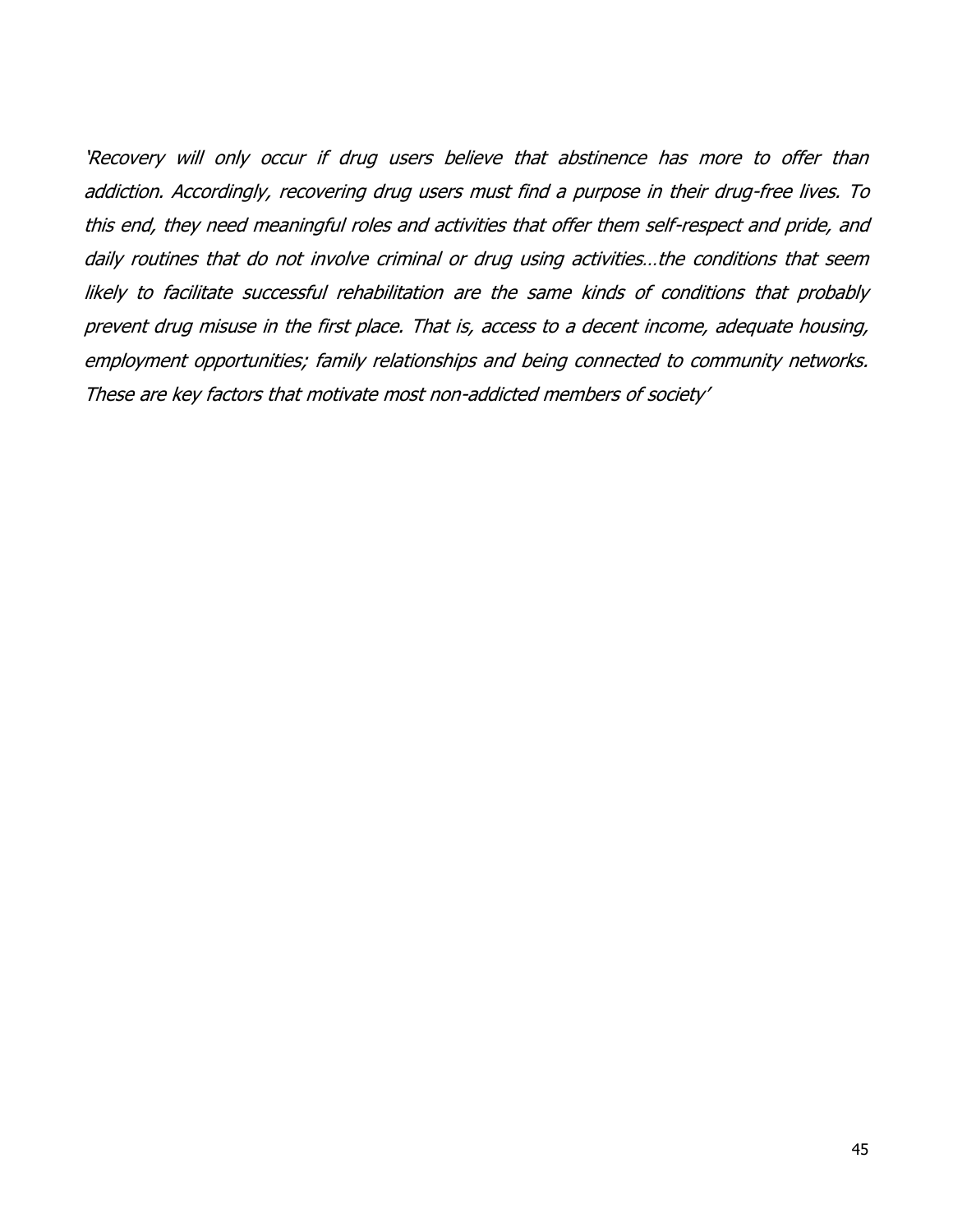# **9. Recent expert group work on promoting the integration of recovery capital into established addiction recovery services**

In 2010, the National Treatment Agency (NTA) in the UK, requested Professor John Strang to chair an expert group to 'provide guidance to the drug treatment field on the proper use of medications to aid recovery and on how the care for those in need of effective and evidencebased drug treatments is more fully orientated to optimise recovery'. (NTA: 2011) The interim report recently provided by the expert group documents the nature of their work so far and includes a list of key elements of effective drug treatment based on carefully negotiated treatment plan between providers and patients. The group shares the view that 'the prescribing of any medication (and perhaps especially of OST) must not be allowed to become detached and delivered in isolation from other crucial components of effective treatment including psychosocial interventions and integration with mutual help-groups and peersupport as well as opportunities for patients to accrue social capital via employment placements, vocational training and volunteering are also advocated.

The group identified four key issues which require intensive consideration; (i) distinguishing between the proportion of patients who might be expected to rapidly recover with none or modest substitute prescribing and the proportion which may need long-term care, including substitute prescribing (this issue is being addressed by a sub-group of the main group, (ii) how can treatment help patients to build 'recovery capital', the social, physical, human and cultural resources seen as necessary to initiate and sustain recovery from addiction, (iii) how can recovery capital and its accumulation be measured, and (iv) how can treatment decide who receives what intervention, when they receive it and how is it best delivered? The latter three issues will continue to be addressed by the main body of the expert group.

Daddow and Broome (2010) have suggested that recovery capital can fulfil the function of an anchoring concept around which the recovery from substance addiction can be pursued by services and clients. In their recent report which seeks to place the recovering person at the centre of the response system they argue for 'a fundamental change to our collective response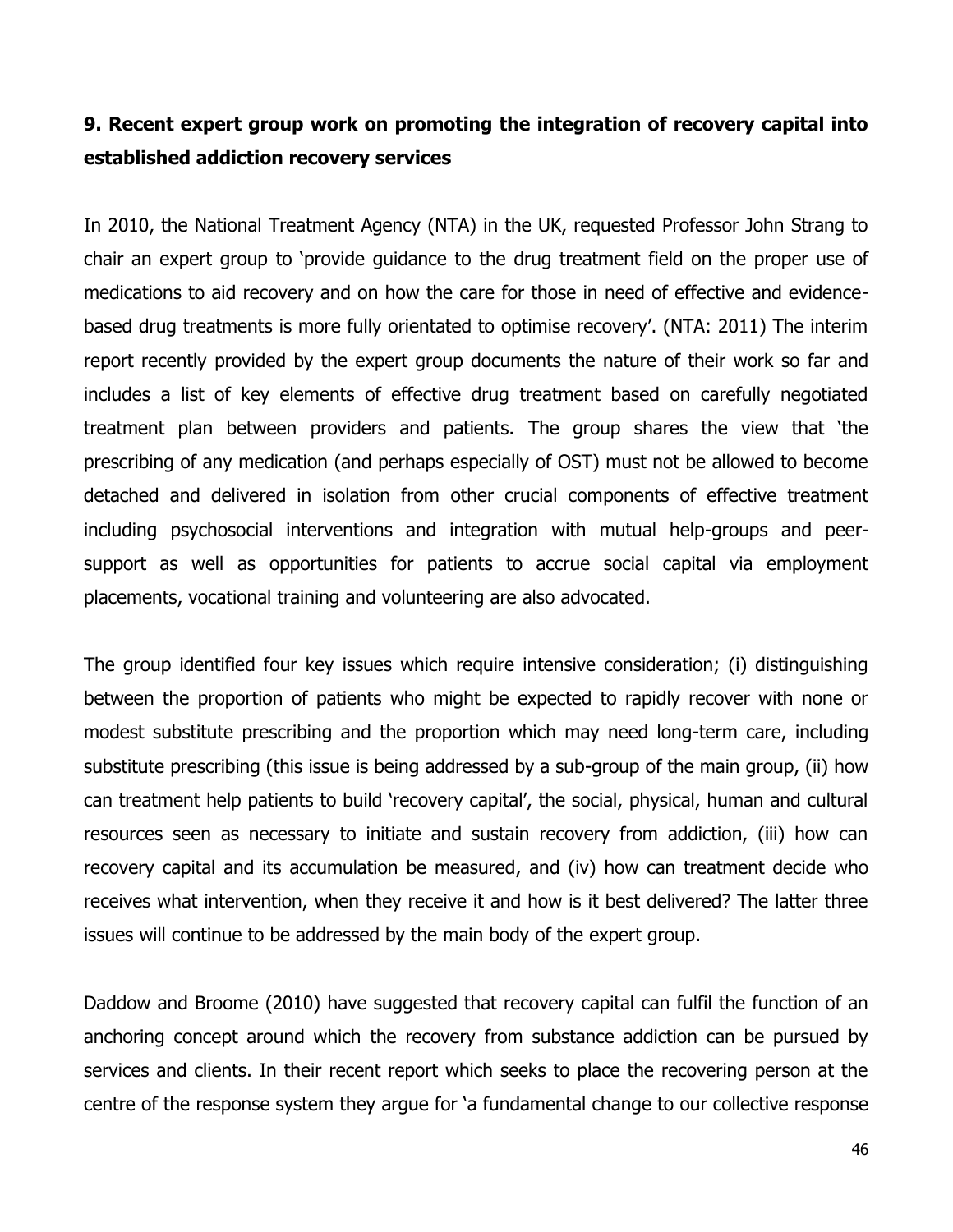[to problematic drug and alcohol use]: a shift away from focusing on the traditional harms, to one that recognises the hidden wealth and untapped strength of individuals and communities...'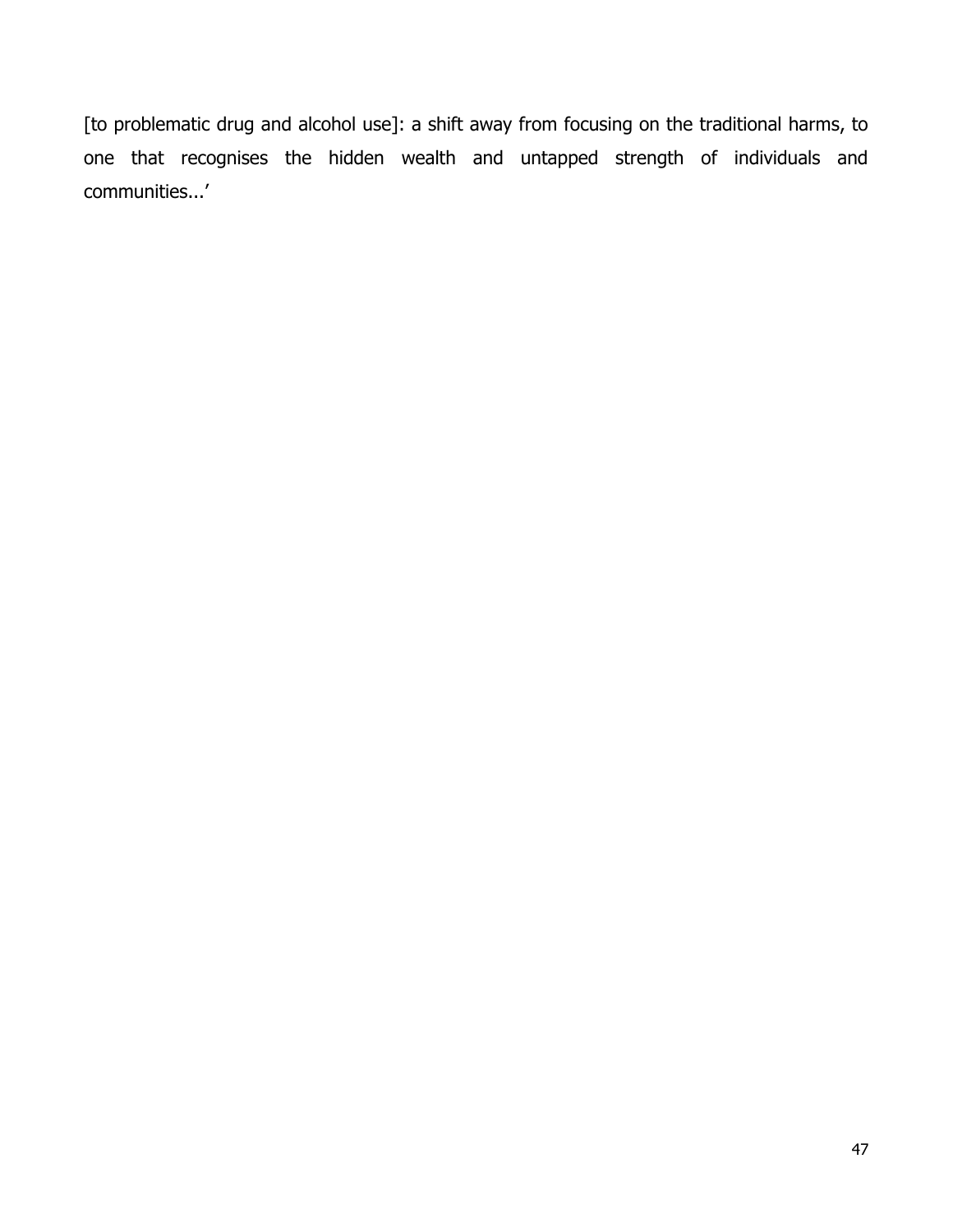#### **10. References**

Alcohol and Drug Research Unit of the Health Research Board (2009) Treated problem drug use in Ireland: figures for 2008 from the National Drug Treatment Reporting System.

Best D, Gow J, Knox T, Taylor A, Groshkova T and White W (2011) Mapping the recovery stories of drinkers and drug users in Glasgow: Quality of life and its associations with measures of recovery capital. Drug and Alcohol Review,

Bourdieu P (1986) The forms of capital, in J.E. Richardson (eds) Handbook of theory for research of the sociology of education. Greenwood Press

Campbell R, Duffy K, Gaughan M and Mochrie M (2011) Serenity cafe - on the road to recovery capital. Journal of Groups in Addiction and Recovery, 6:132-163

Cloud W and Granfield R (2001) Natural recovery from substance dependency: Lessons for treatment providers. Journal of Social Work Practices in the Addictions, Vol. 1 (1), 83-104

Cloud W and Granfield R (2004) A life course perspective on exiting addiction: the relevance of recovery capital in treatment. In Addiction and Life Course (eds) Rosenqvist P, Blomqvist J, Koski Jannes A and Ojesjo L.

Cloud W and Granfield R (2008) Conceptualising recovery capital: Expansion of a theoretical construct. Substance Use and Misuse, 43:1971-1986

Davidson L, White W, Sells D, Schmutte T, O'Connell M, Bellamy C and Rowe M (2010) Enabling or engaging? The role of recovery support services in addiction recovery. Alcoholism Treatment Quarterly, 28:391-416

Doyle, J. and Ivanovic, J. (2010). National drugs rehabilitation framework document. Health Service Executive, Dublin.

Granfield R and Cloud W (1999) Coming clean: overcoming addiction without treatment. New York: New York University Press

Granfield R and Cloud W (2001) Social context and 'natural recovery': The role of social capital in the resolution of drug-associated problems. Substance Use and Misuse, 36(11), 1543-1570